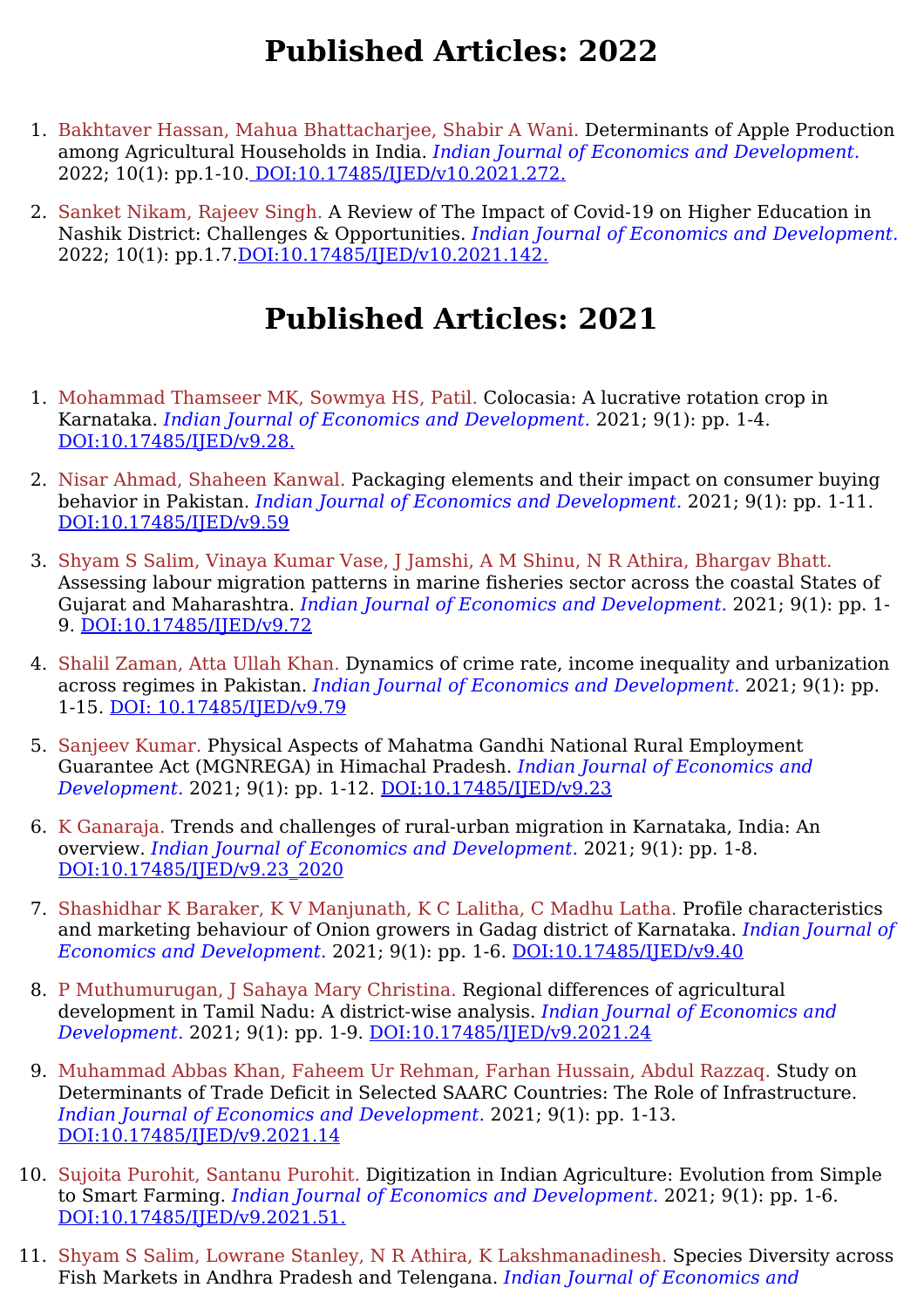*Development.* 2021; 9(1): pp. 1-9. [DOI:10.17485/IJED/v9.2021.4.](https://ijed.in/articles/species-diversity-across-fish-markets-in-andhra-pradesh-and-telengana)

- 12. Sarbeswar Padhan. Seasonal Migration of Human Resource in India: Evidence from National Sample Survey. *Indian Journal of Economics and Development.* 2021; 9(1): pp. 1-7. [DOI:10.17485/IJED/v9.2021.37.](https://ijed.in/articles/seasonal-migration-of-human-resource-in-india-evidence-from-national-sample-survey)
- 13. James L T Thanga, Joseph Lalremsanga. Dimensions of Urban Poverty in Mizoram. *Indian Journal of Economics and Development.* 2021; 9(1): pp. 1-11. [DOI:10.17485/IJED/v9.2021.34](https://ijed.in/articles/dimensions-of-urban-poverty-in-mizoram)
- 14. Jhade Sunil, Abhishek Singh. Structural Change Analysis of Groundnut Export Markets of India: Markov Chain Approach. *Indian Journal of Economics and Development.* 2021; 9(1): pp. 1-6. [DOI:10.17485/IJED/v9.2021.5.](https://ijed.in/articles/structural-change-analysis-of-groundnut-export-markets-of-india-markov-chain-approach)
- 15. Kabita Kumari Sahu. Education for Sustainable Development of Tribal Girls in Odisha. *Indian Journal of Economics and Development.* 2021; 9(1): pp. 1-12. [DOI:10.17485/IJED/v9.2021.76.](https://ijed.in/articles/education-for-sustainable-development-of-tribal-girls-in-odisha)
- 16. O P Sonvanee, B Nightingale Devi, K K Choudhary. An economic analysis of production in pangasius fish (Pangasius bocourti) in plain area of Chhattisgarh, India. *Indian Journal of Economics and Development.* 2021; 9(1): pp. 1-5. [DOI:10.17485/IJED/v9.2021.31.](https://ijed.in/articles/an-economic-analysis-of-production-in-pangasius-fish-pangasius-bocourti-in-plain-area-of-chhattisgarh-india)
- 17. Oluwatosin Juliana Oyetayo, Ebenezer Adesoji Olubiyi, Mathew Adekunle Abioro. Households' Population Data Disaggregation: A Financial Perspective. *Indian Journal of Economics and Development.* 2021; 9(1): pp. 1-10. [DOI:10.17485/IJED/v9.2021.53.](https://ijed.in/articles/households-population-data-disaggregation-a-financial-perspective)
- 18. M Noushadali. Climate change impact on nutritional status of preschoolers: A cross sectional study. *Indian Journal of Economics and Development.* 2021; 9(1): pp. 1-5. [DOI:10.17485/IJED/v9.2020.9.](https://ijed.in/articles/climate-change-impact-on-nutritional-status-of-preschoolers-a-cross-sectional-study)
- 19. Jahidul Haque, Nissar A Barua. Income Diversification as a Strategy for Agrarian Crises Management: A Case Study of Assam. *Indian Journal of Economics and Development.* 2021; 9(1): pp. 1-9. [DOI:10.17485/IJED/v9.2021.83](https://ijed.in/articles/income-diversification-as-a-strategy-for-agrarian-crises-management-a-case-study-of-assam)
- 20. Varghese A Manaloor, Karthick Radhakrishnan, Prabhakaran T Raghu, V Arivudai Nambi, N N Kalaiselvan. Measuring the economic status of different caste groups in rural India: An application of principal component analysis. *Indian Journal of Economics and Development.* 2021; 9(1): pp. 1-9. [DOI:10.17485/IJED/v9.2021.74.](https://ijed.in/articles/measuring-the-economic-status-of-different-caste-groups-in-rural-india-an-application-of-principal-component-analysis)
- 21. Nikolaos Karagiannis. Towards an Alternative Economic Development Framework for India: The Challenge of the Developmental State Approach. *Indian Journal of Economics and Development.* 2021; 9(1): pp. 1-11. [DOI:10.17485/IJED/v9.2021.66.](https://ijed.in/articles/towards-an-alternative-economic-development-framework-for-india-the-challenge-of-the-developmental-state-approach)
- 22. Ab Hamid Mir, Syed Gulzar Ganai. Household Human Development Index among various Social Groups in Kashmir Valley: A Case of District Anantnag. *Indian Journal of Economics and Development.* 2021; 9(1): pp. 1-12. [DOI:10.17485/IJED/v9.2020.51.](https://ijed.in/articles/household-human-development-index-among-various-social-groups-in-kashmir-valley-a-case-of-district-anantnag)
- 23. Yu Kun Wang, Li Zhang. Tax Base Erosion, Underground Economy and Economic Growth: Evidence from China. *Indian Journal of Economics and Development.* 2021; 9(1): pp. 1-10. [DOI:10.17485/IJED/v9.2021.15.](https://ijed.in/articles/tax-base-erosion-underground-economy-and-economic-growth-evidence-from-china)
- 24. Zaib Ullah, Muhammad Zubair Khan. Impact of Interest Rate Spread on the Profitability of All Commercial Banks in Pakistan. *Indian Journal of Economics and Development.* 2021; 9(1): pp. 1-6. [DOI:10.17485/IJED/v9.2020.70.](https://ijed.in/articles/impact-of-interest-rate-spread-on-the-profitability-of-all-commercial-banks-in-pakistan)
- 25. O P Sonvanee, B Nightingale Devi, Hari Prasad Mohale. Trend Analysis and Forecasting of Fish and Fish Seed Production in Chhattisgarh, India. *Indian Journal of Economics and Development.* 2021; 9(1): pp. 1-12. [DOI:10.17485/IJED/v9.2021.111.](https://ijed.in/articles/trend-analysis-and-forecasting-of-fish-and-fish-seed-production-in-chhattisgarh-india)
- 26. Jennifer Fernandes1, Saraswathi Satish. Consumer's Preference for Indian Products: A study on Bengaluru Urban. *Indian Journal of Economics and Development.* 2021; 9(1): pp. 1- 11. DOI: [10.17485/IJED/v9.2021.141.](https://ijed.in/articles/consumers-preference-for-indian-products-a-study-on-bengaluru-urban)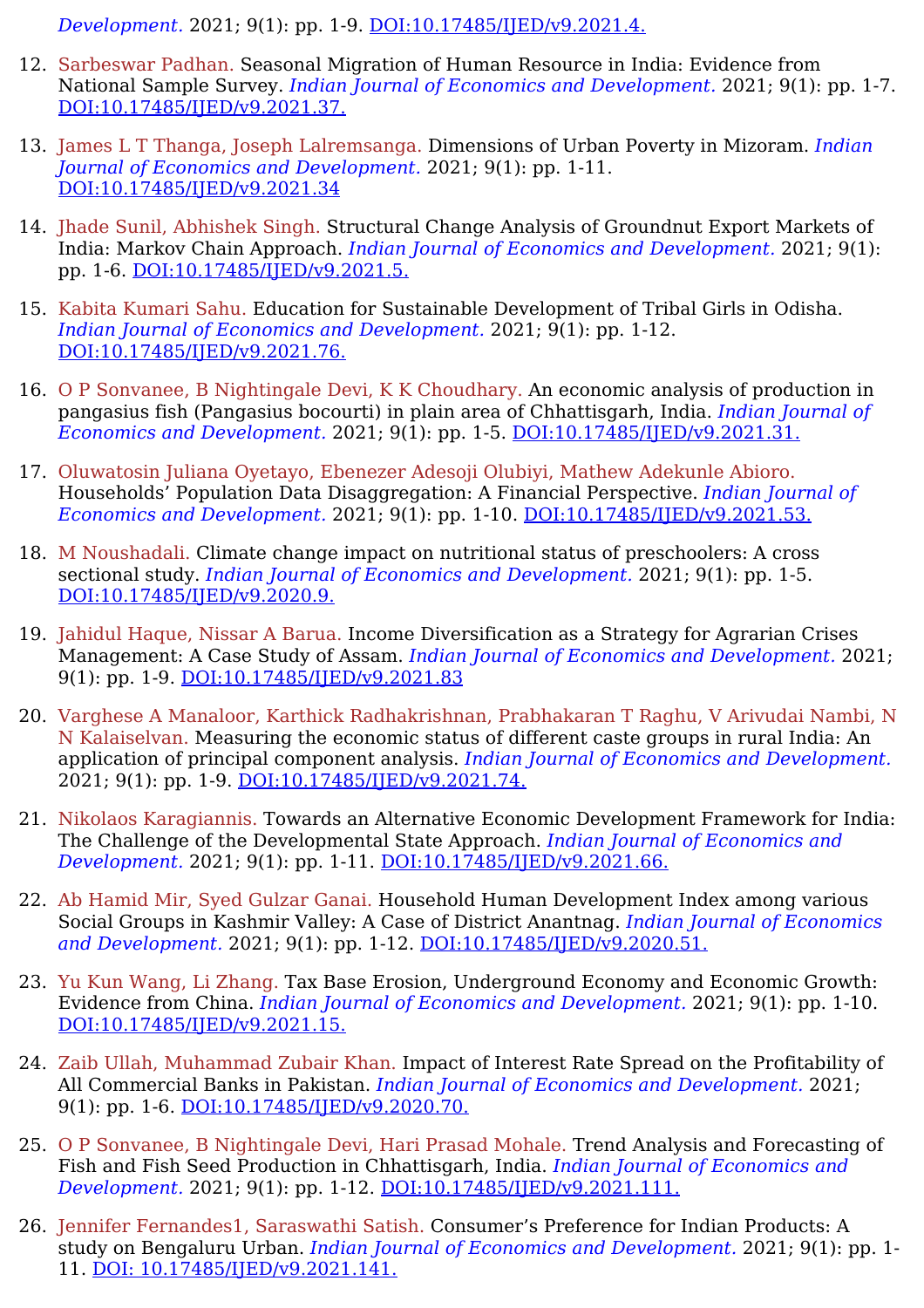- 1. Manurut Lochav, Bhavna Hooda and Mahua Bhattacharjee. Operational Efficiency of Public Healthcare Provision in India. *Indian Journal of Economics and Development.* 2020; 8(1): pp. 1-21[.DOI:10.17485/ijed/2020/v01i01/144444.](https://ijed.in/articles/operational-efficiency-of-public-healthcare-provision-in-india)
- 2. Nandita Mallik and Santus Kumar Deb. Assessment of Financial Performance: A Scrutiny on Beximco Pharmaceutical Ltd. *Indian Journal of Economics and Development.* 2020; 8(1): pp. 22-35.View [Article](https://ijed.in/articles/assessment-of-financial-performance-a-scrutiny-on-beximco-pharmaceutical-ltd)
- 3. Umme Salma. A Comparative Analysis of Households in Urban and Rural Sectors in the Light of Some Economic Variables in Bangladesh. *Indian Journal of Economics and Development.* 2020; 8(1): pp. 36-71.[DOI:10.17485/ijed/2020/v01i01/148962.](https://ijed.in/articles/a-comparative-analysis-of-households-in-urban-and-rural-sectors-in-the-light-of-some-economic-variables-in-bangladesh)
- 4. Amandeep Verma. Performance Evaluation of Schedule Commercial Banks Using DEA approach: A Comparative Study (2016-17 to 2018-19). *Indian Journal of Economics and Development.* 2020; 8(1): pp. 72-82.[DOI:10.17485/ijed/2020/v01i01/149858.](https://ijed.in/articles/performance-evaluation-of-schedule-commercial-banks-using-dea-approach-a-comparative-study-2016-17-to-2018-19)
- 5. Joel Basumatary, Nirankar Srivastav. Quality of rural public healthcare services in northeastern region of India: analysis from user perspective. *Indian Journal of Economics and Development.* 2019; 8(1): pp. 1-9.View [Article](https://ijed.in/articles/quality-of-rural-public-healthcare-services-in-northeastern-region-of-india-analysis-from-user-perspective)
- 6. Singyala Chiphang, Ram Singh, S.M. Feroze, N. Uttam Singh, J.K. Chauhan and L. Devarani. Determinants of Food Security for the Organic Farm Households in Sikkim: A Logistic Approach. *Indian Journal of Economics and Development.* 2020; 8(2): pp. 83- 90.[DOI:10.17485/ijed/2020/v01i01/149882.](https://ijed.in/articles/determinants-of-food-security-for-the-organic-farm-households-in-sikkim-a-logistic-approach)
- 7. Abidi Monem. Depreciation Analysis and Filter Model Review. *Indian Journal of Economics and Development.* 2020; 8(2): pp. 1-16.[DOI:10.17485/ijed/2020/v01i01/149897.](https://ijed.in/articles/depreciation-analysis-and-filter-model-review)
- 8. Jeemoni Gogoi, Naveen Kumar P, Ram Singh Hehlangki Tyngkan and Baiarbor Nongbri. Export Performance of Bamboo Products in India: A Markov Chain Analysis Approach. *Indian Journal of Economics and Development.* 2020; 8(2): pp. 1- 10.[DOI:10.17485/ijed/2020/v01i01/149899.](https://ijed.in/articles/export-performance-of-bamboo-products-in-india-a-markov-chain-analysis-approach)
- 9. Shailza, Latika Sharma, S.S. Burark, R.A. Kaushik and G.L. Meena. Prospects of Custard Apple Value Chain Development in Rajasthan. *Indian Journal of Economics and Development.* 2020; 8(2): pp. 1-7[.DOI:10.17485/ijed/2020/v01i01/149942.](https://ijed.in/articles/prospects-of-custard-apple-value-chain-development-in-rajasthan)
- 10. Ishan Kashyap Hazarika, Sourabh Rai. Modelling producer behaviour in fixed route private transport services. *Indian Journal of Economics and Development.* 2020; 8(3): pp. 1- 9[.DOI:10.17485/IJED/v8.18.](https://ijed.in/articles/modelling-producer-behaviour-in-fixed-route-private-transport-services)
- 11. Swapnanil SenGupta. How trade openness influenced economic growth in India: An empirical investigation. *Indian Journal of Economics and Development.* 2020; 8(3): pp. 1- 14.[DOI:10.17485/IJED/v8.21](https://ijed.in/articles/how-trade-openness-influenced-economic-growth-in-india-an-empirical-investigation)
- 12. Swapnanil SenGupta. An empirical analysis on the impact of non-performing loans on investment and economic growth and the role of political governance. *Indian Journal of Economics and Development.* 2020; 8(3): pp. 1-21.[DOI:10.17485/IJED/v8.27](https://ijed.in/articles/an-empirical-analysis-on-the-impact-of-non-performing-loans-on-investment-and-economic-growth-and-the-role-of-political-governance)
- 13. G R Manjunatha, Kiran Kumar R Patil, Shafi Afroz, Dipesh Pandit, V Sivaprasad. Profitability of Mulberry cocoon production in West Bengal. *Indian Journal of Economics and Development.* 2020; 8(3): pp. 1-29.[DOI:10.17485/IJED/v8.32](https://ijed.in/articles/profitability-of-mulberry-cocoon-production-in-west-bengal)
- 14. Kiran Kumar R Patil, B Chinnappa, G R Manjunatha. Comparative economics of mechanical and manual dehusking of Arecanut. *Indian Journal of Economics and Development.* 2020; 8(3): pp. 1-9. DOI: 10.17485/IJED/v8.15.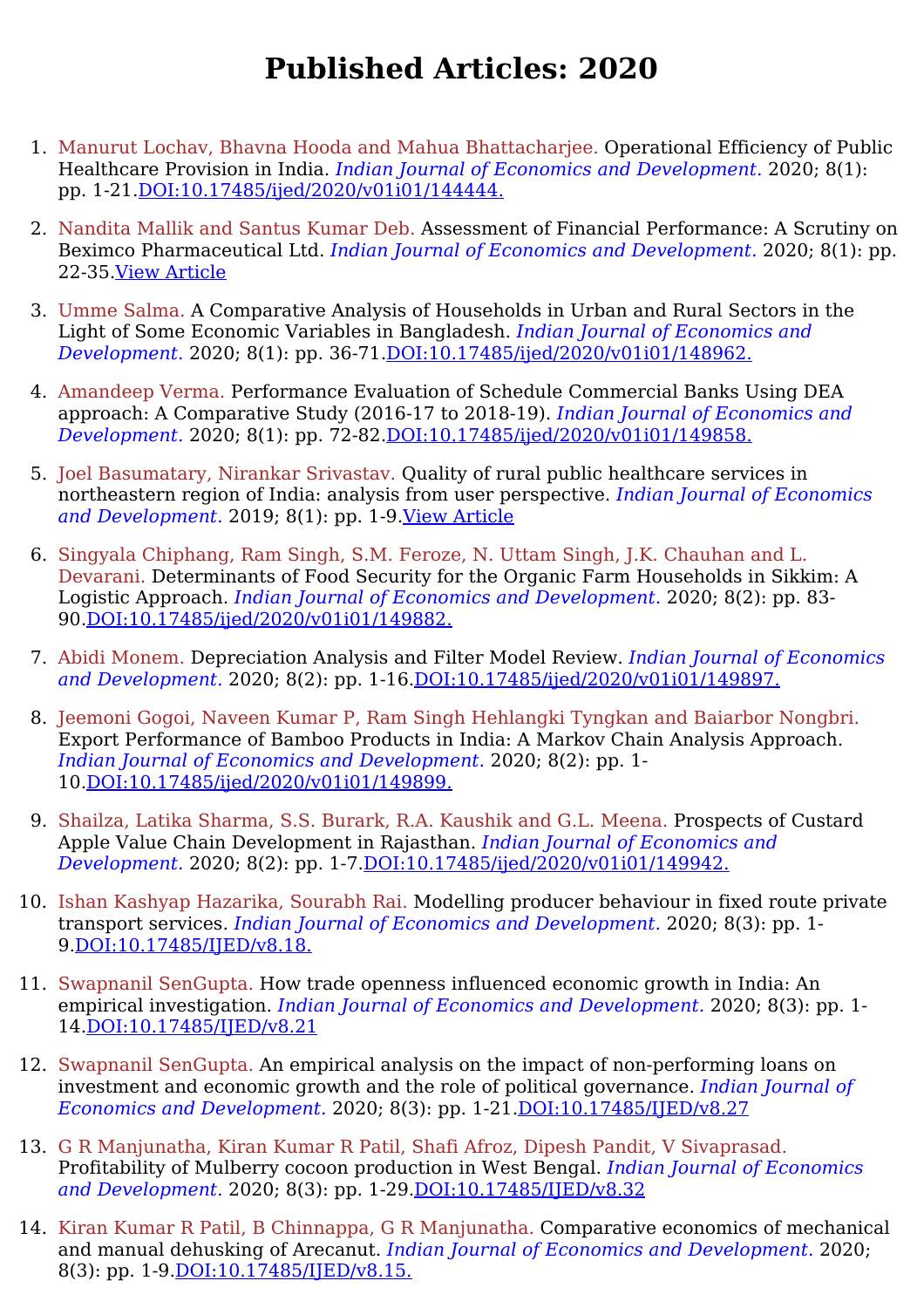- 15. Ishan Kashyap Hazarika , Sourabh Rai, Mahima Yadav. A probabilistic evaluation of the argument of correction in affirmative action. *Indian Journal of Economics and Development.* 2020; 8(3): pp. 1-8.[DOI:10.17485/IJED/v8.26.](https://ijed.in/articles/a-probabilistic-evaluation-of-the-argument-of-correction-in-affirmative-action)
- 16. Narayan Rout, D Bag. Role of financial inclusion in poverty alleviation in Odisha. *Indian Journal of Economics and Development.* 2020; 8(3): pp. 1-8[.DOI:10.17485/IJED/v8.39](https://ijed.in/articles/role-of-financial-inclusion-in-poverty-alleviation-in-odisha)
- 17. Narayan Rout , Dinabandhu Bag. Effect of rural development and targeted expenditure towards poverty alleviation in Odisha, India. *Indian Journal of Economics and Development.* 2020; 8(3): pp. 1-10. DOI: 10.17485/IJED/v8.38.
- 18. Motika S Rymbai, Darishisha W Thangkhiew. National rural health mission and the interstate variations in public healthcare spending in India: A study of the Indian North-Eastern states. *Indian Journal of Economics and Development.* 2020; 8(3): pp. 1- 5[.DOI:10.17485/IJED/v8.149386](https://ijed.in/articles/national-rural-health-mission-and-the-interstate-variations-in-public-healthcare-spending-in-india-a-study-of-the-indian-north-eastern-states)
- 19. D Arun, G P Sunandini, R V Kumari, A Meena. An economic analysis of different Rice varieties in Cauvery Delta region of Tamil Nadu. *Indian Journal of Economics and Development.* 2020; 8(3): pp. 1-5[.DOI:10.17485/IJED/v8.52](https://ijed.in/articles/an-economic-analysis-of-different-rice-varieties-in-cauvery-delta-region-of-tamil-nadu)

- 1. Sanjeeb Kumar Jena, Sodyong Kri. Cost benefit analysis of large cardamom cultivation in Anjaw district of Arunachal Pradesh. *Indian Journal of Economics and Development.* 2019; 7(1): pp. 1-9.View [Article](https://ijed.in/articles/cost-benefit-analysis-of-large-cardamom-cultivation-in-anjaw-district-of-arunachal-pradesh)
- 2. Santanu Sahu. Sustainable livelihood: an issue for Bhuiya of Jharkhand. *Indian Journal of Economics and Development.* 2019; 7(1): pp. 1-9.View [Article](https://ijed.in/articles/sustainable-livelihood-an-issue-for-bhuiya-of-jharkhand)
- 3. Dr. S. Kavitha, R. Bhuvaneswari. A study on factors involving the usage of social media on investment decision making with reference to investors of selected stock broking houses in Coimbatore. *Indian Journal of Economics and Development.* 2019; 7(1): pp. 1-7.View [Article](https://ijed.in/articles/a-study-on-factors-involving-the-usage-of-social-media-on-investment-decision-making-with-reference-to-investors-of-selected-stock-broking-houses-in-coimbatore)
- 4. DhandeKranthi Kumar, Rama Sharma, Ravi Shankar Kumar, Hoilenting, M. Raveendra. Satus of Kolleru Lake fishers in Chettunnapadu village, Andhra Pradesh. *Indian Journal of Economics and Development.* 2019; 7(1): pp. 1-6.View [Article](https://ijed.in/articles/status-of-kolleru-lake-fishers-in-chettunnapadu-village-andhra-pradesh)
- 5. Anay Kumar, Gurdeep Singh. Study of the importance of Indian tourism on economic development over the period 2000—2017. *Indian Journal of Economics and Development.* 2019; 7(1): pp. 1-7.View [Article](https://ijed.in/articles/study-of-the-importance-of-indian-tourism-on-economic-development-over-the-period-20002017)
- 6. Mr. RatnadeepKeer, Mr.Pradip Sharma, Mr.Gajanan Khapre. Challenges of implementing "cashless" in rural India – Konkan region. *Indian Journal of Economics and Development.* 2019; 7(1): pp. 1-6.View [Article](https://ijed.in/articles/challenges-of-implementing-cashless-in-rural-india-konkan-region)
- 7. Shoaib Alam Siddiqui. Exploring factors of low health insurance penetration among Indian Muslims. *Indian Journal of Economics and Development.* 2019; 7(1): pp. 1-8.View [Article](https://ijed.in/articles/exploring-factors-of-low-health-insurance-penetration-among-indian-muslims)
- 8. P. Theerthaana, Dr. A.K. Sheik Manzoo. Is bit coin gaining cash during cashless times in India? An event study approach. *Indian Journal of Economics and Development.* 2019; 7(1): pp. 1-7.View [Article](https://ijed.in/articles/is-bit-coin-gaining-cash-during-cashless-times-in-india-an-event-study-approach)
- 9. Santhana Kumar V. , P. K. Pandey , Saurav Kumar, T. Anand , Boriah Suryakumar , Rathi Bhuvaneswari. Effect of periphyton (aquamat installation) in the profitability of semiintensive shrimp culture systems. *Indian Journal of Economics and Development.* 2019; 7(1): pp. 1-9.View [Article](https://ijed.in/articles/effect-of-periphyton-aquamat-installation-in-the-profitability-of-semi-intensive-shrimp-culture-systems)
- 10. Richa Gupta, Prachi Malakar. The two tales of descent. *Indian Journal of Economics and*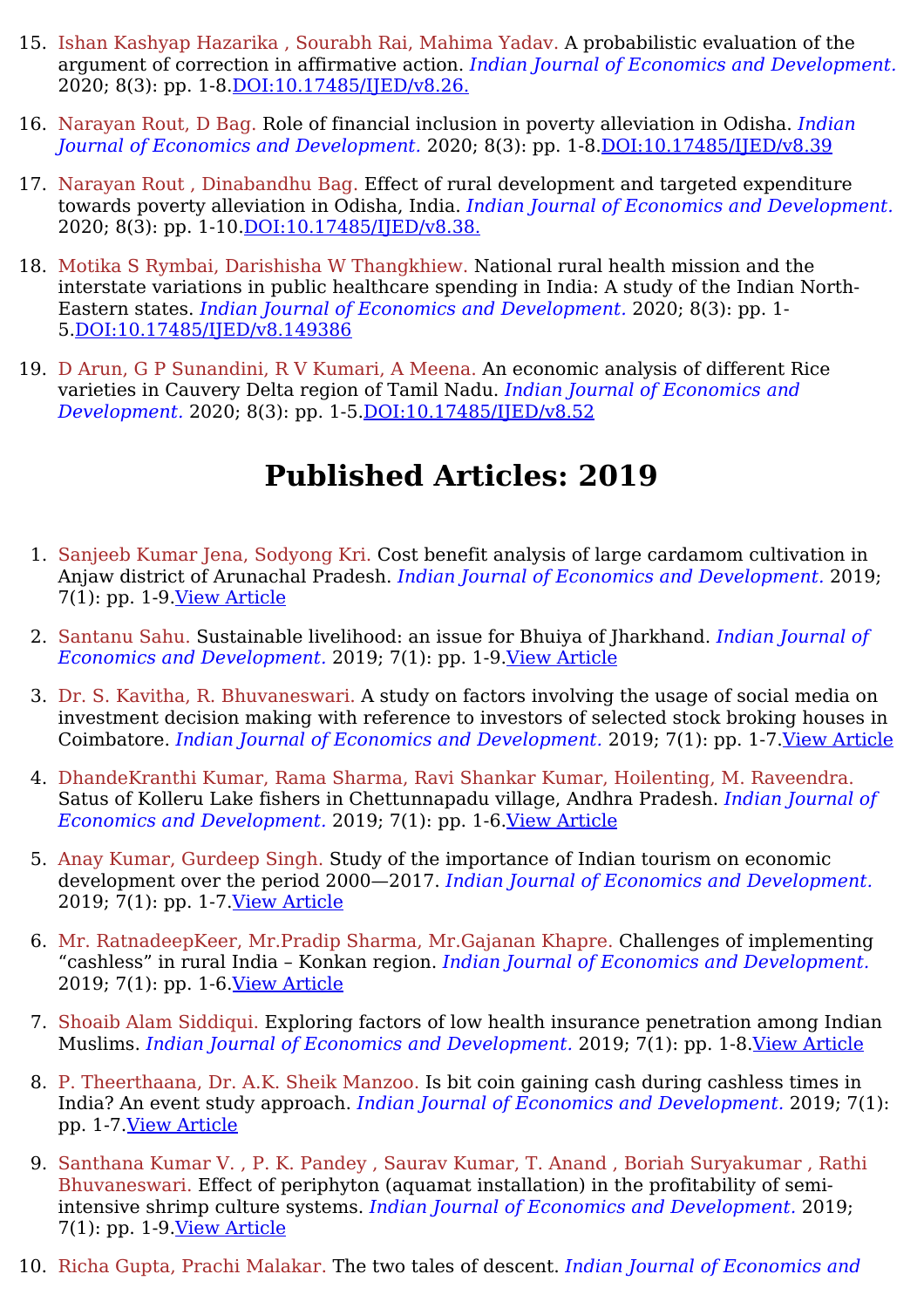*Development.* 2019; 7(1): pp. 1-7.View [Article](https://ijed.in/articles/the-two-tales-of-descent)

- 11. M. Ramakrishna. Banks privatization: coercive for development. *Indian Journal of Economics and Development.* 2019; 7(1): pp. 1-5.View [Article](https://ijed.in/articles/banks-privatization-coercive-for-development)
- 12. Sakshi Bhayana, Anita Kakkar. Sustainable development goals, going beyond GDP: India's case. *Indian Journal of Economics and Development.* 2019; 7(2): pp. 1-8.View [Article](https://ijed.in/articles/sustainable-development-goals-going-beyond-gdp-indias-case)
- 13. Aditya Diwakar, AmanGanguli. Decision making of small scale industries and micro businesses under risk and uncertainty. *Indian Journal of Economics and Development.* 2019; 7(2): pp. 1-12.View [Article](https://ijed.in/articles/decision-making-of-small-scale-industries-and-micro-businesses-under-risk-and-uncertainty)
- 14. Mr. Rohit Bagarty, Mr. Biswajit Bho. Fiscal deficit, inflation and debt trap in India: an empirical analysis. *Indian Journal of Economics and [Development.](https://ijed.in/articles/fiscal-deficit-inflation-and-debt-trap-in-india-an-empirical-analysis)* 2019; 7(2): pp. 1-7.View Article
- 15. Mueedh Dhaifallah Mueedh, Dr. B. R. Suryawanshi. Quality of accounting information systems: a study on banking sector in Sana'a city in Yemen and Nanded city in India. *Indian Journal of Economics and Development.* 2019; 7(2): pp. 1-12.View [Article](https://ijed.in/articles/quality-of-accounting-information-systems-a-study-on-banking-sector-in-sanaa-city-in-yemen-and-nanded-city-in-india)
- 16. Subhashri Sarkar, Dr. Reji B. A cup full of woes: wages & tea industry. *Indian Journal of Economics and Development.* 2019; 7(2): pp. 1-8.View [Article](https://ijed.in/articles/a-cup-full-of-woes-wages-tea-industry)
- 17. Pushpak Sharma. Economic growth and employment generation in the industrial sector of India: some reflections. *Indian Journal of Economics and Development.* 2019; 7(2): pp. 1- 8.View [Article](https://ijed.in/articles/economic-growth-and-employment-generation-in-the-industrial-sector-of-india-some-reflections)
- 18. Richa Khanna, Dr. Sadhana Srivastava. Evaluation of impact of national agriculture insurance scheme (NAIS) in India with special reference to Jabalpur Division of Madhya Pradesh. *Indian Journal of Economics and Development.* 2019; 7(2): pp. 1-7.View [Article](https://ijed.in/articles/evaluation-of-impact-of-national-agriculture-insurance-scheme-nais-in-india-with-special-reference-to-jabalpur-division-of-madhya-pradesh)
- 19. Lekharani Gohain. Trend and performance of Indian agriculture in post-independence era: an analysis of determinants. *Indian Journal of Economics and Development.* 2019; 7(2): pp. 1-9.View [Article](https://ijed.in/articles/trend-and-performance-of-indian-agriculture-in-post-independence-era-an-analysis-of-determinants)
- 20. A.P. Noushad. End of Kerala's Gulf dependency: it is time to rethink. *Indian Journal of Economics and Development.* 2019; 7(2): pp. 1-9.View [Article](https://ijed.in/articles/end-of-keralas-gulf-dependency-it-is-time-to-rethink)
- 21. Shamim Akhtar, Laldinliana. An overview of tobacco consumption in Mizoram. *Indian Journal of Economics and Development.* 2019; 7(2): pp. 1-10.View [Article](https://ijed.in/articles/an-overview-of-tobacco-consumption-in-mizoram)
- 22. S.C. Negi, Pawan Pathania, S.K. Sharma, Sanjay. K. Sharma, S.S. Rana, Mittu Katoch. Integrated farming system approach for enhancing the livelihood security & productivity of hill farmers. *Indian Journal of Economics and Development.* 2019; 7(2): pp. 1-6.View [Article](https://ijed.in/articles/integrated-farming-system-approach-for-enhancing-the-livelihood-security-productivity-of-hill-farmers)
- 23. Lakshana R. Sex economy & prostitution in marriage: An economic perspective to the legalisation debate. *Indian Journal of Economics and [Development.](https://ijed.in/articles/sex-economy-prostitution-in-marriage-an-economic-perspective-to-the-legalisation-debate)* 2019; 7(2): pp. 1-8. View Article
- 24. K. Suresh, R. Abeetha, Dr. A.A. Jayashree Prabhakar. Expedition for individuality in Chitra Banerjee Divakaruni's 'queen of dreams', 'vine of desire' and 'sister of my heart'. *Indian Journal of Economics and Development.* 2019; 7(2): pp. 1-5.View [Article](https://ijed.in/articles/expedition-for-individuality-in-chitra-banerjee-divakarunis-queen-of-dreams-vine-of-desire-and-sister-of-my-heart)
- 25. R. Abeetha, Dr. A.A. Jayashree Prabhakar, K. Suresh. Salman rushdie as a writer of uncommon talent. *Indian Journal of Economics and [Development.](https://ijed.in/articles/salman-rushdie-as-a-writer-of-uncommon-talent)* 2019; 7(2): pp. 1-3.View Article
- 26. Suresh. D, H.M. Moyeenudin, A. Wilfred Lawrence, Mark Keith Faraday. An approach for enhancing hotel room revenue. *Indian Journal of Economics and Development.* 2019; 7(2): pp. 1-5.View [Article](https://ijed.in/articles/an-approach-for-enhancing-hotel-room-revenue%22%22)
- 27. H.M. Moyeenudin, Manivel. K , John Williams , Anandan. R. The challenges of demand and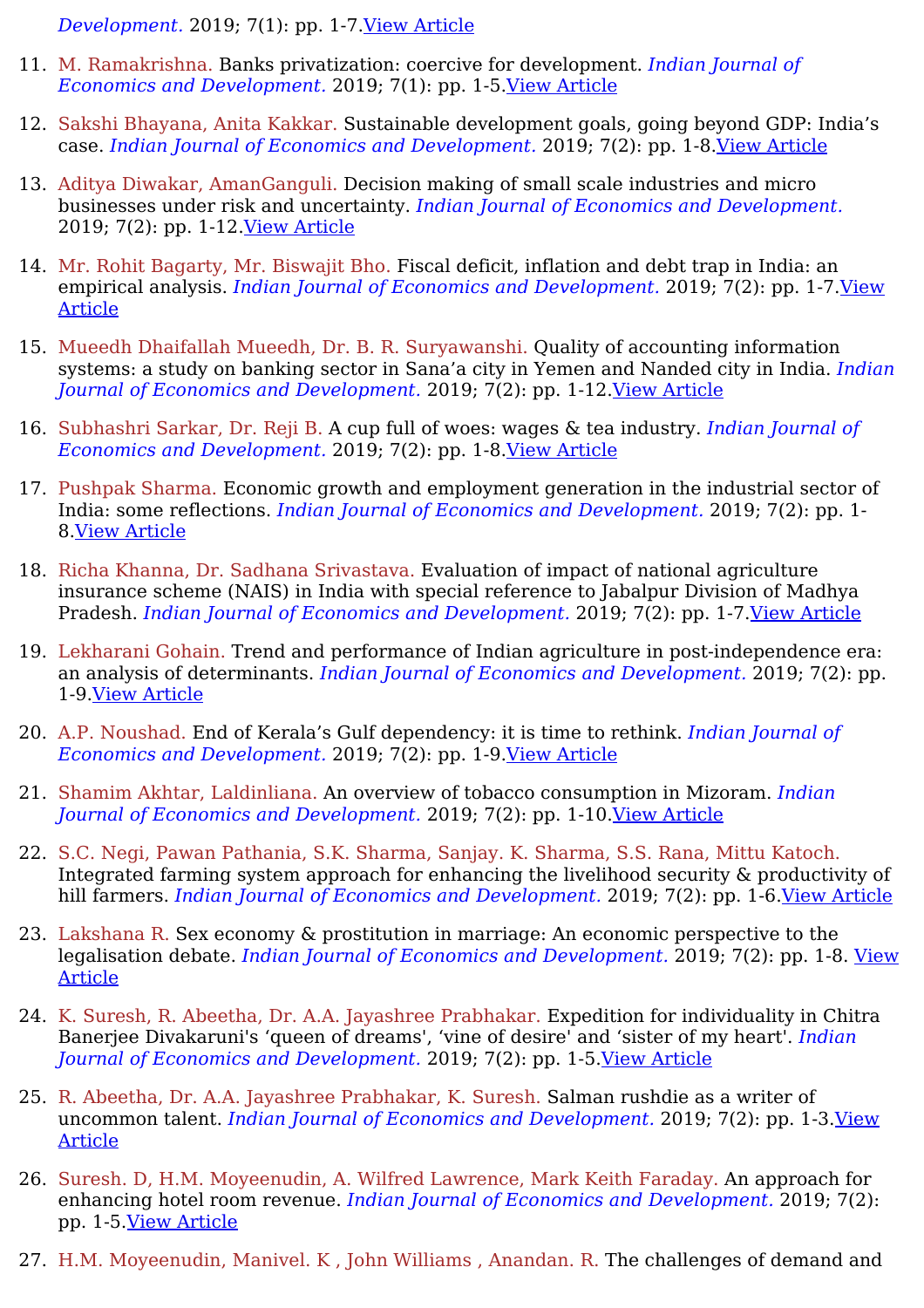safety towards sustainable growth on exporting food products. *Indian Journal of Economics and Development.* 2019; 7(2): pp. 1-6.View [Article](https://ijed.in/articles/the-challenges-of-demand-and-safety-towards-sustainable-growth-on-exporting-food-products)

- 28. Dr. Phrangstone Khongji. To study some economic implications of population projection for states in North East India till 2031. *Indian Journal of Economics and Development.* 2019; 7(2): pp. 1-8.View [Article](https://ijed.in/articles/to-study-some-economic-implications-of-population-projection-for-states-in-north-east-india-till-2031)
- 29. Dr. A.A. Jayashree Prabhakar, K. Suresh, R. Abeetha. Significance of foreign language in multilingual India. *Indian Journal of Economics and [Development.](https://ijed.in/articles/significance-of-foreign-language-in-multilingual-india)* 2019; 7(2): pp. 1-9.View Article
- 30. Parvez Ahmad Shah, Ms. RizwanaRafiq. Cultural variances among Indian insurance organizations: With special reference to the state of Haryana. *Indian Journal of Economics and Development.* 2019; 7(2): pp. 1-8.View [Article](https://ijed.in/articles/cultural-variances-among-indian-insurance-organizations-with-special-reference-to-the-state-of-haryana)
- 31. Nadeem Ahmad Bhat, Dr. Sandeep Kaur. Decomposition of Total Factor Productivity (TFP) of Indian software industry. *Indian Journal of Economics and Development.* 2019; 7(2): pp. 1-9.View [Article](https://ijed.in/articles/decomposition-of-total-factor-productivity-tfp-of-indian-software-industry)
- 32. R. Manikandan. Impact of paper industrial pollution: a case study from Moolimangalam Village in Karur District, Tamil Nadu. *Indian Journal of Economics and Development.* 2019; 7(3): pp. 1-7.View [Article](https://ijed.in/articles/impact-of-paper-industrial-pollution-a-case-study-from-moolimangalam-village-in-karur-district-tamil-nadu)
- 33. Priyanka Bharali, Prof. Deb Kumar Chakraborty. Technical efficiency, subsidy and financial performance: A case study of BVFCL, Namrup. *Indian Journal of Economics and Development.* 2019; 7(3): pp. 1-9.View [Article](https://ijed.in/articles/technical-efficiency-subsidy-and-financial-performance-a-case-study-of-bvfcl-namrup)
- 34. Arshad Bhat, M. H. Wani. Assessing discrepancies in healthcare & health sector in Jammu and Kashmir. *Indian Journal of Economics and [Development.](https://ijed.in/articles/assessing-discrepancies-in-healthcare-health-sector-in-jammu-and-kashmir)* 2019; 7(3): pp. 1-7.View Article
- 35. Shabeer A. Ganaie, Arshad Bhat. Agricultural sustainability and interdependence of production systems in Jammu and Kashmir. *Indian Journal of Economics and Development.* 2019; 7(3): pp. 1-9.View [Article](https://ijed.in/articles/agricultural-sustainability-and-interdependence-of-production-systems-in-jammu-and-kashmir)
- 36. Saddam Hossain Mondal, Arup Kumar Chattopadhyay. Growth performance of fruits production in the era of globalisation in West Bengal: a comparative study. *Indian Journal of Economics and Development.* 2019; 7(3): pp. 1-6.View [Article](https://ijed.in/articles/growth-performance-of-fruits-production-in-the-era-of-globalisation-in-west-bengal-a-comparative-study)
- 37. Mohua Das Mazumdar. An empirical study on measurement of efficiency of selected banks in India. *Indian Journal of Economics and Development.* 2019; 7(3): pp. 1-5.View [Article](https://ijed.in/articles/an-empirical-study-on-measurement-of-efficiency-of-selected-banks-in-india)
- 38. Pesala Peter. Impact of globalization, employment opportunities in Indian manufacturing industry. *Indian Journal of Economics and Development.* 2019; 7(3): pp. 1-8.View [Article](https://ijed.in/articles/impact-of-globalization-employment-opportunities-in-indian-manufacturing-industry)
- 39. Ms. Jaya G. Prabhu Parrikar. The influence of macroeconomic factors on housing prices in India: an empirical study. *Indian Journal of Economics and Development.* 2019; 7(3): pp. 1- 7.View [Article](https://ijed.in/articles/the-influence-of-macroeconomic-factors-on-housing-prices-in-india-an-empirical-study)
- 40. Kingsuk Maity. Remittances and its impact on poverty of migrant households: astudy with special reference to relatively less developed districts of West Bengal. *Indian Journal of Economics and Development.* 2019; 7(3): pp. 1-7.View [Article](https://ijed.in/articles/remittances-and-its-impact-on-poverty-of-migrant-households-astudy-with-special-reference-to-relatively-less-developed-districts-of-west-bengal)
- 41. Justin Joy. Is exchange rate pass-through a case for India?. *Indian Journal of Economics and Development.* 2019; 7(3): pp. 1-11.View [Article](https://ijed.in/articles/is-exchange-rate-pass-through-a-case-for-india)
- 42. Shveta Singh, Teena. Modelling the volatility of banking sectors of national stock exchange. *Indian Journal of Economics and Development.* 2019; 7(3): pp. 1-9.View [Article](https://ijed.in/articles/modelling-the-volatility-of-banking-sectors-of-national-stock-exchange)
- 43. P. Shamshadali, C.K. Anjena, K. Faris Mohammed. Role of Kudumbashree micro financing in the women empowerment with special reference to the Malappuram District of Kerala. *Indian Journal of Economics and Development.* 2019; 7(3): pp. 1-5.View [Article](https://ijed.in/articles/role-of-kudumbashree-micro-financing-in-the-women-empowerment-with-special-reference-to-the-malappuram-district-of-kerala)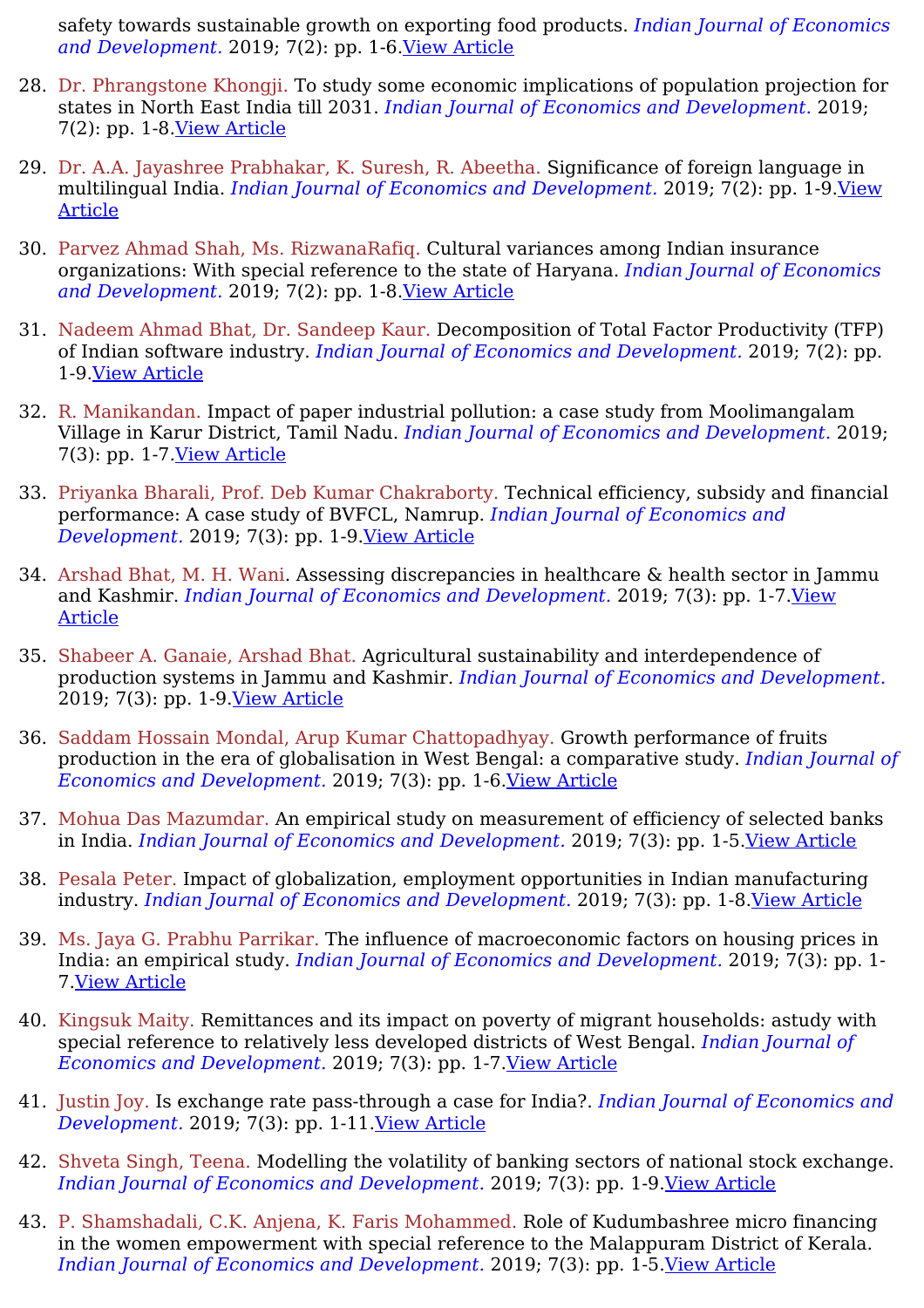- 44. Abhigyan Bhattacharjee, Mridul Barman. Pattern of cross-border commodity transactions through Kalaichar border Haat. *Indian Journal of Economics and Development.* 2019; 7(3): pp. 1-7.View [Article](https://ijed.in/articles/pattern-of-cross-border-commodity-transactions-through-kalaichar-border-haat)
- 45. Jeeban Jyoti Mohanty, Sudhakar Patra. An exploratory study on microenterprise lending practices in Odisha. *Indian Journal of Economics and Development.* 2019; 7(3): pp. 1- 14.View [Article](https://ijed.in/articles/an-exploratory-study-on-microenterprise-lending-practices-in-odisha)
- 46. Ashraf Pulikkamath. Achievements turn out to be curse in disguise: economics and politics of south India reveals. *Indian Journal of Economics and Development.* 2019; 7(3): pp. 1- 4.View [Article](https://ijed.in/articles/achievements-turn-out-to-be-curse-in-disguise-economics-and-politics-of-south-india-reveals)
- 47. Nithya V.G, Ravi Nandi. Organic tomato value chains and determinants of market linkage: a smallholder's perspective for inclusive growth. *Indian Journal of Economics and Development.* 2019; 7(3): pp. 1-11.View [Article](https://ijed.in/articles/organic-tomato-value-chains-and-determinants-of-market-linkage-a-smallholders-perspective-for-inclusive-growth)
- 48. Justin Joy. Fertilizer subsidy and agricultural production: a study of India. *Indian Journal of Economics and Development.* 2019; 7(3): pp. 1-7.View [Article](https://ijed.in/articles/fertilizer-subsidy-and-agricultural-production-a-study-of-india)
- 49. Reshma Sinha Ray, Arup Chattopadhyay. Role of Uncertainty in Explaining Underpricing of IPOs in Emerging Market. *Indian Journal of Economics and Development.* 2019; 7(3): pp. 1- 7.View [Article](https://ijed.in/articles/role-of-uncertainty-in-explaining-underpricing-of-ipos-in-emerging-market)
- 50. Swami Prasad Saxena, Anuj Kumar. Economic analysis of climate change impact, adaptation and mitigation on potato farming in India with special reference to Agra district. *Indian Journal of Economics and Development.* 2019; 7(3): pp. 1-7.View [Article](https://ijed.in/articles/economic-analysis-of-climate-change-impact-adaptation-and-mitigation-on-potato-farming-in-india-with-special-reference-to-agra-district)
- 51. Debodeep Banerjee, Ashraf Pulikkamath. CSR & sustainable development: an analysis of CSR practices in India. *Indian Journal of Economics and Development.* 2019; 7(4): pp. 1- 8.View [Article](https://ijed.in/articles/csr-sustainable-development-an-analysis-of-csr-practices-in-india)
- 52. Pradip Chouhan, Vanlalrema Kuki, Indraneel Bhowmik. A study on the emerging labour relations in the rubber plantations of Tripura. *Indian Journal of Economics and Development.* 2019; 7(4): pp. 1-14.View [Article](https://ijed.in/articles/a-study-on-the-emerging-labour-relations-in-the-rubber-plantations-of-tripura)
- 53. Sayan Banerjee, Dr. Partha Pratim Ghosh. A large number of people outside the tax net: a study on the street vendors in Kolkata. *Indian Journal of Economics and Development.* 2019; 7(4): pp. 1-8.View [Article](https://ijed.in/articles/a-large-number-of-people-outside-the-tax-net-a-study-on-the-street-vendors-in-kolkata)
- 54. Apekshit Raj Singh, Anuraag P. Iyer. Sustainability agenda 2030: maintaining a balance between goal no: 9 and goal no 15 in the real estate sector. *Indian Journal of Economics and Development.* 2019; 7(4): pp. 1-5.View [Article](https://ijed.in/articles/sustainability-agenda-2030-maintaining-a-balance-between-goal-no-9-and-goal-no-15-in-the-real-estate-sector)
- 55. Pooja Verma, Shahid Ahmed. Anti-dumping actions on Indian exports: an exploratory analysis. *Indian Journal of Economics and Development.* 2019; 7(4): pp. 1-6.View [Article](https://ijed.in/articles/anti-dumping-actions-on-indian-exports-an-exploratory-analysis)
- 56. R. Hariharan. An economic analysis of housing environment and health status of rural households in Sivaganga district of Tamil Nadu. *Indian Journal of Economics and Development.* 2019; 7(4): pp. 1-8.View [Article](https://ijed.in/articles/an-economic-analysis-of-housing-environment-and-health-status-of-rural-households-in-sivaganga-district-of-tamil-nadu)
- 57. Saloni Bhutani. Smart growth and transit-oriented development: overcoming the financing and execution challenges in India. *Indian Journal of Economics and Development.* 2019; 7(4): pp. 1-10.View [Article](https://ijed.in/articles/smart-growth-and-transit-oriented-development-overcoming-the-financing-and-execution-challenges-in-india)
- 58. Sumon Chatterjee, Prof.Sanchari Roy Mukherjee. Purpose of credit and its utilisation by the small borrowers in the district of Darjeeling. *Indian Journal of Economics and Development.* 2019; 7(4): pp. 1-9.View [Article](https://ijed.in/articles/purpose-of-credit-and-its-utilisation-by-the-small-borrowers-in-the-district-of-darjeeling)
- 59. Bhaskar Bagchi. On solar power project facilitators and their tribulations in West Bengal: an empirical study. *Indian Journal of Economics and [Development.](https://ijed.in/articles/on-solar-power-project-facilitators-and-their-tribulations-in-west-bengal-an-empirical-study)* 2019; 7(4): pp. 1-8.View Article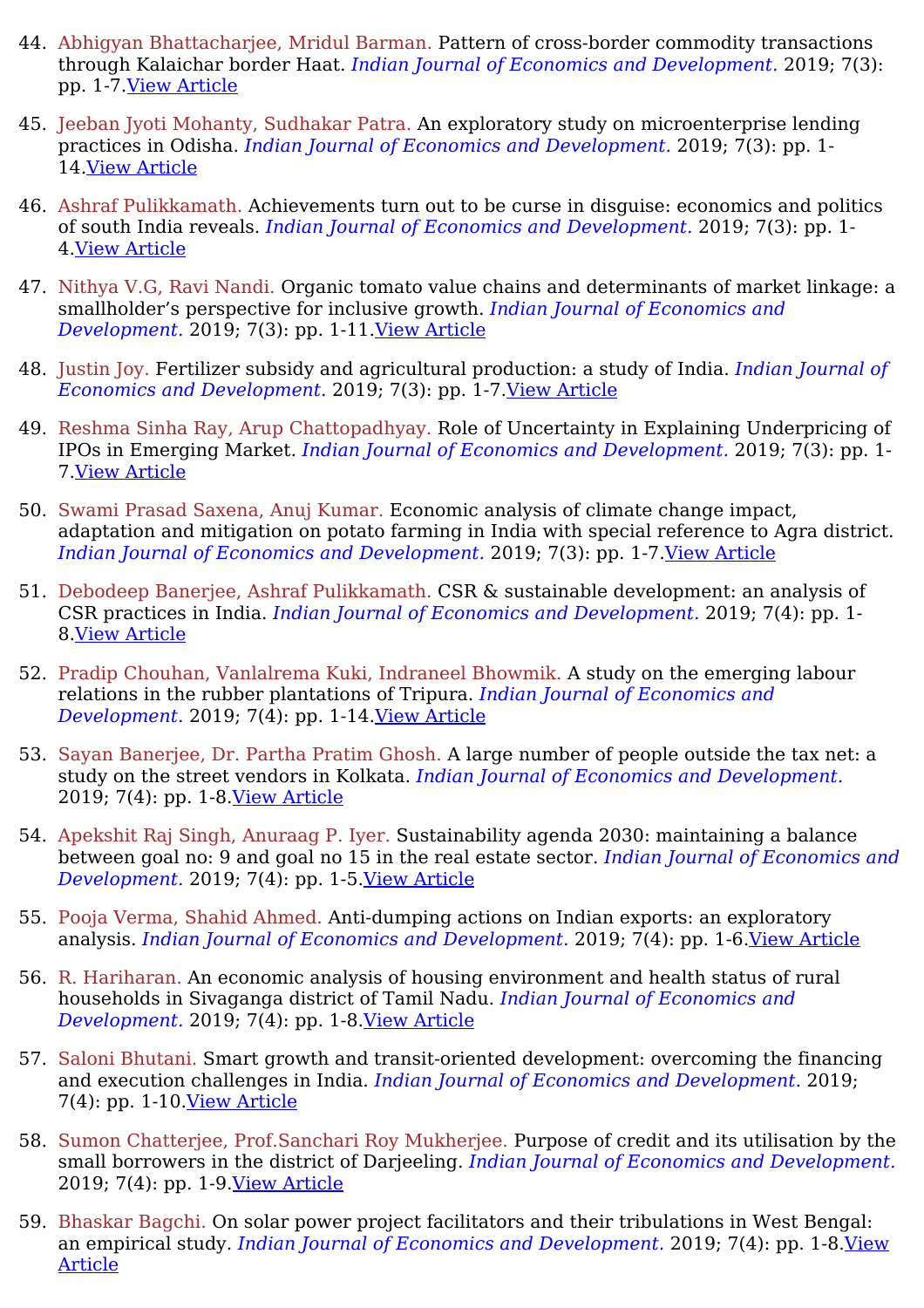- 60. MuskanSareen, Bilal, Miss. Shiny Singh. Buying and selling mechanism- tur & paddy processors, Karnataka. *Indian Journal of Economics and Development.* 2019; 7(4): pp. 1- 8.View [Article](https://ijed.in/articles/buying-and-selling-mechanism-tur-paddy-processors-karnataka)
- 61. Pushpak Sharma. Employment, wages and social security: a study of Informal Labour in India with special reference to Punjab. *Indian Journal of Economics and Development.* 2019; 7(4): pp. 1-9.View [Article](https://ijed.in/articles/employment-wages-and-social-security-a-study-of-informal-labour-in-india-with-special-reference-to-punjab)
- 62. P. Kanakarani. An analysis of the relationship between problems of working women and their socio-economic conditions in Tiruppurcity. *Indian Journal of Economics and Development.* 2019; 7(4): pp. 1-7. *<u>View [Article](https://ijed.in/articles/an-analysis-of-the-relationship-between-problems-of-working-women-and-their-socio-economic-conditions-in-tiruppurcity)</u>*
- 63. NehaVerma, Madhur Ajmani Sethi, Seema Mehra Parihar. Women agency in India: what really matters?. *Indian Journal of Economics and [Development.](https://ijed.in/articles/women-agency-in-india-what-really-matters)* 2019; 7(4): pp. 1-9.View Article
- 64. P.D.Singh, Ajay Kumar Salgotra,Ajay Singh Manhas. Causesand consequences of environment degradation in Uttarakhand. *Indian Journal of Economics and Development.* 2019; 7(4): pp. 1-9.View [Article](https://ijed.in/articles/causesand-consequences-of-environment-degradation-in-uttarakhand)
- 65. Veronica Pala. Social exclusion and poverty in India: the case for a more decentralised approach. *Indian Journal of Economics and Development.* 2019; 7(4): pp. 1-11.View [Article](https://ijed.in/articles/social-exclusion-and-poverty-in-india-the-case-for-a-more-decentralised-approach)
- 66. Manab Chakraborty. Cap and trade permits to regulate overgrazing in India: an exploration. *Indian Journal of Economics and Development.* 2019; 7(4): pp. 1-6.View [Article](https://ijed.in/articles/cap-and-trade-permits-to-regulate-overgrazing-in-india-an-exploration)
- 67. Poonam, Archna Chaudhry. Analysis of key determinants affecting financial inclusion. *Indian Journal of Economics and Development.* 2019; 7(4): pp. 1-3.View [Article](https://ijed.in/articles/analysis-of-key-determinants-affecting-financial-inclusion)
- 68. Prasant Kumar Behera, Jnyan Ranjan Sahoo. Multidimensional disparity in elementary education: a study of east and south Indian states. *Indian Journal of Economics and Development.* 2019; 7(4): pp. 1-15.View [Article](https://ijed.in/articles/multidimensional-disparity-in-elementary-education-a-study-of-east-and-south-indian-states)
- 69. U. Sagari, T. Vinod Kumar, Prof. G. Sudarsana Rao. Consumer perception on organic food products: a study on Visakhapatnam city. *Indian Journal of Economics and Development.* 2019; 7(4): pp. 1-9.View [Article](https://ijed.in/articles/consumer-perception-on-organic-food-products-a-study-on-visakhapatnam-city)
- 70. R.K. Kumbhar, Anima Tirkey. FDI elasticity of employment and poverty in Odisha. *Indian Journal of Economics and Development.* 2019; 7(4): pp. 1-11.View [Article](https://ijed.in/articles/fdi-elasticity-of-employment-and-poverty-in-odisha)
- 71. Ms. Sonam. Micro-finance and women pradhans in the panchayats: field notes from Dehradun district. *Indian Journal of Economics and [Development.](https://ijed.in/articles/micro-finance-and-women-pradhans-in-the-panchayats-field-notes-from-dehradun-district)* 2019; 7(5): pp. 1-8.View Article
- 72. Sacratees J, Benitta Thangapackiyam G. Empirical estimation human development status of Tirunelveli district – a study. *Indian Journal of Economics and Development.* 2019; 7(5): pp. 1-8.View [Article](https://ijed.in/articles/empirical-estimation-human-development-status-of-tirunelveli-district-a-study)
- 73. Dr. Rashi Arora. Waging a war is not a solution for the roaring Bengal tiger. *Indian Journal of Economics and Development.* 2019; 7(5): pp. 1-4.View [Article](https://ijed.in/articles/waging-a-war-is-not-a-solution-for-the-roaring-bengal-tiger)
- 74. Abhisek Mishra, Jay Kumar Dewangan. Effect of employment on women empowerment- a study on Sonepur district of Odisha, India. *Indian Journal of Economics and Development.* 2019; 7(5): pp. 1-4.View [Article](https://ijed.in/articles/effect-of-employment-on-women-empowerment-a-study-on-sonepur-district-of-odisha-india)
- 75. Kedarsen Sahoo. Changing pattern of the livelihood of the displaced households: A case study of Dhamra port project in Odisha. *Indian Journal of Economics and Development.* 2019; 7(5): pp. 1-10.View [Article](https://ijed.in/articles/changing-pattern-of-the-livelihood-of-the-displaced-households-a-case-study-of-dhamra-port-project-in-odisha)
- 76. Priyanka Gujrati,Dr. V.S. Sundaram. Employee's perception on impact of corporate social responsibility by exploratory factor analysis. *Indian Journal of Economics and Development.*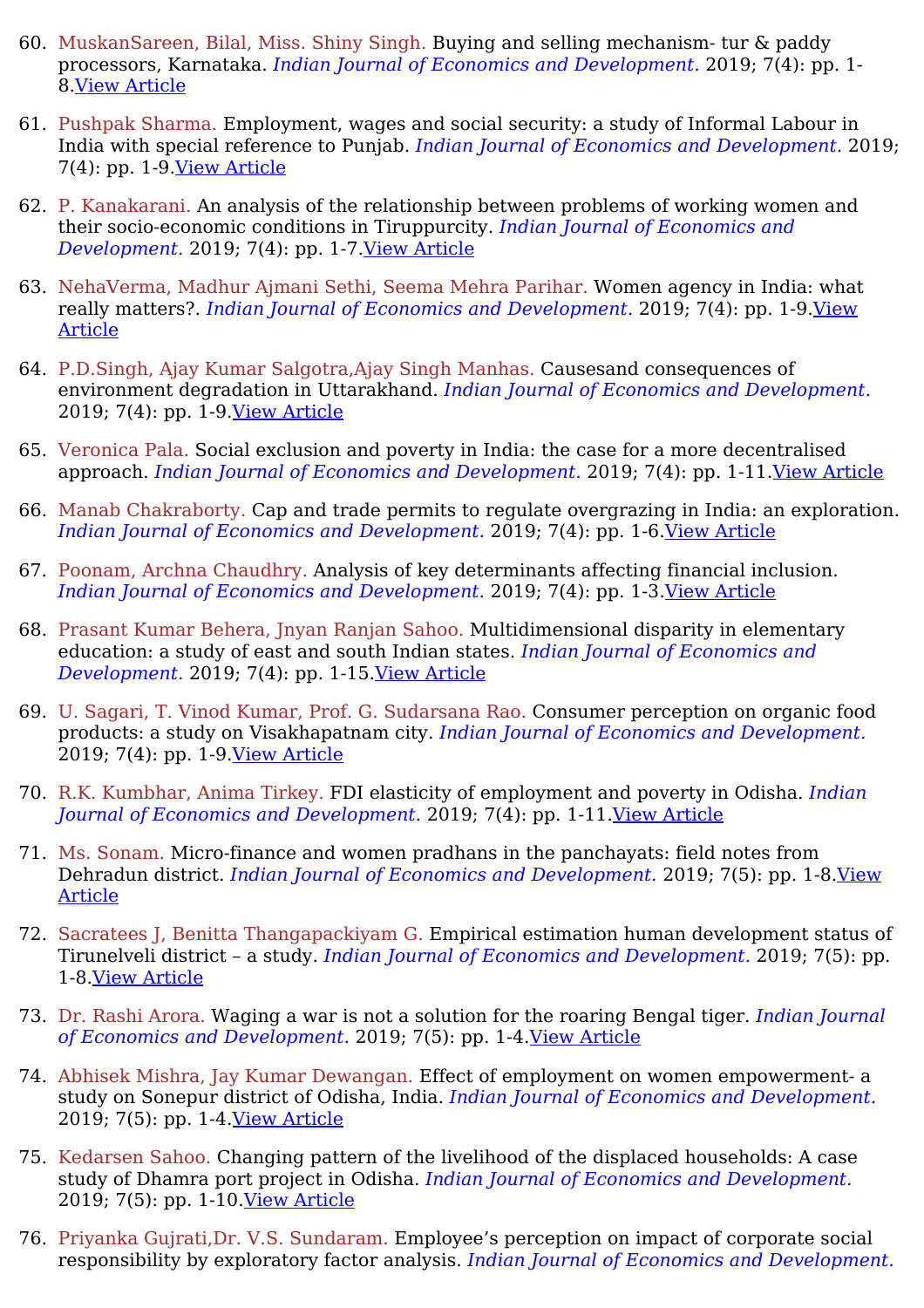2019; 7(5): pp. 1-6.View [Article](https://ijed.in/articles/employees-perception-on-impact-of-corporate-social-responsibility-by-exploratory-factor-analysis)

- 77. Habtamu Wandimu Alem, Arindam Laha. Role of social intervention in addressing problems of street children: evidences from the regional State of Oromia, Ethiopia. *Indian Journal of Economics and Development.* 2019; 7(5): pp. 1-5.View [Article](https://ijed.in/articles/role-of-social-intervention-in-addressing-problems-of-street-children-evidences-from-the-regional-state-of-oromia-ethiopia)
- 78. Jashasya Rout. Status of tribal employment generation in Odisha through Mahatma Gandhi national rural employment guarantee scheme. *Indian Journal of Economics and Development.* 2019; 7(5): pp. 1-9.View [Article](https://ijed.in/articles/status-of-tribal-employment-generation-in-odisha-through-mahatma-gandhi-national-rural-employment-guarantee-scheme)
- 79. Saurabh, K Ramachandra Rao. Socioeconomic status and health inequalities in urban area: A case study of Delhi. *Indian Journal of Economics and Development.* 2019; 7(5): pp. 1- 11.View [Article](https://ijed.in/articles/socioeconomic-status-and-health-inequalities-in-urban-area-a-case-study-of-delhi)
- 80. Chandrika. Understanding external assistance toIndia: its policy and problems. *Indian Journal of Economics and Development.* 2019; 7(5): pp. 1-8.View [Article](https://ijed.in/articles/understanding-external-assistance-toindia-its-policy-and-problems)
- 81. Puneet Kumar Shrivastav. Stock of educated and skilled persons in uttar pradesh: evidence from NSSO. *Indian Journal of Economics and Development.* 2019; 7(5): pp. 1-8.View [Article](https://ijed.in/articles/stock-of-educated-and-skilled-persons-in-uttar-pradesh-evidence-from-nsso)
- 82. KapilaKhemundu. Industrial development and CSR activities in pre-divided Koraputregion. *Indian Journal of Economics and Development.* 2019; 7(5): pp. 1-7.View [Article](https://ijed.in/articles/industrial-development-and-csr-activities-in-pre-divided-koraputregion)
- 83. Deepali Chadha, GirdhariLal Meena, Nikita, Vikalp Sharma. Spatial and temporal analysis of fertilizer consumption in Rajasthan. *Indian Journal of Economics and Development.* 2019; 7(5): pp. 1-7.View [Article](https://ijed.in/articles/spatial-and-temporal-analysis-of-fertilizer-consumption-in-rajasthan)
- 84. Shyam S Salim, Athira N. R , Athira.P.Ratnakaran , Safeena PK , Ramees Rahman M , Reeja Fernandez , Remya R , Smitha Rosey Xavier. Assessing demand drivers in augmenting fish consumption in Ernakulam. *Indian Journal of Economics and Development.* 2019; 7(5): pp. 1-8.View [Article](https://ijed.in/articles/assessing-demand-drivers-in-augmenting-fish-consumption-in-ernakulam)
- 85. Malayaranjan Sahoo. Food and nutrition security: A case study in Nagada Village Jajpur District of Odisha. *Indian Journal of Economics and [Development.](https://ijed.in/articles/food-and-nutrition-security-a-case-study-in-nagada-village-jajpur-district-of-odisha)* 2019; 7(6): pp. 1-13.View Article
- 86. Gurprit Grover, Rabindra Nath Das, Radhika Magan. On the estimation of QALD (Quality Adjusted Life Days) based on expenditure data for Childbirth and Maternity services in India using utility theory. *Indian Journal of Economics and Development.* 2019; 7(6): pp. 1- 9.View [Article](https://ijed.in/articles/on-the-estimation-of-qald-quality-adjusted-life-days-based-on-expenditure-data-for-childbirth-and-maternity-services-in-india-using-utility-theory)
- 87. Neetu Garg, Ritu Goel. Industrial relations and difference in wages: a state wise analysis. *Indian Journal of Economics and Development.* 2019; 7(6): pp. 1-6.View [Article](https://ijed.in/articles/industrial-relations-and-difference-in-wages-a-state-wise-analysis)
- 88. Anish Gupta. Emerging agrarian trends in post economic reform period: villagelevel evidences from Rajasthan. *Indian Journal of Economics and Development.* 2019; 7(6): pp. 1- 7.View [Article](https://ijed.in/articles/emerging-agrarian-trends-in-post-economic-reform-period-villagelevel-evidences-from-rajasthan)
- 89. Farhina Sardar Khan, Kainat Akhtar Usmani ,Syed Shahid Mazhar. Employer's behaviour leads to job insecurity: a psychological contract perspective. *Indian Journal of Economics and Development.* 2019; 7(6): pp. 1-11.View [Article](https://ijed.in/articles/employers-behaviour-leads-to-job-insecurity-a-psychological-contract-perspective)
- 90. Shuvashish Roy, Rajib Bhattacharya. Clustering Mid-Cap Stocks in Indian Market Using Multi-Variate Data Analysis Technique. *Indian Journal of Economics and Development.* 2019; 7(6): pp. 1-10.View [Article](https://ijed.in/articles/clustering-mid-cap-stocks-in-indian-market-using-multi-variate-data-analysis-technique)
- 91. Getahun Abreham, Yordanos Sete. Adoption of Improved Potato Variety:the case of DabatWoreda, Ethiopia. *Indian Journal of Economics and Development.* 2019; 7(6): pp. 1- 9.View [Article](https://ijed.in/articles/adoption-of-improved-potato-varietythe-case-of-dabatworeda-ethiopia)
- 92. Dr. NityanandaPatra. An investigative analysis about the understanding and determinants, if any, of the Self Economic Dependency Ratio (SEDR) in the select Gram Panchayats of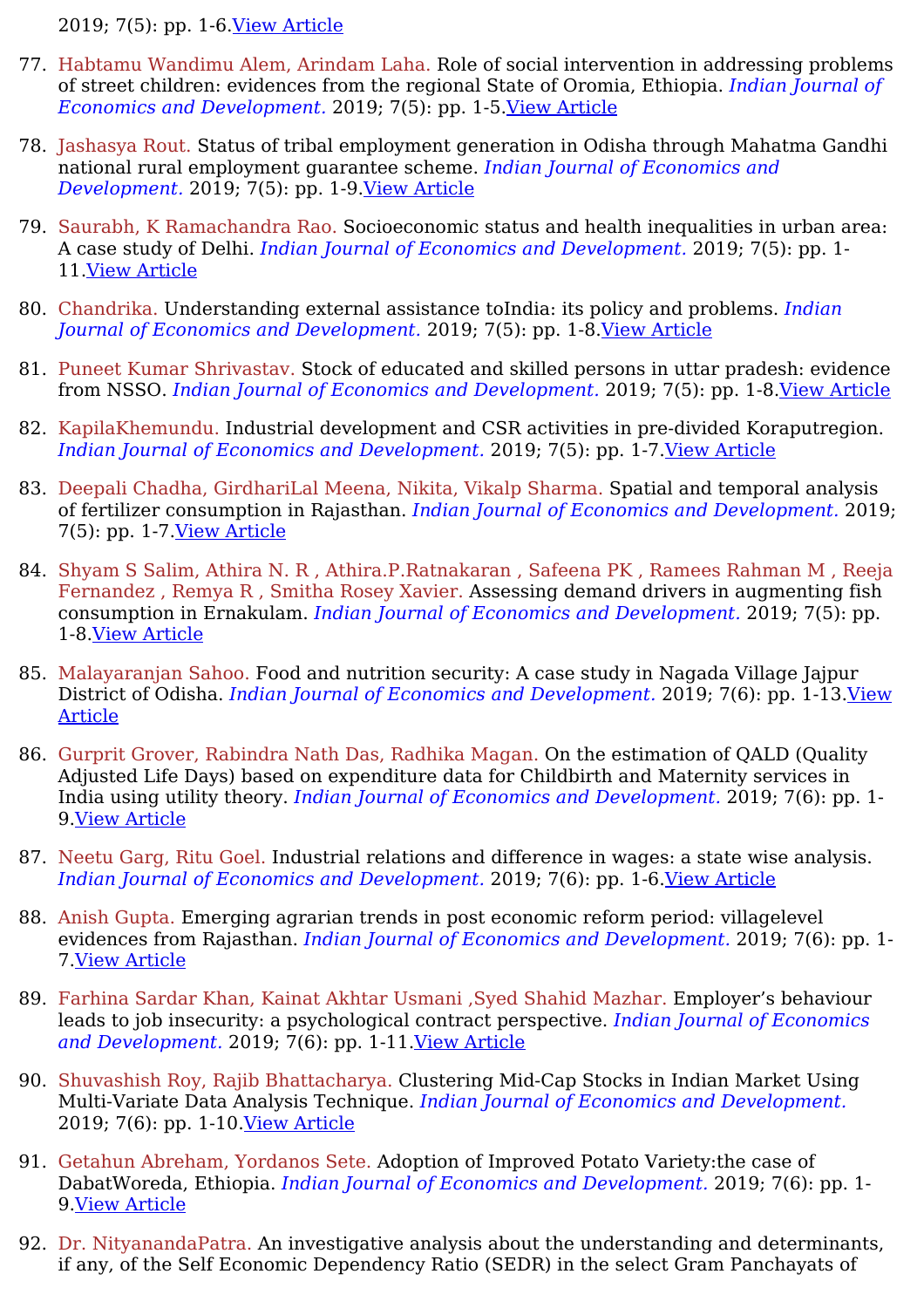West Bengal: A case study in the district of Bankura. *Indian Journal of Economics and Development.* 2019; 7(6): pp. 1-7.View [Article](https://ijed.in/articles/an-investigative-analysis-about-the-understanding-and-determinants-if-any-of-the-self-economic-dependency-ratio-sedr-in-the-select-gram-panchayats-of-west-bengal-a-case-study-in-the-district-of-bankura)

- 93. Srinivasa Sasdhar Ponnaluru. Empirical analysis of the impacts of mining dust on crop productivity in Bellary district in India. *Indian Journal of Economics and Development.* 2019; 7(6): pp. 1-4.View [Article](https://ijed.in/articles/empirical-analysis-of-the-impacts-of-mining-dust-on-crop-productivity-in-bellary-district-in-india)
- 94. Sweta Mondal, Dr. Sudakshina Gupta. Accessibility to rural primary schools: a case study ofthe District North 24 Parganas, West Bengal, India. *Indian Journal of Economics and Development.* 2019; 7(6): pp. 1-7.View [Article](https://ijed.in/articles/accessibility-to-rural-primary-schools-a-case-study-ofthe-district-north-24-parganas-west-bengal-india)
- 95. Shawkat Ali. An empirical study on financial performance of the West Bengal State cooperative bank ltd for 2008-09 to 2017-18. *Indian Journal of Economics and Development.* 2019; 7(6): pp. 1-6.View [Article](https://ijed.in/articles/an-empirical-study-on-financial-performance-of-the-west-bengal-state-co-operative-bank-ltd-for-2008-09-to-2017-18)
- 96. Chavan D.S. Cost estimation for developed whey candy supplemented with pineapple pulp. *Indian Journal of Economics and Development.* 2019; 7(6): pp. 1-8.View [Article](https://ijed.in/articles/cost-estimation-for-developed-whey-candy-supplemented-with-pineapple-pulp)
- 97. Kedarsen Sahoo. Socio-economic impact of Dhamra port project on local economy: an assessment. *Indian Journal of Economics and Development.* 2019; 7(6): pp. 1-9.View [Article](https://ijed.in/articles/socio-economic-impact-of-dhamra-port-project-on-local-economy-an-assessment)
- 98. Sachin Angural. TRIPS agreement: The Indian experience of pharmaceuticals industry and agriculture. *Indian Journal of Economics and Development.* 2019; 7(6): pp. 1-7.View [Article](https://ijed.in/articles/trips-agreement-the-indian-experience-of-pharmaceuticals-industry-and-agriculture)
- 99. Vivekananda Meta. Determinants of bank default in rural areas: a case study of Bankura District. *Indian Journal of Economics and Development.* 2019; 7(6): pp. 1-6.View [Article](https://ijed.in/articles/determinants-of-bank-default-in-rural-areas-a-case-study-of-bankura-district)
- 100. Maniklal Adhikary, Chaitali Pal. Incidence of water borne disease: a case study of child Diarrhea in Kolkata. 1-12.View [Article](https://ijed.in/articles/incidence-of-water-borne-disease-a-case-study-of-child-diarrhea-in-kolkata)
- 101. Pranim Chamling Rai. Significance of Rural-Urban migration in India post Liberalisation. *Indian Journal of Economics and Development.* 2019; 7(6): pp. 1-6.View [Article](https://ijed.in/articles/significance-of-rural-urban-migration-in-india-post-liberalisation)
- 102. R. Sankarakumar, R. Latha , Dr. P. Nalraj. Factors determining drip irrigation system (DIS) inTamil Nadu. *Indian Journal of Economics and [Development.](https://ijed.in/articles/factors-determining-drip-irrigation-system-dis-intamil-nadu)* 2019; 7(6): pp. 1-7.View Article
- 103. Molly Chattopadhyay. Mechanization: an issue for coffee curing workers of India. *Indian Journal of Economics and Development.* 2019; 7(6): pp. 1-6.View [Article](https://ijed.in/articles/mechanization-an-issue-for-coffee-curing-workers-of-india)
- 104. Halima Sadia Rizvi, Mansi Vinaik, Azharuddin Ansari. Debt distress and its impact on Farmers' lives. *Indian Journal of Economics and [Development.](https://ijed.in/articles/debt-distress-and-its-impact-on-farmers-lives)* 2019; 7(7): pp. 1-9.View Article
- 105. Sapana Sharma. Crop diversification in Himachal Pradesh -A temporal analysis. *Indian Journal of Economics and Development.* 2019; 7(7): pp. 1-4.View [Article](https://ijed.in/articles/crop-diversification-in-himachal-pradesh-a-temporal-analysis)
- 106. Lalita Kumari, Hemlata Manglani. Construction of women empowerment index: an impact study of self-help group interventions in Jhajjar District of Haryana. *Indian Journal of Economics and Development.* 2019; 7(7): pp. 1-11.View [Article](https://ijed.in/articles/construction-of-women-empowerment-index-an-impact-study-of-self-help-group-interventions-in-jhajjar-district-of-haryana)
- 107. Shoaib Alam Siddiqui, Dr Stephen Das. Evaluating the efficiency of leading Indian life insurance companies. 1-4.View [Article](https://ijed.in/articles/evaluating-the-efficiency-of-leading-indian-life-insurance-companies)
- 108. Mueedh Dhaifallah Mueedh, Dr. B. R. Suryawanshi. Internal users' satisfaction of accounting information systems in banking sector: a scenario analysis of performance Sana'a city in Yemen in comparison to Nanded City in India. *Indian Journal of Economics and Development.* 2019; 7(7): pp. 1-8.View [Article](https://ijed.in/articles/internal-users-satisfaction-of-accounting-information-systems-in-banking-sector-a-scenario-analysis-of-performance-sanaa-city-in-yemen-in-comparison-to-nanded-city-in-india)
- 109. Prakash Anant Salvi, Ms Shubhshree V Parab. Interlink between financial development and economic development. *Indian Journal of Economics and Development.* 2019; 7(7): pp. 1- 9.View [Article](https://ijed.in/articles/interlink-between-financial-development-and-economic-development)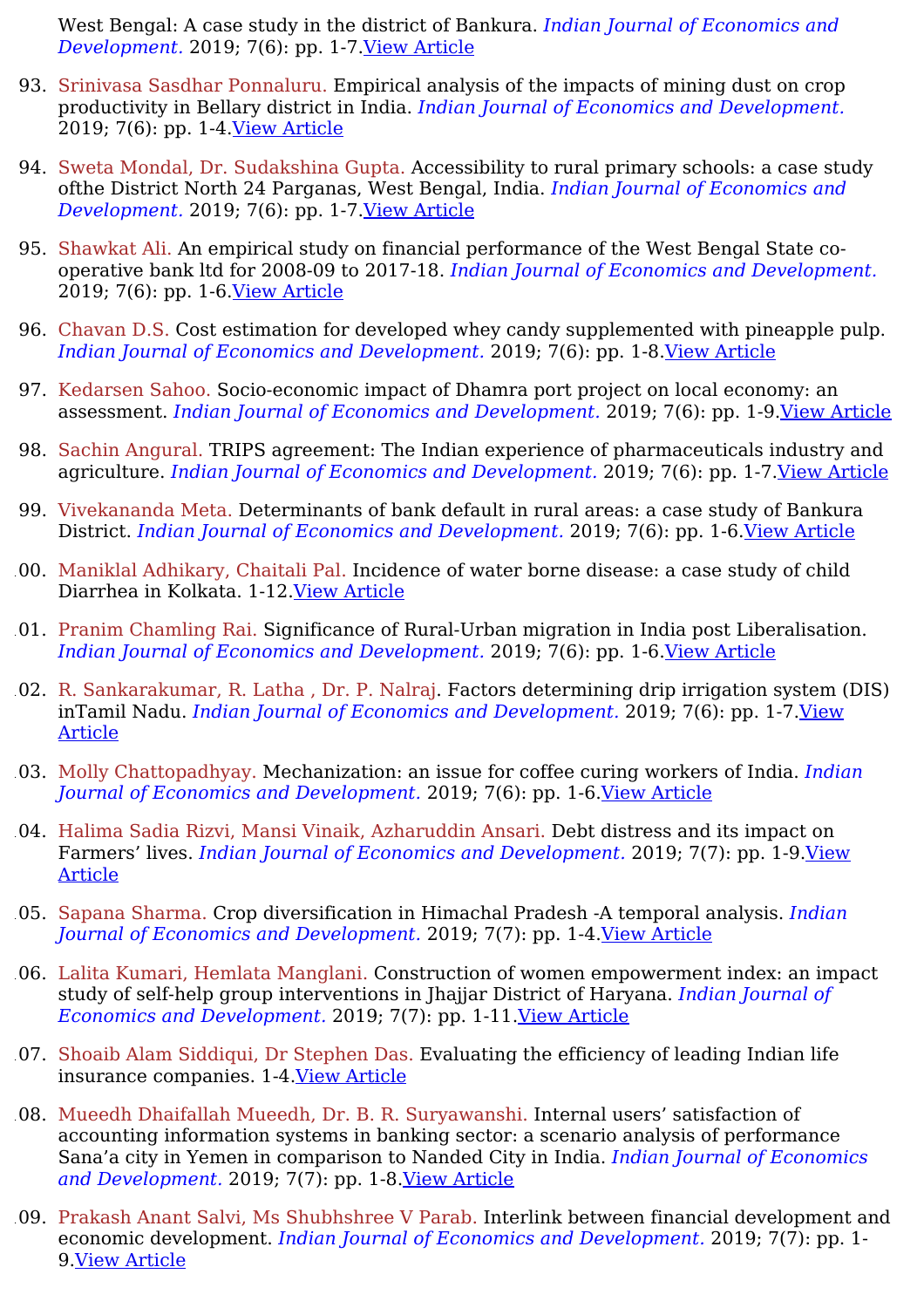- 110. Joel Basumatary. Determinants of healthcare forgone: a case study of rural areas in the North East Region of India. *Indian Journal of Economics and Development.* 2019; 7(7): pp. 1-7.View [Article](https://ijed.in/articles/determinants-of-healthcare-forgone-a-case-study-of-rural-areas-in-the-north-east-region-of-india)
- 111. Sanghita Bhattacharjee, Bhaskar Goswami. An Inter-linkage between women employers and female domestic workers. *Indian Journal of Economics and Development.* 2019; 7(7): pp. 1- 11.View [Article](https://ijed.in/articles/an-inter-linkage-between-women-employers-and-female-domestic-workers)
- 112. Sruthi Bhimanagoudru Shivalinganagouda, Ponnaluru Srinivasa Sasdhar. A note on air pollutant levels in select Indian cities. *Indian Journal of Economics and Development.* 2019; 7(7): pp. 1-5.View [Article](https://ijed.in/articles/a-note-on-air-pollutant-levels-in-select-indian-cities)
- 113. V. Fathimath Sajna. Internationalization of higher education in India: initiatives, trends and perspectives. *Indian Journal of Economics and [Development.](https://ijed.in/articles/internationalization-of-higher-education-in-india-initiatives-trends-and-perspectives)* 2019; 7(7): pp. 1-7.View Article
- 114. Liton Chandra Voumik, Md. Maznur Rahman, Md. Shaddam Hossain, Mahbubur Rahman. Forecasting GDP growth rates of Bangladesh: an empirical study. *Indian Journal of Economics and Development.* 2019; 7(7): pp. 1-11.View [Article](https://ijed.in/articles/forecasting-gdp-growth-rates-of-bangladesh-an-empirical-study)
- 115. Kaleeswari Kumaravel, Amarnath Surendranath Jootu. An ecological economic valuation of forest ecosystem in Dindigul District of Tamil Nadu, India. 1-7.View [Article](https://ijed.in/articles/an-ecological-economic-valuation-of-forest-ecosystem-in-dindigul-district-of-tamil-nadu-india)
- 116. Liton Chandra Voumik. Trade openness and women participation in the labor market: evidence from South Asia. *Indian Journal of Economics and Development.* 2019; 7(8): pp. 1- 10.View [Article](https://ijed.in/articles/trade-openness-and-women-participation-in-the-labor-market-evidence-from-south-asia)
- 117. Rachel Zote, James L.T. Thanga. Levels of women empowerment among the Indian states assessing the impact of unemployment. *Indian Journal of Economics and Development.* 2019; 7(8): pp. 1-6.View [Article](https://ijed.in/articles/levels-of-women-empowerment-among-the-indian-states-assessing-the-impact-of-unemployment)
- 118. Shakeel Asgar , Manorama. What pressure driven membrane processing has to do with butter milk and whey for sustainable income generation in India. *Indian Journal of Economics and Development.* 2019; 7(8): pp. 1-10.View [Article](https://ijed.in/articles/what-pressure-driven-membrane-processing-has-to-do-with-butter-milk-and-whey-for-sustainable-income-generation-in-india)
- 119. Akash Yadav. Minimum Income Support Price (MISP/NYAY). *Indian Journal of Economics and Development.* 2019; 7(8): pp. 1-5.View [Article](https://ijed.in/articles/minimum-income-support-price-mispnyay)
- 120. K. M. Mustafizur Rahman. Fulfillment of fundamental rights among Bangladeshi people: does income and expenditure matter?. *Indian Journal of Economics and Development.* 2019; 7(8): pp. 1-7.View [Article](https://ijed.in/articles/fulfillment-of-fundamental-rights-among-bangladeshi-people-does-income-and-expenditure-matter)
- 121. Keerti Prajaapti, Shabyasachi. Understanding adoption behaviour of small farmers from cognitive and contextual perspectives. *Indian Journal of Economics and Development.* 2019; 7(8): pp. 1-11.View [Article](https://ijed.in/articles/understanding-adoption-behaviour-of-small-farmers-from-cognitive-and-contextual-perspectives)
- 122. Ms. Pranati Das, Dr. Manash Roy. The state of India's foreign trade during the post reform period: an empirical analysis. *Indian Journal of Economics and Development.* 2019; 7(8): pp. 1-7.View [Article](https://ijed.in/articles/the-state-of-indias-foreign-trade-during-the-post-reform-period-an-empirical-analysis)
- 123. Udita Dhingra , Prof. Dr. Shalini Singh Sharma. Impact of unique identification systems. *Indian Journal of Economics and Development.* 2019; 7(8): pp. 1-5.View [Article](https://ijed.in/articles/impact-of-unique-identification-systems)
- 124. S.M. Nuugulu , T.N.T. Hamutoko, E.T. Julius , K.R. Vijayakumar. Namibian household's indebtedness and the impact on overall financial stability. *Indian Journal of Economics and Development.* 2019; 7(8): pp. 1-16.View [Article](https://ijed.in/articles/namibian-households-indebtedness-and-the-impact-on-overall-financial-stability)
- 125. M.S. Deshmukh, Tanaji Namdeo Ghagare. Economics of organic and inorganic farming in Satara District, Maharashtra. *Indian Journal of Economics and Development.* 2019; 7(9): pp. 1-11.View [Article](https://ijed.in/articles/economics-of-organic-and-inorganic-farming-in-satara-district-maharashtra)
- 126. Sanjib Bhuyan , Carl Pray. Role of interest groups in technology policy: a case study of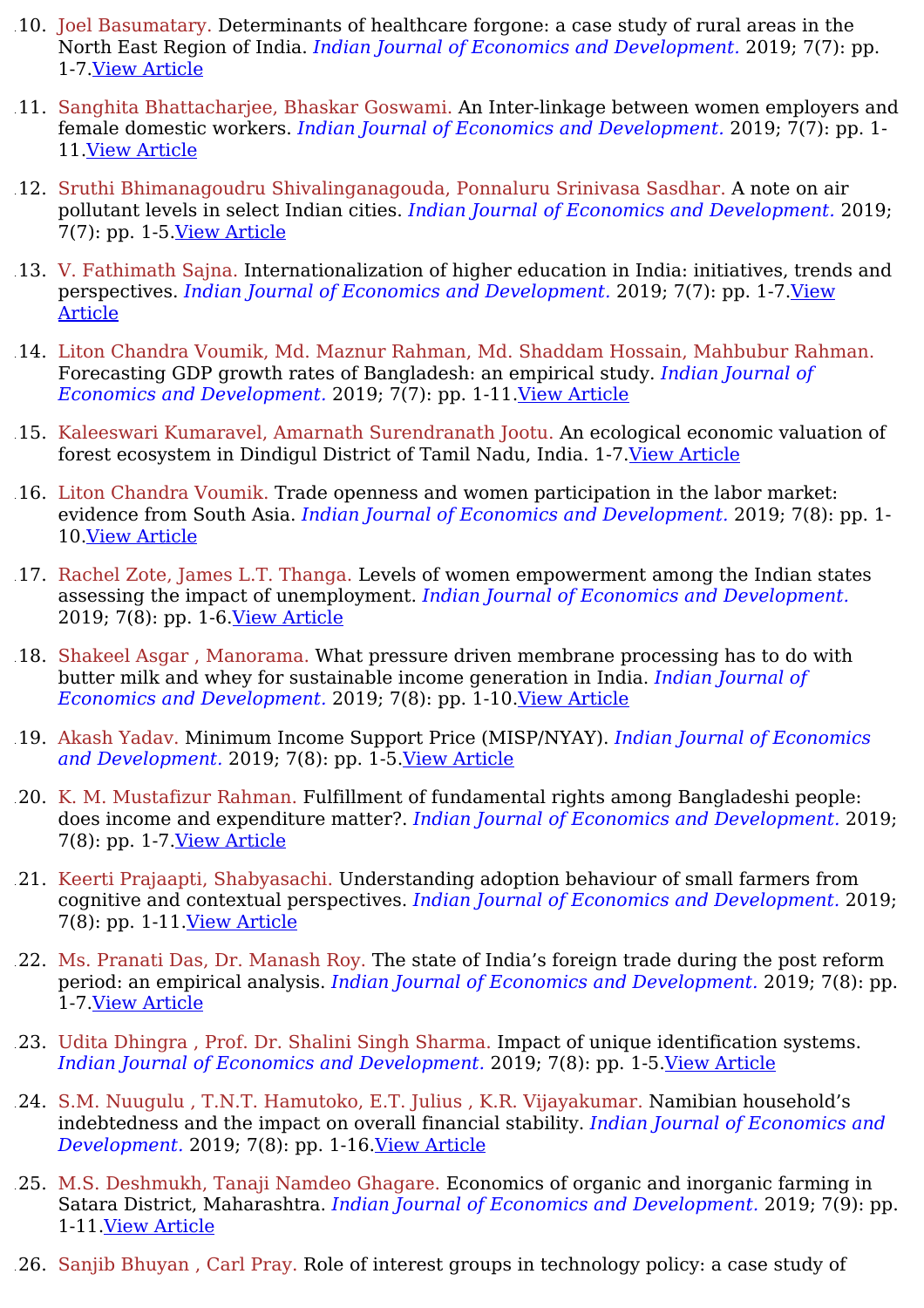policies on agricultural biotechnology in India. *Indian Journal of Economics and Development.* 2019; 7(9): pp. 1-17.View [Article](https://ijed.in/articles/role-of-interest-groups-in-technology-policy-a-case-study-of-policies-on-agricultural-biotechnology-in-india)

- 127. Himani Majhi, Minati Mallick. Education infrastructure and enrolment in elementary education in Odisha. *Indian Journal of Economics and Development.* 2019; 7(9): pp. 1- 5.View [Article](https://ijed.in/articles/education-infrastructure-and-enrolment-in-elementary-education-in-odisha)
- 128. Harshitha, H, Dr, M. S. Jayaram. Consumers' preference for value-added products of finger millet (Eleusine coracana). *Indian Journal of Economics and Development.* 2019; 7(9): pp. 1- 4.View [Article](https://ijed.in/articles/consumers-preference-for-value-added-products-of-finger-millet-eleusine-coracana)
- 129. Bronislaw Bombala. Polish and Indian model of social economy: comparative analysis. *Indian Journal of Economics and Development.* 2019; 7(9): pp. 1-6.View [Article](https://ijed.in/articles/polish-and-indian-model-of-social-economy-comparative-analysis)
- 130. M. Swarna Pragathi, Dr. M. Anitha. Coping Strategies during drought situation: a case of dry land farmers in Rayalaseema Region of Andhra Pradesh, India. *Indian Journal of Economics and Development.* 2019; 7(9): pp. 1-14.View [Article](https://ijed.in/articles/coping-strategies-during-drought-situation-a-case-of-dry-land-farmers-in-rayalaseema-region-of-andhra-pradesh-india)
- 131. Rashmi Nair. The impact of emotional and demographic factors on impulsive buying behaviour of adolescents in Bangalore, India. *Indian Journal of Economics and Development.* 2019; 7(9): pp. 1-10.View [Article](https://ijed.in/articles/the-impact-of-emotional-and-demographic-factors-on-impulsive-buying-behaviour-of-adolescents-in-bangalore-india)
- 132. K. Rajendram. Public sector spending- a way to agriculture development in Telangana. *Indian Journal of Economics and Development.* 2019; 7(9): pp. 1-4.View [Article](https://ijed.in/articles/public-sector-spending-a-way-to-agriculture-development-in-telangana)
- 133. Ulaganathan S. Occupational pattern of Chennai district of Tamil Nadu: An analysis of regional inequality. *Indian Journal of Economics and [Development.](https://ijed.in/articles/occupational-pattern-of-chennai-district-of-tamil-nadu-an-analysis-of-regional-inequality)* 2019; 7(9): pp. 1-8.View Article
- 134. Gulab T. Singh,a, Dr. Suresh Maind. Taluka wise comparative analysis of educational facilities in thane district. *Indian Journal of Economics and Development.* 2019; 7(10): pp. 1- 9.View [Article](https://ijed.in/articles/taluka-wise-comparative-analysis-of-educational-facilities-in-thane-district)
- 135. Kapila Khemundu. Tribal livelihood and the tribes of pre-divided Koraput in the development discourse. *Indian Journal of Economics and Development.* 2019; 7(10): pp. 1-5. View [Article](https://ijed.in/articles/tribal-livelihood-and-the-tribes-of-pre-divided-koraput-in-the-development-discourse)
- 136. K.N. Selvaraj , K. Divya, M. Vijayabhama. Trade in agricultural technological innovations in the context of intellectual property regime. *Indian Journal of Economics and Development.* 2019; 7(10): pp. 1-8.View [Article](https://ijed.in/articles/trade-in-agricultural-technological-innovations-in-the-context-of-intellectual-property-regime)
- 137. Sugandh Kumar Choudhary. Bank or Non Bank: a lesson or two for India from Kenya and Tanzania. *Indian Journal of Economics and Development.* 2019; 7(10): pp. 1-3.View [Article](https://ijed.in/articles/bank-or-non-bank-a-lesson-or-two-for-india-from-kenya-and-tanzania)
- 138. Vinod Kumar, Harvinder Kaur, Shelly Dahiya. Trends in fund utilisation under national health mission an evidence from India. *Indian Journal of Economics and Development.* 2019; 7(10): pp. 1-11.View [Article](https://ijed.in/articles/trends-in-fund-utilisation-under-national-health-mission-an-evidence-from-india)
- 139. Md. Muhaiminul Islam Selim, Md. Ahasan Ul Haque , Md. Sabbir Hossain , Liton Chandra Voumik. Modeling and forecasting population growth rate in Bangladesh:Using ARIMA models. *Indian Journal of Economics and Development.* 2019; 7(10): pp. 1-12.View [Article](https://ijed.in/articles/modeling-and-forecasting-population-growth-rate-in-bangladeshusing-arima-models)
- 140. Inna I. Koblianska, Larysa I. Kalachevska. Implementation of local food concept for socialeconomic revitalization in rural areas: the case of Ukraine. *Indian Journal of Economics and Development.* 2019; 7(10): pp. 1-11.View [Article](https://ijed.in/articles/implementation-of-local-food-concept-for-social-economic-revitalization-in-rural-areas-the-case-of-ukraine)
- 141. Vyomesh Pant. Durga Puja: from Spirituality to Modernity What Next?. *Indian Journal of Economics and Development.* 2019; 7(10): pp. 1-9.View [Article](https://ijed.in/articles/durga-puja-from-spirituality-to-modernity-what-next)
- 142. Chittaranjan Subudhi, Shamsudeen KP, 3Srinivasan P. Sanitation facilities and hygiene practices in rural India: critical analysis of Swachh Bharat mission. *Indian Journal of Economics and Development.* 2019; 7(10): pp. 1-5.View [Article](https://ijed.in/articles/sanitation-facilities-and-hygiene-practices-in-rural-india-critical-analysis-of-swachh-bharat-mission)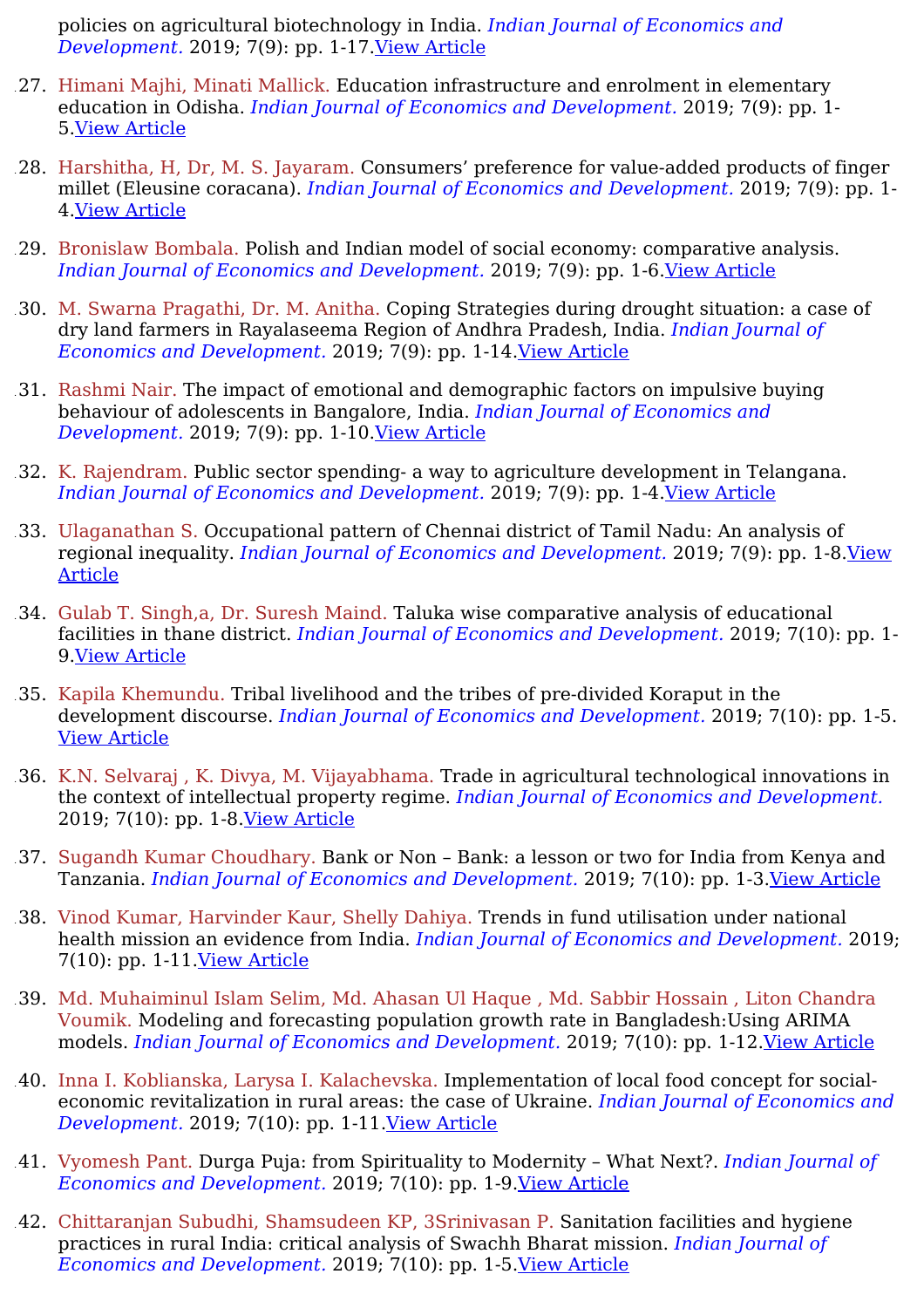- 143. Himadri Chand. Work and living conditions of women domestic workers: a case study of Dehradun. *Indian Journal of Economics and Development.* 2019; 7(11): pp. 1-8.View [Article](https://ijed.in/articles/work-and-living-conditions-of-women-domestic-workers-a-case-study-of-dehradun)
- 144. Kumara Naik, Dr. Ponnaluru Srinivasa Sasdhar. Determinants of infant mortality: empirical evidence from Hyderabad Karnataka region. *Indian Journal of Economics and Development.* 2019; 7(11): pp. 1-4.View [Article](https://ijed.in/articles/determinants-of-infant-mortality-empirical-evidence-from-hyderabad-karnataka-region)
- 145. Aravindh P, Devi R Nair, 3Harikumar. Conservation of Kole wetlands willingness to pay approach. *Indian Journal of Economics and Development.* 2019; 7(11): pp. 1-10.View [Article](https://ijed.in/articles/conservation-of-kole-wetlands-willingness-to-pay-approach)
- 146. Arvinder Kaur. Performance of machinery and transport equipment in India: an analysis. *Indian Journal of Economics and Development.* 2019; 7(11): pp. 1-9.View [Article](https://ijed.in/articles/performance-of-machinery-and-transport-equipment-in-india-an-analysis)
- 147. Kumara Naik, Ponnaluru Srinivasa Sasdhar. Socio-economic determinants of anemia among the pregnant women in Karnataka. *Indian Journal of Economics and Development.* 2019; 7(11): pp. 1-5. <u>View [Article](https://ijed.in/articles/socio-economic-determinants-of-anemia-among-the-pregnant-women-in-karnataka)</u>
- 148. Aijaz Ahmad Turrey. Economic profile of in-migrant workers in Kashmir Valley. *Indian Journal of Economics and Development.* 2019; 7(11): pp. 1-7.View [Article](https://ijed.in/articles/economic-profile-of-in-migrant-workers-in-kashmir-valley)
- 149. B. Nongbri, R. Singh, S.M.Feroze, L. Devarani, L. Hemochandra . Government intercession and its impact on rice availability in Meghalaya: An introspective study. *Indian Journal of Economics and Development.* 2019; 7(11): pp. 1-6.View [Article](https://ijed.in/articles/government-intercession-and-its-impact-on-rice-availability-in-meghalaya-an-introspective-study)
- 150. Merlin Mathew, K.B. Umesh. Tribal livelihood in Wayanad, Kerala; changing patterns. *Indian Journal of Economics and Development.* 2019; 7(11): pp. 1-6.View [Article](https://ijed.in/articles/tribal-livelihood-in-wayanad-kerala-changing-patterns)
- 151. Aderopo Raphael Adediyan, Emmanuel Ekomoezor. Can public health spending and maternal education predict future under-5 mortality rate in Nigeria?. *Indian Journal of Economics and Development.* 2019; 7(12): pp. 1-9.View [Article](https://ijed.in/articles/can-public-health-spending-and-maternal-education-predict-future-under-5-mortality-rate-in-nigeria)
- 152. Samidh Pal. Measuring the industrial concentration and dispersal of major Indian industrial states. *Indian Journal of Economics and Development.* 2019; 7(12): pp. 1-7.View [Article](https://ijed.in/articles/measuring-the-industrial-concentration-and-dispersal-of-major-indian-industrial-states)
- 153. Geetika Jha. Critical analysis of the newly proposed consolidation of banks and its expected impact on the falling GDP of Indian economy. *Indian Journal of Economics and Development.* 2019; 7(12): pp.1-7.View [Article](https://ijed.in/articles/critical-analysis-of-the-newly-proposed-consolidation-of-banks-and-its-expected-impact-on-the-falling-gdp-of-indian-economy)
- 154. Mehvish Mehmood. Income generating activities of women in Aligarh District, Uttar Pradesh. *Indian Journal of Economics and Development.* 2019; 7(12): pp. 1-5.View [Article](https://ijed.in/articles/income-generating-activities-of-women-in-aligarh-district-uttar-pradesh)
- 155. Dipanwita Dutta. Movement of Indian sovereign yield vis-à-visthe US and its impact on Indian currency. *Indian Journal of Economics and [Development.](https://ijed.in/articles/movement-of-indian-sovereign-yield-vis-visthe-us-and-its-impact-on-indian-currency)* 2019; 7(12): pp. 1-10.View Article
- 156. R. Sunandhini and C. Sekar. Groundnut: an analysis of yield gaps in Tamil Nadu, India. *Indian Journal of Economics and Development.* 2019; 7(12): pp. 1-7.View [Article](https://ijed.in/articles/groundnut-an-analysis-of-yield-gaps-in-tamil-nadu-india)
- 157. Riddhi Chatterjee. Economic liberalization and demand for imports in India: 1970 to 2016. *Indian Journal of Economics and Development.* 2019; 7(12): pp. 1-9.View [Article](https://ijed.in/articles/economic-liberalization-and-demand-for-imports-in-india-1970-to-2016)
- 158. Md. Azharul Islam, Farian Tahrim. Is economic growth a better measurement of standard of living than human development index in Bangladesh?. *Indian Journal of Economics and Development.* 2019; 7(12): pp. 1-9.View [Article](https://ijed.in/articles/is-economic-growth-a-better-measurement-of-standard-of-living-than-human-development-index-in-bangladesh)
- 159. Shyam.S.Salim, R. Geetha, N.R. Athira. Economic recession and Indian seafood exports: reflections and paradigms. *Indian Journal of Economics and Development.* 2019; 7(12): pp. 1-9.View [Article](https://ijed.in/articles/economic-recession-and-indian-seafood-exports-reflections-and-paradigms)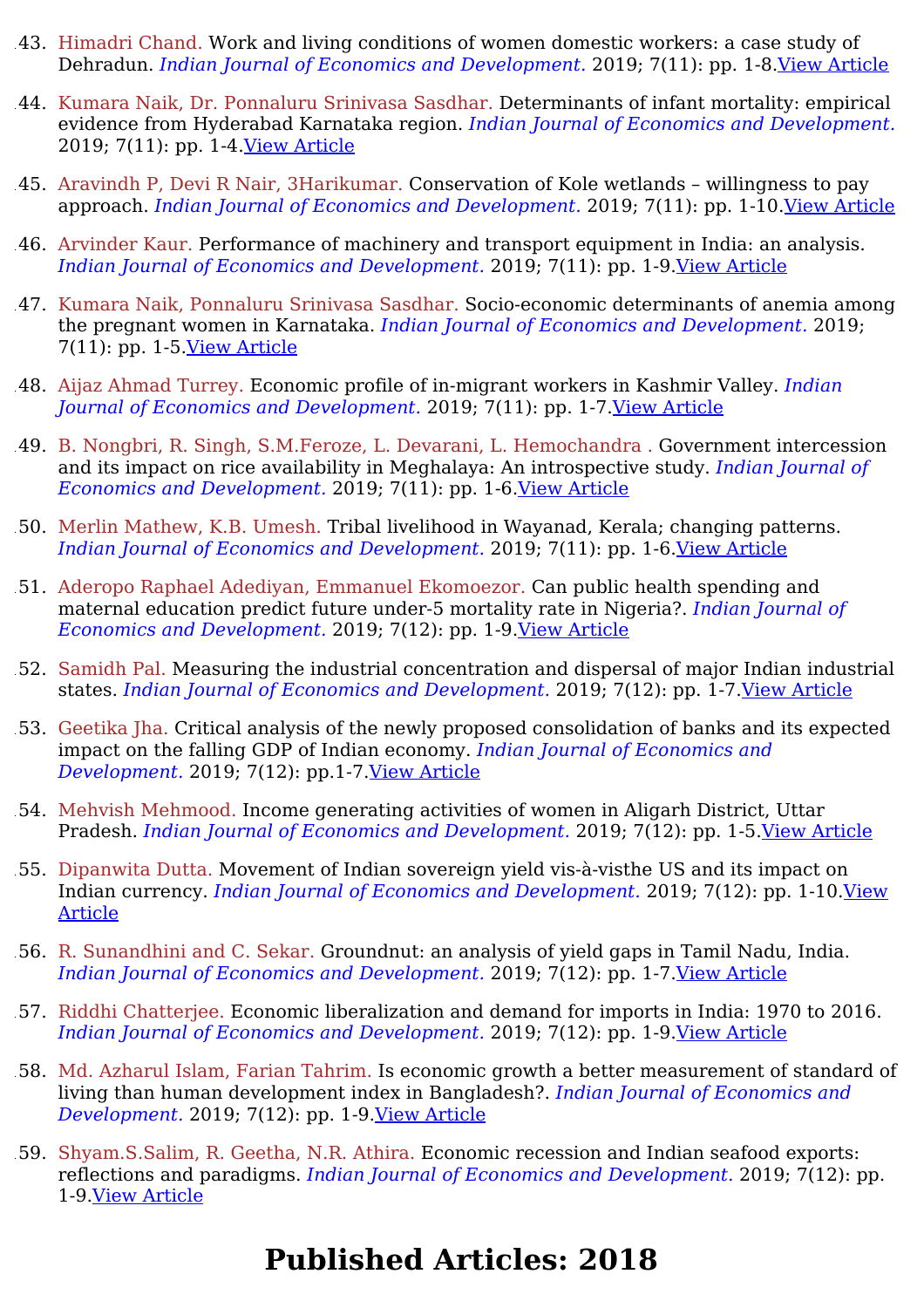- 1. Sukhdeep Kau, Kiran Bains, Harpreet Kaur. Regional disparity analysis for dietary diversity and food and nutrient adequacy of school-going children from Punjab, India. *Indian Journal of Economics and Development.* 2018; 6(1): pp. 1-7.View [Article](https://ijed.in/articles/regional-disparity-analysis-for-dietary-diversity-and-food-and-nutrient-adequacy-of-school-going-children-from-punjab-india)
- 2. S.N. Misra, Manvinder Singh , Mr. Sanjaya Ku. Ghadai. New imperatives of growth and development: India at the cross roads. *Indian Journal of Economics and Development.* 2018; 6(1): pp. 1-8.View [Article](https://ijed.in/articles/new-imperatives-of-growth-and-development-india-at-the-cross-roads)
- 3. Priyakrushna Mohanty, Sampada Kumar Swain, Sala Besra. Women at work: exploring the issues and challenges of women employees in travel and tourism. *Indian Journal of Economics and Development.* 2018; 6(1): pp. 1-5.View [Article](https://ijed.in/articles/women-at-work-exploring-the-issues-and-challenges-of-women-employees-in-travel-and-tourism)
- 4. R. Pazhanisamy. Index of Household Financial Inclusion (IHFI): an analysis of Kadmat Island of Lakshadweep. *Indian Journal of Economics and Development.* 2018; 6(1): pp. 1- 8.View [Article](https://ijed.in/articles/index-of-household-financial-inclusion-ihfi-an-analysis-of-kadmat-island-of-lakshadweep)
- 5. Dimpal Dekaraja, Ratul Mahanta. Extent of population migration from riverbank eroded areas and its rationales: a case study of Dhubri and Dhemaji districts of Assam. *Indian Journal of Economics and Development.* 2018; 6(1): pp. 1-12.View [Article](https://ijed.in/articles/extent-of-population-migration-from-riverbank-eroded-areas-and-its-rationales-a-case-study-of-dhubri-and-dhemaji-districts-of-assam)
- 6. Sushil Kumar Rai, Rajesh Sharma. The economic determinants of foreign direct investment in Indian economy: An analytical study. *Indian Journal of Economics and Development.* 2018; 6(2): pp. 1-7.View [Article](https://html2pdf.com/files/86u5i1vc387u13u5/file_a0e1jkc1t8i149l7gj1h0gkg28/All%20published%20articles-IJED.html)
- 7. Darshnaben Mahida, R. Sendhil, Smita Sirohi, B.S Chandel, K. Ponnusamy, Gopal Sankhala. Technical efficiency of cooperative member vis-à-vis non-member dairy farms in Gujarat – application of data envelopment analysis. *Indian Journal of Economics and Development.* 2018; 6(2): pp. 1-9.View [Article](https://ijed.in/articles/technical-efficiency-of-cooperative-member-vis-vis-non-member-dairy-farms-in-gujarat-application-of-data-envelopment-analysis)
- 8. V. S. Deepika, Pushpa M. Savadatti. Reasons for extensive in-migration in Kerala; a study from the employers' perspective. *Indian Journal of Economics and Development.* 2018; 6(2): pp. 1-9.View [Article](https://ijed.in/articles/reasons-for-extensive-in-migration-in-kerala-a-study-from-the-employers-perspective)
- 9. Arpita Kotnala, Anil Kumar. Seasonal availability and utilization pattern of fluid milk in Nainital district of Uttarakhand. *Indian Journal of Economics and Development.* 2018; 6(2): pp. 1-6.View [Article](https://ijed.in/articles/seasonal-availability-and-utilization-pattern-of-fluid-milk-in-nainital-district-of-uttarakhand)
- 10. Abdullahi Buba, Gafar T. Ijaiya , Farida Bello. Governance and provision of public goods in Gombe state: evidence from citizens' perceptions. *Indian Journal of Economics and Development.* 2018; 6(2): pp. 1-11.View [Article](https://ijed.in/articles/governance-and-provision-of-public-goods-in-gombe-state-evidence-from-citizens-perceptions)
- 11. T. Pramananda Perumal, K. P. N. Murthy. Metropolis and Wang-Landau Algorithms. *Indian Journal of Economics and Development.* 2018; 6(2): pp. 1-16.View [Article](https://ijed.in/articles/metropolis-and-wang-landau-algorithms)
- 12. Swarna Pragathi Muthana, Dr. Anitha Manne. Impact of natural disaster on agriculture and economy: a study of Rayalaseema region of Andhra Pradesh. *Indian Journal of Economics and Development.* 2018; 6(3): pp. 1-6.View [Article](https://ijed.in/articles/impact-of-natural-disaster-on-agriculture-and-economy-a-study-of-rayalaseema-region-of-andhra-pradesh)
- 13. Dishant Jojit James, M.T. Lakshminarayan, D.K. Suresh. Information and communication technology tools used by agricultural extension functionaries. *Indian Journal of Economics and Development.* 2018; 6(3): pp. 1-7.View [Article](https://ijed.in/articles/information-and-communication-technology-tools-used-by-agricultural-extension-functionaries)
- 14. V.P. Sanitha, A.P. Noushad. Migration impact on left-behind Elderly's labour participation in Kerala. *Indian Journal of Economics and Development.* 2018; 6(3): pp. 1-6.View [Article](https://ijed.in/articles/migration-impact-on-left-behind-elderlys-labour-participation-in-kerala)
- 15. Mihir Parekh. The diamond-water paradox long and short run analysis of the market for adult and children's books in India. *Indian Journal of Economics and Development.* 2018; 6(3): pp. 1-4.View [Article](https://ijed.in/articles/the-diamond-water-paradox-long-and-short-run-analysis-of-the-market-for-adult-and-childrens-books-in-india)
- 16. Shaleen Nath Tripathi, Anubhav Nath Tripathi. A contemporary view of the economicgrowth in China. *Indian Journal of Economics and [Development.](https://ijed.in/articles/a-contemporary-view-of-the-economic-growth-in-china)* 2018; 6(3): pp. 1-8.View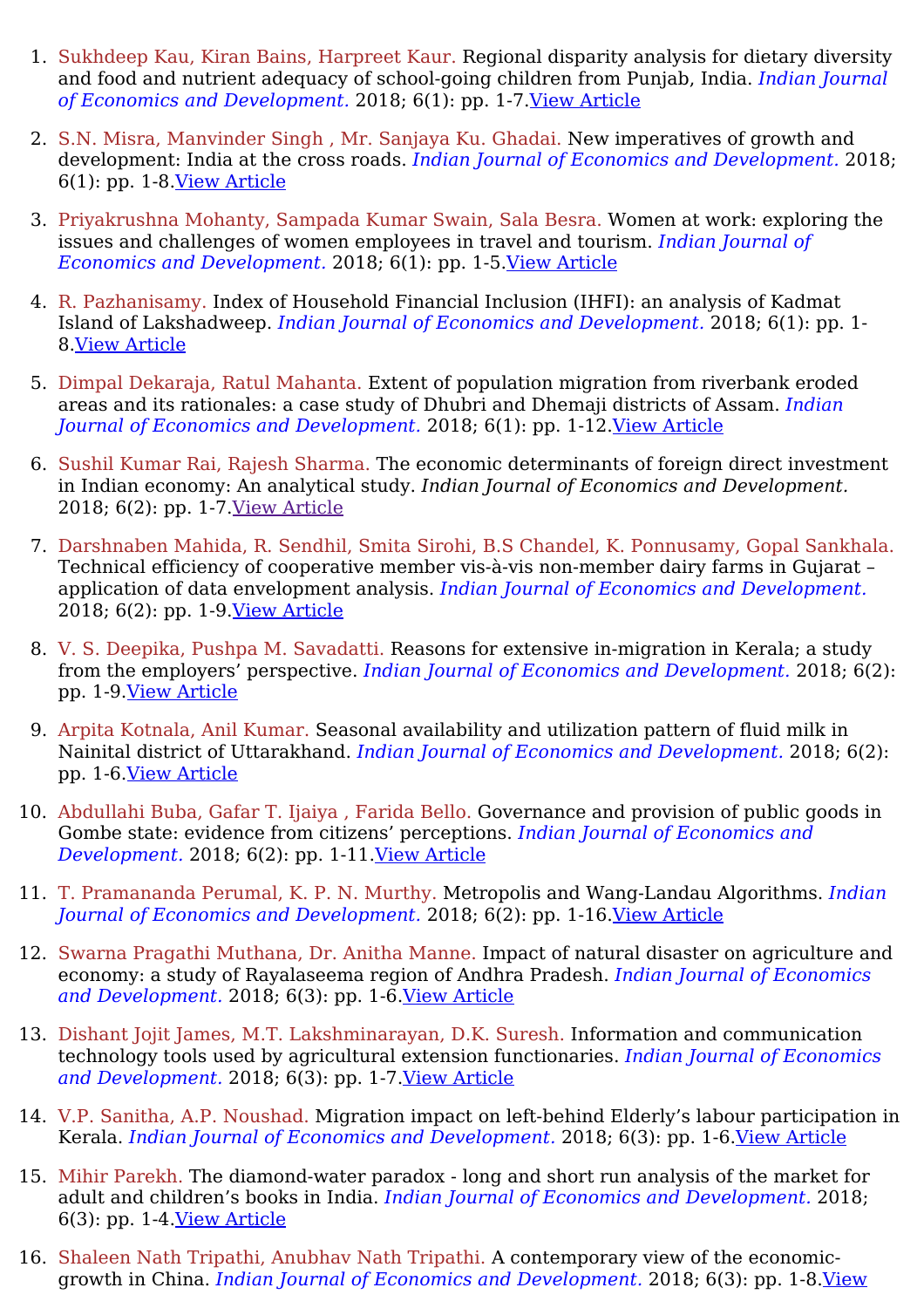#### [Article](https://ijed.in/articles/a-contemporary-view-of-the-economic-growth-in-china)

- 17. Merline Johndoss, T. Pramananda Perumal. Carrier Supporting Carrier requirements and deployment. *Indian Journal of Economics and Development.* 2018; 6(3): pp. 1-7.View [Article](https://ijed.in/articles/carrier-supporting-carrier-requirements-and-deployment)
- 18. Rabinjyoti Khataniar, Shahnaaz Benazir. Impact of firewood consumption on forest degradation-a study based on tribal households of India's northeast. *Indian Journal of Economics and Development.* 2018; 6(4): pp. 1-5.View [Article](https://ijed.in/articles/impact-of-firewood-consumption-on-forest-degradation-a-study-based-on-tribal-households-of-indias-northeast)
- 19. Nasim Ahmad, D.K. Sinha, K.M. Singh. Economic analysis of growth, instability and resource use efficiency of sugarcane cultivation in India: an econometric approach. *Indian Journal of Economics and Development.* 2018; 6(4): pp. 1-10.View [Article](https://ijed.in/articles/economic-analysis-of-growth-instability-and-resource-use-efficiency-of-sugarcane-cultivation-in-india-an-econometric-approach)
- 20. Swapnil S. Shirke, Monalisha Devi Sukham, M. Nashad, H.D. Pradeep, M. Ramees Rahman. An overview of adoption of hygienic practices by fish marketing personnel in selected fish markets of Port Blair city, Andaman and Nicobar Islands. *Indian Journal of Economics and Development.* 2018; 6(4): pp. 1-6.View [Article](https://ijed.in/articles/an-overview-of-adoption-of-hygienic-practices-by-fish-marketing-personnel-in-selected-fish-markets-of-port-blair-city-andaman-and-nicobar-islands)
- 21. Arpita Sharma, Gaind Singh. Fisheries development programmes and profile of beneficiaries in Chhattisgarh. *Indian Journal of Economics and Development.* 2018; 6(4): pp. 1-7.View [Article](https://ijed.in/articles/fisheries-development-programmes-and-profile-of-beneficiaries-in-chhattisgarh)
- 22. Fané Tiedian, Keita Salimou, Traoré Abdoulaye Sekou. The impact of country attractiveness on delocalization opportunities within Republic of Mali. *Indian Journal of Economics and Development.* 2018; 6(4): pp. 1-9.View [Article](https://ijed.in/articles/the-impact-of-country-attractiveness-on-delocalization-opportunities-within-republic-of-mali)
- 23. Subhashini. Impact of Brexit on the Global Economy. *Indian Journal of Economics and Development.* 2018; 6(5): pp. 1-9.View [Article](https://ijed.in/articles/impact-of-brexit-on-the-global-economy)
- 24. Debolina Biswas, Soumallya Das. Growth vs. development: comparative analysis of Gujarat and West Bengal. *Indian Journal of Economics and [Development.](https://ijed.in/articles/growth-vs-development-comparative-analysis-of-gujarat-and-west-bengal)* 2018; 6(5): pp. 1-10.View Article
- 25. V. Krishnan, M. Gopi. Microscopical investigation of three Datura species. *Indian Journal of Economics and Development.* 2018; 6(5): pp. 1-9.View [Article](https://ijed.in/articles/microscopical-investigation-of-three-datura-species)
- 26. T. Amose, Dr. K.R. Jeyakumar. Electricity consumption among households: an economic analysis. *Indian Journal of Economics and Development.* 2018; 6(5): pp. 1-11.View [Article](https://ijed.in/articles/electricity-consumption-among-households-an-economic-analysis)
- 27. N.A. Sumana, M.T. Lakshminarayan, M.S. Nataraju, Dishant Jojit James. Profile and marketing practices of grape growers. *Indian Journal of Economics and Development.* 2018; 6(5): pp. 1-6.View [Article](https://ijed.in/articles/profile-and-marketing-practices-of-grape-growers)
- 28. Nityananda Patra, Arup Kumar Chattapadhyay. Growth and sect oral analysis of Panchayat finance in West Bengal during 1990-91 to 2013-14. *Indian Journal of Economics and Development.* 2018; 6(5): pp. 1-7. <u>View [Article](https://ijed.in/articles/growth-and-sect-oral-analysis-of-panchayat-finance-in-west-bengal-during-1990-91-to-2013-14)</u>
- 29. A. Amali Asha, T. Pramananda Perumal. Path identification between locations within a campus using ACO. *Indian Journal of Economics and [Development.](https://ijed.in/articles/path-identification-between-locations-within-a-campus-using-aco)* 2018; 6(5): pp. 1-5.View Article
- 30. Victor Kogah , Adeline O. Nkwam-Uwaoma , Ifeyinwa Nude , Uchiyamere C Nkwam-Uwaoma. Influence of gory pictures on select newspaper readers in Owerri, Nigeria. *Indian Journal of Economics and Development.* 2018; 6(6): pp. 1-8.View [Article](https://ijed.in/articles/influence-of-gory-pictures-on-select-newspaper-readers-in-owerri-nigeria)
- 31. Isidore U. Nwanaju, Amiara Solomon Amiara, Nwokike Kenneth Igbo, Onu Amarachi Favour. Mapping out the historical role of food in conflict resolution: an African perspective 1994 – 2000. *Indian Journal of Economics and Development.* 2018; 6(6): pp. 1-6.View [Article](https://ijed.in/articles/mapping-out-the-historical-role-of-food-in-conflict-resolution-an-african-perspective-1994-2000)
- 32. S. Sakamma, K.B. Umesh. Gender issues in agriculture: An overview. *Indian Journal of Economics and Development.* 2018; 6(6): pp. 1-6.View [Article](https://ijed.in/articles/gender-issues-in-agriculture-an-overview)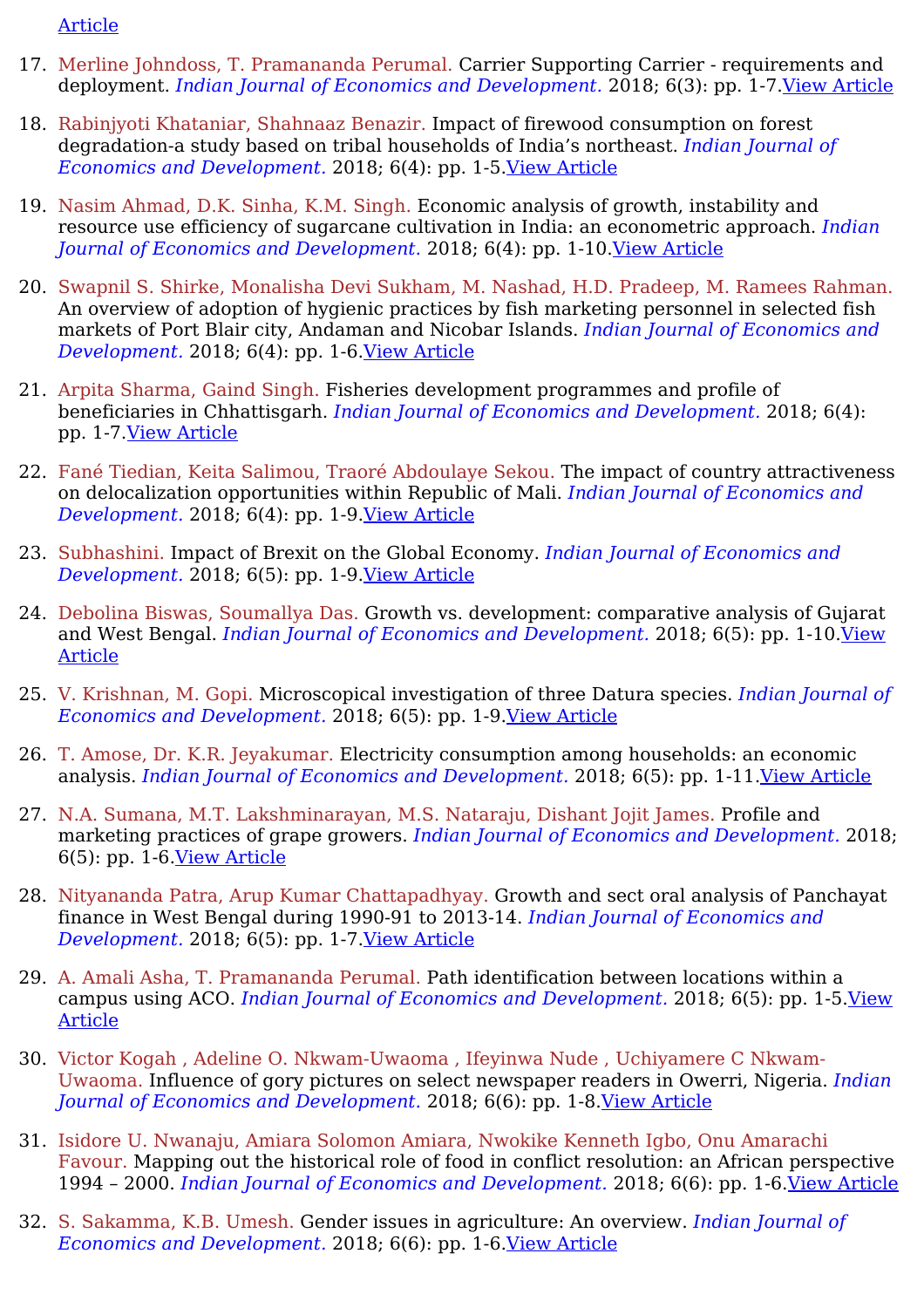- 33. S. Vidya. Tea economy: special reference from Kerala. *Indian Journal of Economics and Development.* 2018; 6(6): pp. 1-11.View [Article](https://ijed.in/articles/tea-economy-special-reference-from-kerala)
- 34. Deksiso Guye, Anupama Uppal. Assessment of the factors affecting wheat yield: the case Tiyo Woreda Arsi zone of Oromia region in Ethiopia. *Indian Journal of Economics and Development.* 2018; 6(6): pp. 1-6.View [Article](https://ijed.in/articles/assessment-of-the-factors-affecting-wheat-yield-the-case-tiyo-woreda-arsi-zone-of-oromia-region-in-ethiopia)
- 35. Ashish Chhetri, Dr. G. Raghavender Raju. An econometric analysis of foreign investment flows into India. *Indian Journal of Economics and [Development.](https://ijed.in/articles/an-econometric-analysis-of-foreign-investment-flows-into-india)* 2018; 6(6): pp. 1-13.View Article
- 36. V. Krishnan, M. Gopi. Botanical standardization of some Solanaceae members. *Indian Journal of Economics and Development.* 2018; 6(6): pp. 1-9.View [Article](https://ijed.in/articles/botanical-standardization-of-some-solanaceae-members)
- 37. K. Abhilash, M. G. Kerutagi, D. Satish. An economic analysis of acid lime production in Vijayapura district of Karnataka. *Indian Journal of Economics and Development.* 2018; 6(7): pp. 1-8.View [Article](https://ijed.in/articles/an-economic-analysis-of-acid-lime-production-in-vijayapura-district-of-karnataka)
- 38. Vyomesh Pant. Reciprocity between education and economic development in Indian perceptive-modified perception and approach required. *Indian Journal of Economics and Development.* 2018; 6(7): pp. 1-14.View [Article](https://ijed.in/articles/reciprocity-between-education-and-economic-development-in-indian-perceptive-modified-perception-and-approach-required)
- 39. Sanjeeta Shirodkar, Karen Fernandes. Macro-economic factors causing variation in the exchange rate of BRICS countries- a study. *Indian Journal of Economics and Development.* 2018; 6(7): pp. 1-8.View [Article](https://ijed.in/articles/macro-economic-factors-causing-variation-in-the-exchange-rate-of-brics-countries-a-study)
- 40. Shweta Zala. Dual burden of nutrition among adult women in state of Uttar Pradesh: findings from NFHS-4. *Indian Journal of Economics and Development.* 2018; 6(7): pp. 1- 8.View [Article](https://ijed.in/articles/dual-burden-of-nutrition-among-adult-women-in-state-of-uttar-pradesh-findings-from-nfhs-4)
- 41. Sibanarayan Mishra, Chinmayee Sahoo. Women's entrepreneurship development through self-help groups: journey from under participation to saviour. *Indian Journal of Economics and Development.* 2018; 6(7): pp. 1-7.View [Article](https://ijed.in/articles/womens-entrepreneurship-development-through-self-help-groups-journey-from-under-participation-to-saviour)
- 42. C. Mohammed Kasim, S. Hari Kumar. Public Distribution System (PDS) and food security: A brief survey of literature. *Indian Journal of Economics and Development.* 2018; 6(7): pp. 1- 7.View [Article](https://ijed.in/articles/public-distribution-system-pds-and-food-security-a-brief-survey-of-literature)
- 43. Nityananda Patra. Panchayat finance in West Bengal and four other states (1990-91 to 1997-98 and 2005-06 to 2012-2013): a critical analysis. *Indian Journal of Economics and Development.* 2018; 6(7): pp. 1-12.View [Article](https://ijed.in/articles/panchayat-finance-in-west-bengal-and-four-other-states-1990-91-to-1997-98-and-2005-06-to-2012-2013-a-critical-analysis)
- 44. Mr. Sanjaya Kumar Ghadai, S.N. Misra. Myriad challenges of ICDS programme: the way forward. *Indian Journal of Economics and Development.* 2018; 6(7): pp. 1-8.View [Article](https://ijed.in/articles/myriad-challenges-of-icds-programme-the-way-forward)
- 45. Jaber Kohistani. Book review: The white man's burden "Why the west efforts to help the rest have done so much ill and so little good". *Indian Journal of Economics and Development.* 2018; 6(7): pp. 1-4.View [Article](https://ijed.in/articles/book-review-the-white-mans-burden-why-the-west-efforts-to-help-the-rest-have-done-so-much-ill-and-so-little-good)
- 46. Ananya Mazumder. A critical evaluation on forest dependence and forest out comes in West Bengal in the context of joint forest management programme- a case study of Bankura District. *Indian Journal of Economics and Development.* 2018; 6(7): pp. 1-11.View [Article](https://ijed.in/articles/a-critical-evaluation-on-forest-dependence-and-forest-out-comes-in-west-bengal-in-the-context-of-joint-forest-management-programme-a-case-study-of-bankura-district)
- 47. Sanjeev Kumar. Impact of constant price rise of essential consumer goods on living standard of roadside hawkers. *Indian Journal of Economics and Development.* 2018; 6(8): pp. 1-4.View [Article](https://ijed.in/articles/impact-of-constant-price-rise-of-essential-consumer-goods-on-living-standard-of-roadside-hawkers)
- 48. P. Sadhasivam, Dr. S. Kavitha, R. Saranya. A study on the impact of promotional campaigns on utilization of government healthcare schemes among rural women in Coimbatore. *Indian Journal of Economics and Development.* 2018; 6(8): pp. 1-8.View [Article](https://ijed.in/articles/a-study-on-the-impact-of-promotional-campaigns-on-utilization-of-government-healthcare-schemes-among-rural-women-in-coimbatore)
- 49. N. Rupa, M.T. Lakshminarayan, R. Narayana Reddy, Dishant Jojit James. Attitude of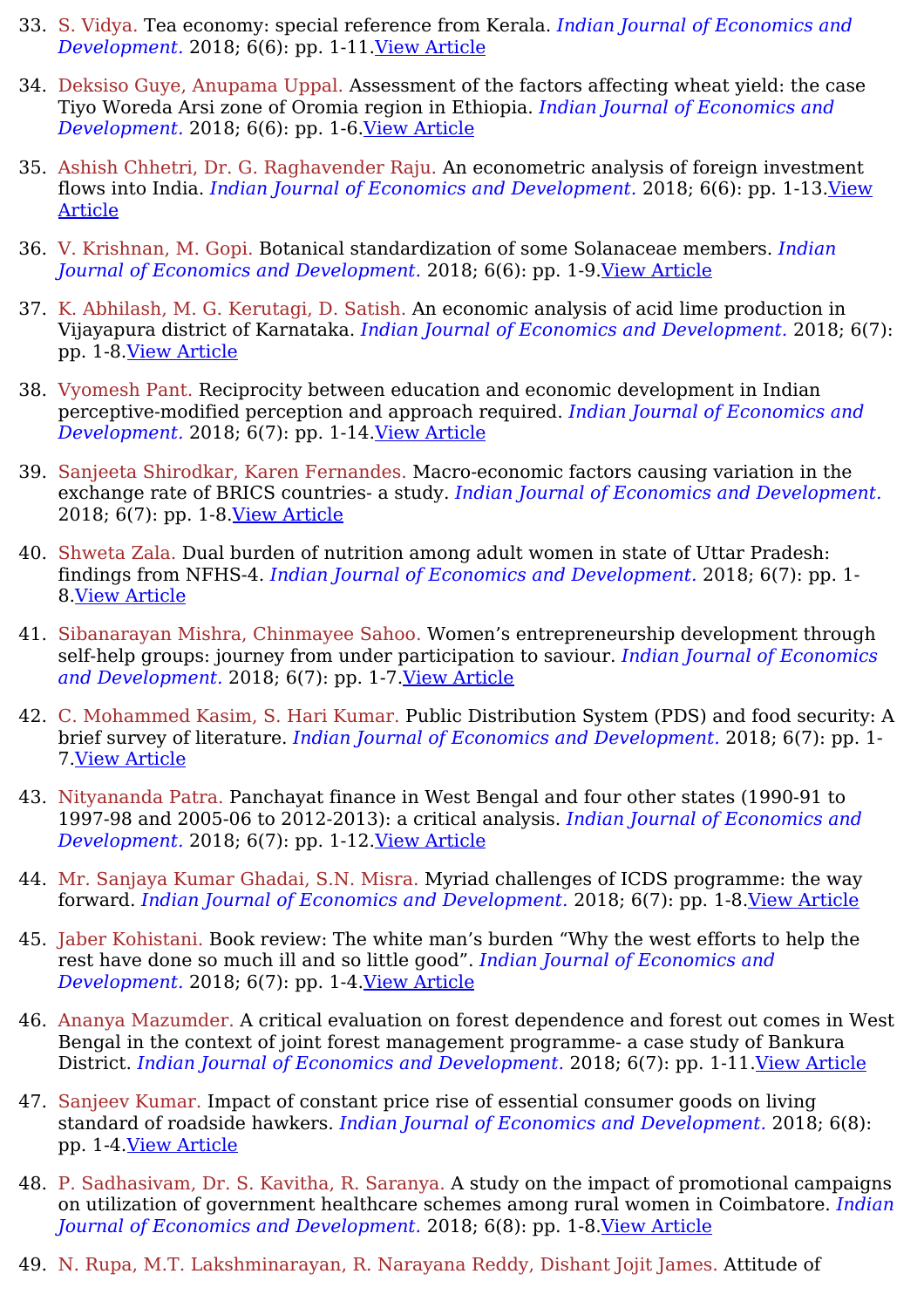vegetable growers towards Chikkaballapura agriculture produce market committee. *Indian Journal of Economics and Development.* 2018; 6(8): pp. 1-5.View [Article](https://ijed.in/articles/attitude-of-vegetable-growers-towards-chikkaballapura-agriculture-produce-market-committee)

- 50. Arpita Kotnala, Anil Kumar. Study on procurement pattern and factors affecting milk procurement in Nainital District of Uttarakhand. *Indian Journal of Economics and Development.* 2018; 6(8): pp. 1-6.View [Article](https://ijed.in/articles/study-on-procurement-pattern-and-factors-affecting-milk-procurement-in-nainital-district-of-uttarakhand)
- 51. Arvinder Kaur. Factors affecting trade competitiveness of BRICS countries. *Indian Journal of Economics and Development.* 2018; 6(8): pp. 1-8.View [Article](https://ijed.in/articles/factors-affecting-trade-competitiveness-of-brics-countries)
- 52. Dhande Kranthi Kuma, Ramasubramanian V, Ubair Nisar, Ravi Shankar Kumar, Vinay. Parity in socio-economic status of fishers and primary producers of coastal India. *Indian Journal of Economics and Development.* 2018; 6(8): pp. 1-12.View [Article](https://ijed.in/articles/parity-in-socio-economic-status-of-fishers-and-primary-producers-of-coastal-india)
- 53. Mohammad Iqbal Hossain, FarianTahrim, Md. Sabbir Hossain, Md. Maznur Rahman. Relationship between trade openness and unemployment: empirical evidence for Bangladesh. *Indian Journal of Economics and [Development.](https://ijed.in/articles/relationship-between-trade-openness-and-unemployment-empirical-evidence-for-bangladesh)* 2018; 6(8): pp. 1-12.View Article
- 54. Reshma Sinha Ray, Arup Kumar Chattopadhyay. Rationality behind Short-run Mispricing of IPOs in India. *Indian Journal of Economics and [Development.](https://ijed.in/articles/rationality-behind-short-run-mispricing-of-ipos-in-india)* 2018; 6(8): pp. 1-8. View Article
- 55. Nityananda Patra , Dr. Arup Kumar Chattopadhyay. Meta-analysis on flagship schemes at village Panchayat level: a study in Bankura District of West Bengal. *Indian Journal of Economics and Development.* 2018; 6(8): pp. 1-10.View [Article](https://ijed.in/articles/meta-analysis-on-flagship-schemes-at-village-panchayat-level-a-study-in-bankura-district-of-west-bengal)
- 56. Justin Joy. A critical analysis of direct benefit transfer in India. *Indian Journal of Economics and Development.* 2018; 6(8): pp. 1-7.View [Article](https://ijed.in/articles/a-critical-analysis-of-direct-benefit-transfer-in-india)
- 57. Sino Olive Shohe, Nirankar Srivastav. Financial security concerns for healthcare among the elderly people in rural areas: a case study of tribal community in North East India. *Indian Journal of Economics and Development.* 2018; 6(8): pp. 1-7.View [Article](https://ijed.in/articles/financial-security-concerns-for-healthcare-among-the-elderly-people-in-rural-areas-a-case-study-of-tribal-community-in-north-east-india)
- 58. Suravikar Roy. An Endeavour to empirically verify the 'Feminisation 'U' Hypothesis' of female labour force participation rate in India (1991-2016). *Indian Journal of Economics and Development.* 2018; 6(9): pp. 1-11.View [Article](https://ijed.in/articles/an-endeavour-to-empirically-verify-the-feminisation-u-hypothesis-of-female-labour-force-participation-rate-in-india-1991-2016)
- 59. Neha Verma. Household bargaining and marital practices among young Indian women. *Indian Journal of Economics and Development.* 2018; 6(9): pp. 1-8.View [Article](https://ijed.in/articles/household-bargaining-and-marital-practices-among-young-indian-women)
- 60. G.L. Pallavi, Ajmer Singh, B.S. Chandel, R. Sendhil, S.S. Lathwal. Evaluation of alternate animal identification techniques and livestock insurance products in Bengaluru rural district of Karnataka. *Indian Journal of Economics and Development.* 2018; 6(9): pp. 1- 9.View [Article](https://ijed.in/articles/evaluation-of-alternate-animal-identification-techniques-and-livestock-insurance-products-in-bengaluru-rural-district-of-karnataka)
- 61. Kajleen Kaur, Dr. Yogieta S. Mehra. Monetary policy in India during crisis: impact on inflation. *Indian Journal of Economics and Development.* 2018; 6(9): pp. 1-16.View [Article](https://ijed.in/articles/monetary-policy-in-india-during-crisis-impact-on-inflation)
- 62. Sibani Deka. A review on impact of demonetization on Indian Economy. *Indian Journal of Economics and Development.* 2018; 6(9): pp. 1-5.View [Article](https://ijed.in/articles/a-review-on-impact-of-demonetization-on-indian-economy)
- 63. P. Devi Priya. A multidimensional analysis of preventative healthcare measures in India, with special reference to Madurai District, Tamil Nadu. *Indian Journal of Economics and Development.* 2018; 6(9): pp. 1-10.View [Article](https://ijed.in/articles/a-multidimensional-analysis-of-preventative-healthcare-measures-in-india-with-special-reference-to-madurai-district-tamil-nadu)
- 64. Ankita Roy. Progress in delivery of services: the case of rural west Bengal. *Indian Journal of Economics and Development.* 2018; 6(9): pp. 1-5.View [Article](https://ijed.in/articles/progress-in-delivery-of-services-the-case-of-rural-west-bengal)
- 65. N. Jeny. Health awareness among young human capital on fast food consumption. *Indian Journal of Economics and Development.* 2018; 6(9): pp. 1-4.View [Article](https://ijed.in/articles/health-awareness-among-young-human-capital-on-fast-food-consumption)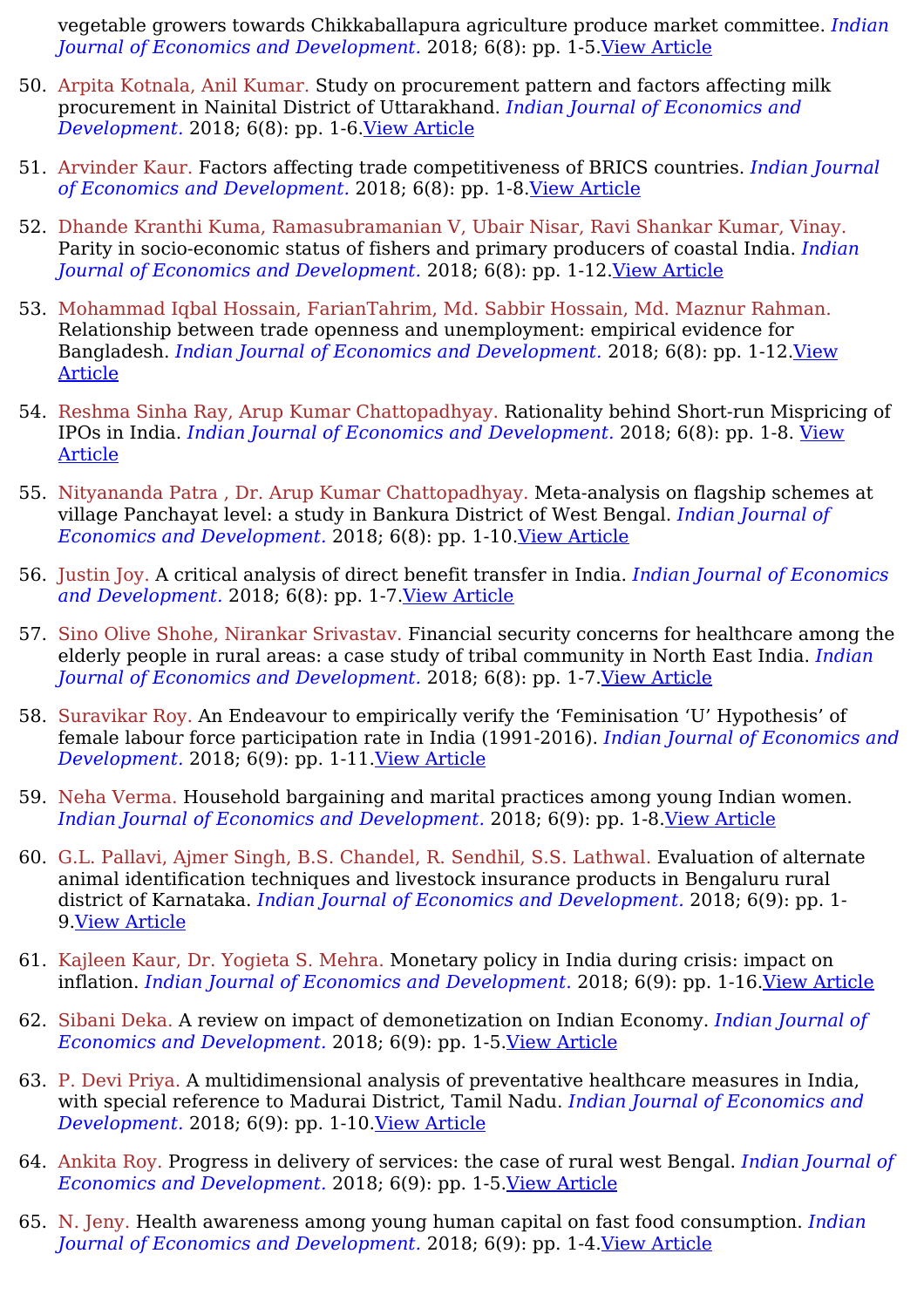- 66. Shakti Ranjan Panigrahy, Dilip Vahoniya. Segmentation of Inland fish consumer in Anand District, Gujarat. *Indian Journal of Economics and [Development.](https://ijed.in/articles/segmentation-of-inland-fish-consumer-in-anand-district-gujarat)* 2018; 6(9): pp. 1-6.View Article
- 67. Ravi Nandi, Nithya V.G, Wolfgang Bokelmanna. Value Chain up-gradation through collective action: a step towards inclusive growth. *Indian Journal of Economics and Development.* 2018; 6(9): pp. 1-15.`View [Article](https://ijed.in/articles/value-chain-up-gradation-through-collective-action-a-step-towards-inclusive-growth)
- 68. Debashree Das. Examining environmental sensitivity in India. *Indian Journal of Economics and Development.* 2018; 6(9): pp. 1-8.View [Article](https://ijed.in/articles/examining-environmental-sensitivity-in-india)
- 69. Dr. Minati Sahoo, Ms. Liza Pradhan, Mr. Simachal Mishra. MGNREGA and Labour employability –a comparative analysis of KBK and Non-KBK regions of Odisha, India. *Indian Journal of Economics and Development.* 2018; 6(9): pp. 1-8.View [Article](https://ijed.in/articles/mgnrega-and-labour-employability-a-comparative-analysis-of-kbk-and-non-kbk-regions-of-odisha-india)
- 70. Simran Bhatia, Dr. Mahua Bhatacharjee. A study on the trends of land-use change in India (1950-2009). *Indian Journal of Economics and Development.* 2018; 6(9): pp. 1-5.View [Article](https://ijed.in/articles/a-study-on-the-trends-of-land-use-change-in-india-1950-2009)
- 71. P. Muthupandi, C. Sekhar, K.R. Karunakaran. Barriers to trade and their impact on production and export of red Chilli in India. *Indian Journal of Economics and Development.* 2018; 6(9): pp. 1-16.View [Article](https://ijed.in/articles/barriers-to-trade-and-their-impact-on-production-and-export-of-red-chilli-in-india)
- 72. Amalendu Bhunia, Humaira Siddika. How is the level of awareness of women investors towards investment avenues in West Bengal affected by the demographics and the source of information?. *Indian Journal of Economics and [Development.](https://ijed.in/articles/how-is-the-level-of-awareness-of-women-investors-towards-investment-avenues-in-west-bengal-affected-by-the-demographics-and-the-source-of-information)* 2018; 6(9): pp. 1-17.View Article
- 73. Hulin, B. Kilangla Jamir. Issues and challenges of urban growth in Nagaland. *Indian Journal of Economics and Development.* 2018; 6(10): pp. 1-8.View [Article](https://ijed.in/articles/issues-and-challenges-of-urban-growth-in-nagaland)
- 74. M.S. Deshmukh, Dr. S.S. Vyavahare. Farmer's asset- holding pattern in drought prone region in Western Maharashtra. *Indian Journal of Economics and Development.* 2018; 6(10): pp. 1-9.View [Article](https://ijed.in/articles/farmers-asset-holding-pattern-in-drought-prone-region-in-western-maharashtra)
- 75. Archana Dassi, Rabab Imam. Afghan refugees in India: chasing the mirage of stability and security?. *Indian Journal of Economics and Development.* 2018; 6(10): pp. 1-7.View [Article](https://ijed.in/articles/afghan-refugees-in-india-chasing-the-mirage-of-stability-and-security)
- 76. Muhammad Yusuf, Musa Abdu. The impact of world trade organization's TRIPS agreement on access to essential medicine in Nigeria: apolitical economy analysis. *Indian Journal of Economics and Development.* 2018; 6(10): pp. 1-11.View [Article](https://ijed.in/articles/the-impact-of-world-trade-organizations-trips-agreement-on-access-to-essential-medicine-in-nigeria-apolitical-economy-analysis)
- 77. Pragna Bhattacharya, Sudipta Das, Y.S. Palpara Mahavidyalaya. Developmental perspectives in the remote villages characterized with rugged topography in Garhbeta – I block of Paschim Medinipur Distruct of West Bengal. *Indian Journal of Economics and Development.* 2018; 6(10): pp. 1-9.View [Article](https://ijed.in/articles/developmental-perspectives-in-the-remote-villages-characterized-with-rugged-topography-in-garhbeta-i-block-of-paschim-medinipur-distruct-of-west-bengal)
- 78. C. Vinod Kumar, Dr. R. Muthulakshmi. Role of Panchayati Raj institutions for inclusive growth under Mahatma Gandhi NREGS – areview in Kerala context. *Indian Journal of Economics and Development.* 2018; 6(10): pp. 1-5.View [Article](https://ijed.in/articles/role-of-panchayati-raj-institutions-for-inclusive-growth-under-mahatma-gandhi-nregs-areview-in-kerala-context)
- 79. Abhishek. National rural livelihoods mission in Bihar: results from a survey of self-help groups formed under Jeevika. 1-10.View [Article](https://ijed.in/articles/national-rural-livelihoods-mission-in-bihar-results-from-a-survey-of-self-help-groups-formed-under-jeevika)
- 80. Mrs. Pratibha Gunjikar, Dr. Vinayak S. Deshpande. Factors affecting external debt of India. *Indian Journal of Economics and Development.* 2018; 6(10): pp. 1-16.View [Article](https://ijed.in/articles/factors-affecting-external-debt-of-india)
- 81. P.A. Ibrahim. An empirical study on the role of MUDRA Yojana in financing micro enterprises. *Indian Journal of Economics and [Development.](https://ijed.in/articles/an-empirical-study-on-the-role-of-mudra-yojana-in-financing-micro-enterprises)* 2018; 6(10): pp. 1-11.View Article
- 82. Mahasweta Roy (Dutta) Arindam Das. Impact of demonetization on adoption of digital banking services in India: a case study in rural and suburban area of West Bengal. *Indian*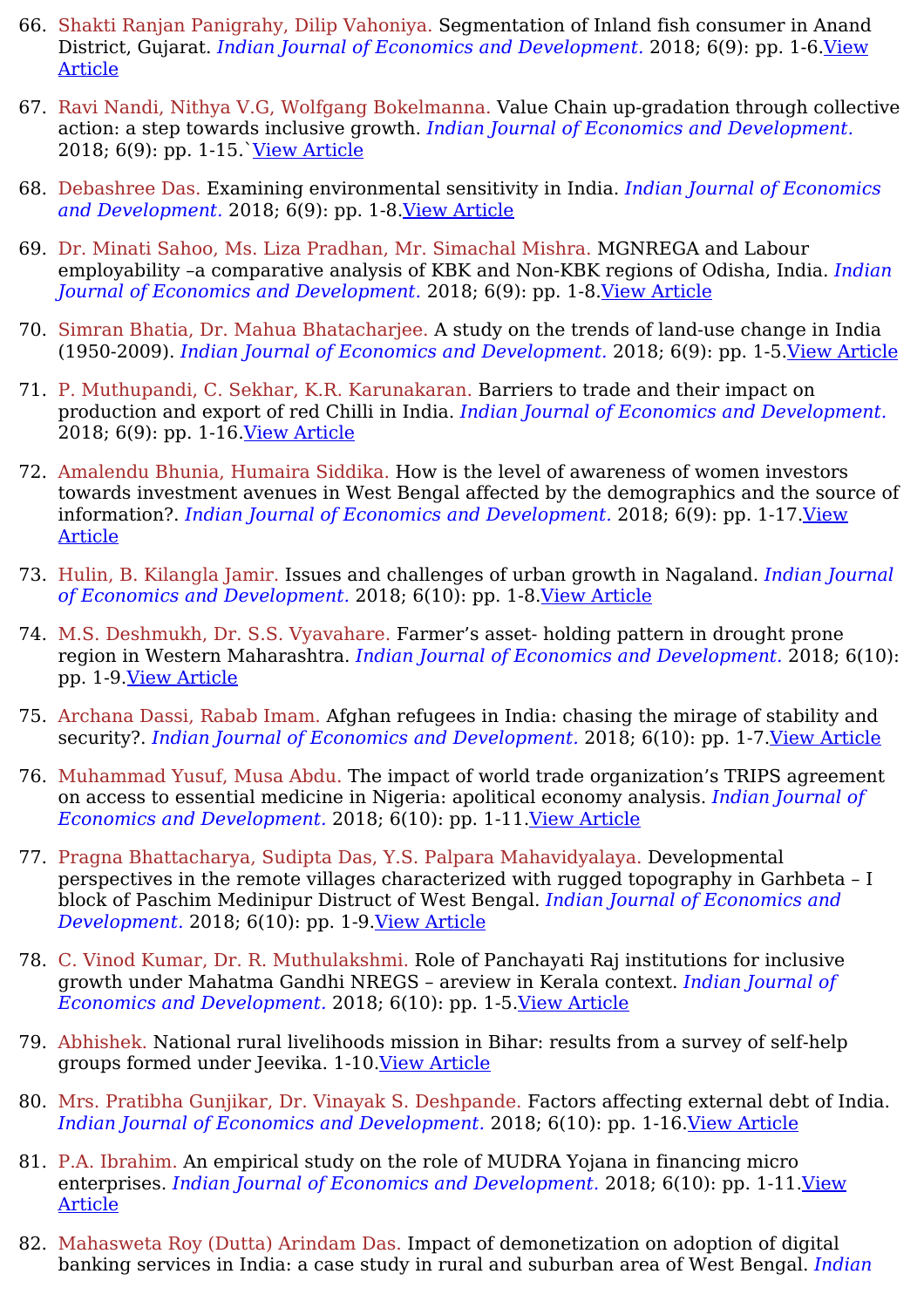*Journal of Economics and Development.* 2018; 6(10): pp. 1-9.View [Article](https://ijed.in/articles/impact-of-demonetization-on-adoption-of-digital-banking-services-in-india-a-case-study-in-rural-and-suburban-area-of-west-bengal)

- 83. Babita Panda, Himanshu Sekhar Rout. Extent of use of the government sponsored health insurance schemes: evidence from rural Odisha. *Indian Journal of Economics and Development.* 2018; 6(10): pp. 1-11.View [Article](https://ijed.in/articles/extent-of-use-of-the-government-sponsored-health-insurance-schemes-evidence-from-rural-odisha)
- 84. Rupanshi Pruthi. India-China ties: Is there an urgent need to find a new Modus Vivendi. *Indian Journal of Economics and Development.* 2018; 6(10): pp. 10-6.View [Article](https://ijed.in/articles/india-china-ties-is-there-an-urgent-need-to-find-a-new-modus-vivendi)
- 85. Mahendra P. Agasty. Migration of labour and urban-rural linkages: a case study of rural India. *Indian Journal of Economics and Development.* 2018; 6(10): pp. 1-7.View [Article](https://ijed.in/articles/migration-of-labour-and-urban-rural-linkages-a-case-study-of-rural-india)
- 86. Srinivasa Rao Pasala. An econometric analysis of farmer's credit issues in Andhra Pradesh, India (with reference to south coastal Andhra – a multinomial logit regression model). *Indian Journal of Economics and Development.* 2018; 6(10): pp. 1-10.View [Article](https://ijed.in/articles/an-econometric-analysis-of-farmers-credit-issues-in-andhra-pradesh-india-with-reference-to-south-coastal-andhra-a-multinomial-logit-regression-model)
- 87. M. Gopi. Utility of plant galls. *Indian Journal of Economics and Development.* 2018; 6(10): pp. 1-10.View [Article](https://ijed.in/articles/utility-of-plant-galls)
- 88. Surendra Singh Rajpurohit. Monetary policy transmission through banking channel: is India ready for external benchmarking?. *Indian Journal of Economics and Development.* 2018; 6(11): pp. 1-12.View [Article](https://ijed.in/articles/monetary-policy-transmission-through-banking-channel-is-india-ready-for-external-benchmarking)
- 89. Sino Olive Shohe, Nirankar Srivastav. Work participation among the elderly people living in rural areas in India: a case study on determinants. *Indian Journal of Economics and Development.* 2018; 6(11): pp. 1-9.View [Article](https://ijed.in/articles/work-participation-among-the-elderly-people-living-in-rural-areas-in-india-a-case-study-on-determinants)
- 90. Sanjay Nandal, Diksha. Demonetization: a paradigm transformation in cashless payment system. *Indian Journal of Economics and Development.* 2018; 6(11): pp. 1-8.View [Article](https://ijed.in/articles/demonetization-a-paradigm-transformation-in-cashless-payment-system)
- 91. Dipti Ray, Himanshu Sekhar Rout. Access to banking services: an analysis from two Districts of Odisha in India. *Indian Journal of Economics and Development.* 2018; 6(11): pp. 1-11.View [Article](https://ijed.in/articles/access-to-banking-services-an-analysis-from-two-districts-of-odisha-in-india)
- 92. . Reji B. Presence and strength of seasonality in CPI (IW). *Indian Journal of Economics and Development.* 2018; 6(11): pp. 1-8.View [Article](https://ijed.in/articles/presence-and-strength-of-seasonality-in-cpi-iw)
- 93. B. Chinnappa, Kiran Kumar R. Patil, Sowmya H.S. Impact of mechanization on cost reduction, yield, profitability and drudgery in paddy cultivation. *Indian Journal of Economics and Development.* 2018; 6(11): pp. 1-7.View [Article](https://ijed.in/articles/impact-of-mechanization-on-cost-reduction-yield-profitability-and-drudgery-in-paddy-cultivation)
- 94. Chinmaya Nanda, Suman Dey, Gomathy V , Neha W. Qureshi, S.K. Pandey. Exploring the links between preference and fish consumption: acase of post-graduate students of fisheries science. *Indian Journal of Economics and Development.* 2018; 6(11): pp. 1-6.View [Article](https://html2pdf.com/files/86u5i1vc387u13u5/file_a0e1jkc1t8i149l7gj1h0gkg28/All%20published%20articles-IJED.html)
- 95. Saloni Bhutani, Alok Kumar Mishra. Fiscal federalism and decline of the third tier in India: A case for sharing of the new GST. *Indian Journal of Economics and Development.* 2018; 6(11): pp. 1-10.View [Article](https://ijed.in/articles/fiscal-federalism-and-decline-of-the-third-tier-in-india-a-case-for-sharing-of-the-new-gst)
- 96. K.D. Landge. Performance of Indira Awaas Yojana (IAY) and social exclusion of rural poors: evidence from Maharashtra Districts. *Indian Journal of Economics and Development.* 2018; 6(11): pp. 1-9.View [Article](https://ijed.in/articles/performance-of-indira-awaas-yojana-iay-and-social-exclusion-of-rural-poors-evidence-from-maharashtra-districts)
- 97. Pesala Peter. Export performance of small scale industries in India. *Indian Journal of Economics and Development.* 2018; 6(11): pp. 1-8.View [Article](https://ijed.in/articles/export-performance-of-small-scale-industries-in-india)
- 98. Meet Mehta, Priyanshu Raj , Sagar Dasani , Nivedhitha Balachandran , Vaibhav Jain , Vanshika Madaan , Akshay Ghaisas. Testing Rybczynski theorem: case for India. *Indian Journal of Economics and Development.* 2018; 6(11): pp. 1-8.View [Article](https://ijed.in/articles/testing-rybczynski-theorem-case-for-india)
- 99. B. Chinnappa , Kiran Kumar R. Patil, H.S. Sowmya. Cost reduction, yield and profit enhancement in maize cultivation through mechanization. *Indian Journal of Economics and*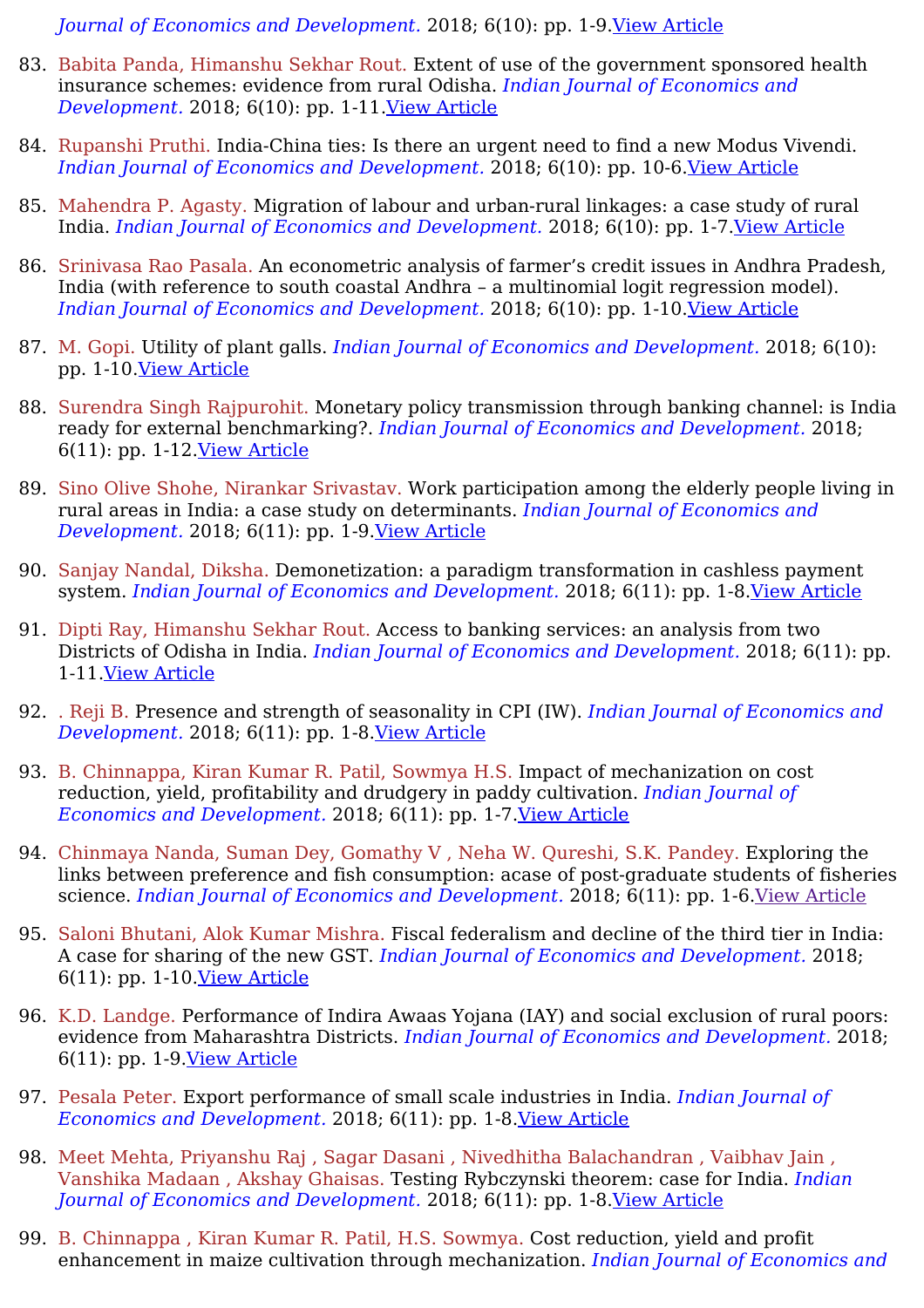*Development.* 2018; 6(11): pp. 1-10.View [Article](https://ijed.in/articles/cost-reduction-yield-and-profit-enhancement-in-maize-cultivation-through-mechanization)

- 100. Shruti Priya. Contemporary issues pertaining to the status of health in Bihar in India. *Indian Journal of Economics and Development.* 2018; 6(11): pp. 1-7.View [Article](https://ijed.in/articles/contemporary-issues-pertaining-to-the-status-of-health-in-bihar-in-india)
- 101. Vishal Dagar, Dr. Param Jit , Dr. Mahua Bhattacharjee , Manurut Lochav. An analysis of income from crop diversification in Haryana. *Indian Journal of Economics and Development.* 2018; 6(11): pp. 1-7.View [Article](https://ijed.in/articles/an-analysis-of-income-from-crop-diversification-in-haryana)
- 102. Anish Gupta. BSNL: A journey from top performer to worst performer. *Indian Journal of Economics and Development.* 2018; 6(11): pp. 1-8.View [Article](https://ijed.in/articles/bsnl-a-journey-from-top-performer-to-worst-performer)
- 103. P. Shamshadali, C.P. Fidha, C. Syamjith. Evaluation of cashless economy concept in Indian scenario. *Indian Journal of Economics and Development.* 2018; 6(12): pp. 1-7.View [Article](https://ijed.in/articles/evaluation-of-cashless-economy-concept-in-indian-scenario)
- 104. Srinivasa Sasdhar Ponnaluru. Price determinants of dry Chilies in Karnataka. *Indian Journal of Economics and Development.* 2018; 6(12): pp. 1-5.View [Article](https://ijed.in/articles/price-determinants-of-dry-chilies-in-karnataka)
- 105. Sudipto Jana. Profitability and productivity analysis of Indian SCBs. *Indian Journal of Economics and Development.* 2018; 6(12): pp. 1-12. View [Article](https://ijed.in/articles/profitability-and-productivity-analysis-of-indian-scbs)
- 106. Pesala Peter. Exports performance of primary products in India. *Indian Journal of Economics and Development.* 2018; 6(12): pp. 1-8.View [Article](https://ijed.in/articles/exports-performance-of-primary-products-in-india)
- 107. M. H. Wani, Arshad Bhat, Shabeer A. Ganaie. Economics of migration and its aftermath in Jammu & Kashmir. *Indian Journal of Economics and [Development.](https://ijed.in/articles/economics-of-migration-and-its-aftermath-in-jammu-kashmir)* 2018; 6(12): pp. 1-9.View Article
- 108. Siba Sankar Mohanty, Annie Rath. Bio-social foundations of work-performance of urban non-manual employees: study of faculty members in Utkal University. *Indian Journal of Economics and Development.* 2018; 6(12): pp. 1-13.View [Article](https://ijed.in/articles/bio-social-foundations-of-work-performance-of-urban-non-manual-employees-study-of-faculty-members-in-utkal-university)
- 109. Anuraag P Iyer, Shubham Bajpai. Institutionalizing environmental protection: an Indian perspective. *Indian Journal of Economics and [Development.](https://ijed.in/articles/institutionalizing-environmental-protection-an-indian-perspective)* 2018; 6(12): pp. 1-4.View Article
- 110. Nisha Devi , R.S. Prasher. Agricultural diversification in Himachal Pradesh: An economic analysis. *Indian Journal of Economics and Development.* 2018; 6(12): pp. 1-6.View [Article](https://ijed.in/articles/agricultural-diversification-in-himachal-pradesh-an-economic-analysis)
- 111. Atal Bihari Das. Higher education in Odisha: some reflections with special reference to technical and professional education. *Indian Journal of Economics and Development.* 2018; 6(12): pp. 1-10.View [Article](https://ijed.in/articles/higher-education-in-odisha-some-reflections-with-special-reference-to-technical-and-professional-education)
- 112. Mahasweta Roy (Dutta), Arindam Das. Service quality analysis on digital banking services in India: A SERVQUAL approach. *Indian Journal of Economics and Development.* 2018; 6(12): pp. 1-9.View [Article](https://ijed.in/articles/service-quality-analysis-on-digital-banking-services-in-india-a-servqual-approach)
- 113. M. Rama Krishna. Universal basic income: is it the social assistance programme?. *Indian Journal of Economics and Development.* 2018; 6(12): pp. 1-5.View [Article](https://ijed.in/articles/universal-basic-income-is-it-the-social-assistance-programme)

- 1. Hitesh Bhatia, Itee Pattani. Millennium to sustainable development goals: A review of India's progress and challenges. *Indian Journal of Economics and Development.* 2017; 5(1): pp. 1-9.View [Article](https://ijed.in/articles/millennium-to-sustainable-development-goals-a-review-of-indias-progress-and-challenges)
- 2. Pesala Peter. Indian manufacturing industry in the era of globalization: A Cobb-Douglas production function analysis. *Indian Journal of Economics and Development.* 2017; 5(1): pp. 1-11.View [Article](https://ijed.in/articles/indian-manufacturing-industry-in-the-era-of-globalization-a-cobb-douglas-production-function-analysis)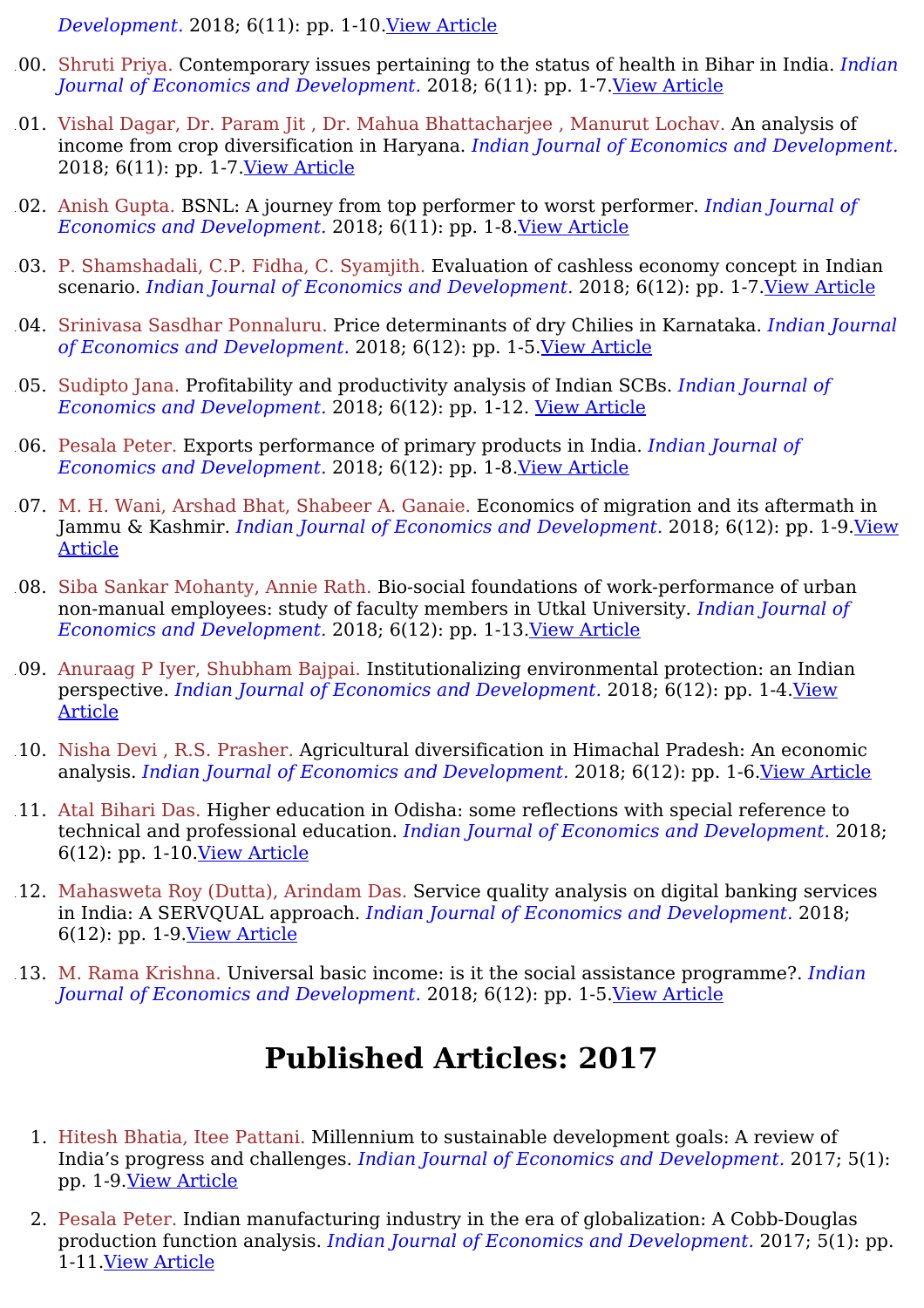- 3. Rimple Manchanda. Consumer well-being Contemporary conceptualization. *Indian Journal of Economics and Development.* 2017; 5(1): pp. 1-4.View [Article](https://ijed.in/articles/consumer-well-being-contemporary-conceptualization)
- 4. Olive Nerurkar. A framework of sustainable business models. *Indian Journal of Economics and Development.* 2017; 5(1): pp. 1-6.View [Article](https://ijed.in/articles/a-framework-of-sustainable-business-models)
- 5. CarolinGolda.P, Beulah.P. A study on millennial perception on work life in public sector. *Indian Journal of Economics and Development.* 2017; 5(2): pp. 1-6.View [Article](https://ijed.in/articles/a-study-on-millennial-perception-on-work-life-in-public-sector)
- 6. Jaiprakash Bisen, Shiv Kumar, P. Venkatesh and K.S. Aditya. Impact of demonetization on agriculture: a case study. *Indian Journal of Economics and Development.* 2017; 5(2): pp. 1- 11.View [Article](https://ijed.in/articles/impact-of-demonetization-on-agriculture-a-case-study)
- 7. Anshika. Micro-economic factors affecting stock returns: an empirical study of S&P BSE Bankex companies. *Indian Journal of Economics and [Development.](https://ijed.in/articles/micro-economic-factors-affecting-stock-returns-an-empirical-study-of-sp-bse-bankex-companies)* 2017; 5(2): pp. 1-6.View Article
- 8. Sudeshna Ghosh. On CO2 emissions and major macroeconomic variables: A Var Model; Case of China, India, Pakistan and Sri Lanka. *Indian Journal of Economics and Development.* 2017; 5(2): pp. 1-16.View [Article](https://ijed.in/articles/on-co2-emissions-and-major-macroeconomic-variables-a-var-model-case-of-china-india-pakistan-and-sri-lanka)
- 9. Afsana Rashid Kiron Bansal. E-Panchayat as a tool for empowering Panchayati Raj: An exploratory study of Pattan block of Baramulla District. *Indian Journal of Economics and Development.* 2017; 5(3): pp. 1-14.View [Article](https://ijed.in/articles/e-panchayat-as-a-tool-for-empowering-panchayati-raj-an-exploratory-study-of-pattan-block-of-baramulla-district)
- 10. M.Rajendran, T.Rajeshkannan, V. Sathish. Norman mailer: a quest for the archetypes: a study of his major fiction. *Indian Journal of Economics and Development.* 2017; 5(3): pp. 1- 4.View [Article](https://ijed.in/articles/norman-mailer-a-quest-for-the-archetypes-a-study-of-his-major-fiction)
- 11. RimpleManchanda. An artifact on materialism in India. *Indian Journal of Economics and Development.* 2017; 5(3): pp. 1-3.View [Article](https://ijed.in/articles/an-artifact-on-materialism-in-india)
- 12. J. Ana Raj ,P. Sumathi. Bridging the disparity with state balanced growth fund in Tamil Nadu, India. *Indian Journal of Economics and Development.* 2017; 5(3): pp. 1-7.View [Article](https://ijed.in/articles/bridging-the-disparity-with-state-balanced-growth-fund-in-tamil-nadu-india)
- 13. Hiregouda Nagaraj, B.S. Reddy, D.G.Satihal. Impact of Karnataka state finance corporation on micro, small and medium enterprise development in Karnataka, India. *Indian Journal of Economics and Development.* 2017; 5(4): pp. 1-7.View [Article](https://ijed.in/articles/impact-of-karnataka-state-finance-corporation-on-micro-small-and-medium-enterprise-development-in-karnataka-india)
- 14. Siddharth Choudhary, Ashish Jacob, Ayush Trivedi, D.K. Singh. Impact of demonetization on Indian economy. *Indian Journal of Economics and [Development.](https://ijed.in/articles/impact-of-demonetization-on-indian-economy)* 2017; 5(4): pp. 1-7.View Article
- 15. Iliya Garba. Sustainable development through environmental taxation in Nigeria: challenges and prospects. *Indian Journal of Economics and [Development.](https://ijed.in/articles/sustainable-development-through-environmental-taxation-in-nigeria-challenges-and-prospects)* 2017; 5(4): pp. 1-7.View Article
- 16. Adeniyi Jimmy Adedokun. Lifting the poor in Nigeria: a comparative analyses of the role of microfinance banks and cooperatives. *Indian Journal of Economics and Development.* 2017; 5(4): pp. 1-9.View [Article](https://ijed.in/articles/lifting-the-poor-in-nigeria-a-comparative-analyses-of-the-role-of-microfinance-banks-and-cooperatives)
- 17. T. Pramananda Perumal, Merline Johndoss. IPv6 transition techniques dual stack and tunneling. *Indian Journal of Economics and Development.* 2017; 5(4): pp. 1-9.View [Article](https://ijed.in/articles/ipv6-transition-techniques-dual-stack-and-tunneling)
- 18. Karamvir Sheokand, Neha Gupta. Digital India programme and impact of digitalisation on Indian economy. *Indian Journal of Economics and [Development.](https://ijed.in/articles/digital-india-programme-and-impact-of-digitalisation-on-indian-economy)* 2017; 5(5): pp. 1-13.View Article
- 19. SuraviKar Roy. Female laborforce participation in India-A gloomy picture. *Indian Journal of Economics and Development.* 2017; 5(5): pp. 1-7.View [Article](https://ijed.in/articles/female-laborforce-participation-in-india-a-gloomy-picture)
- 20. Jyoti Gogia and Neha Sikarwar. Food − Consciousness − Food Security: Connecting the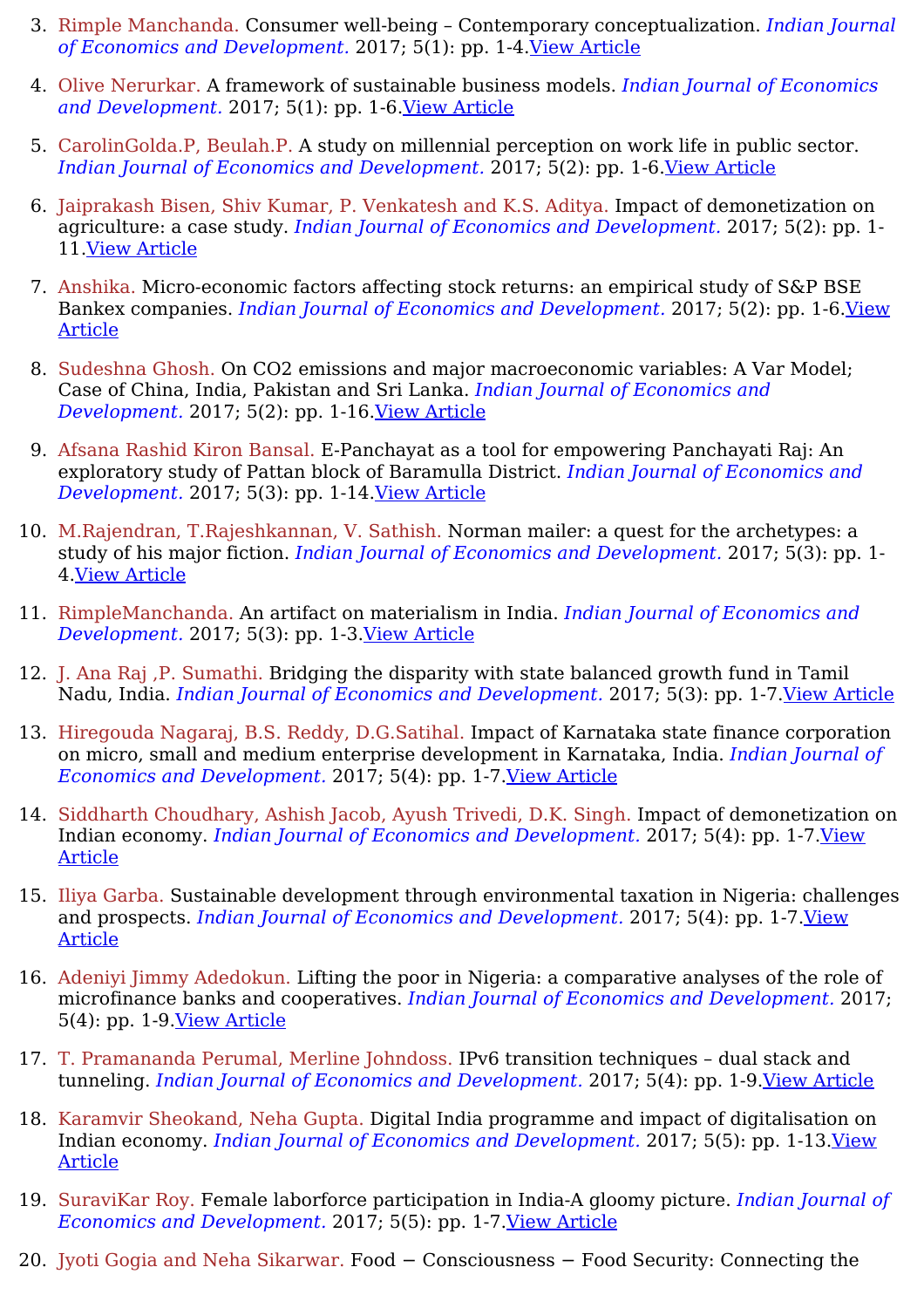Dots. *Indian Journal of Economics and Development.* 2017; 5(5): pp. 1-7.View [Article](https://ijed.in/articles/food-consciousness-food-security-connecting-the-dots)

- 21. ManabChakraborty. Client protection in microfinance companies in India. *Indian Journal of Economics and Development.* 2017; 5(5): pp. 1-6.View [Article](https://ijed.in/articles/client-protection-in-microfinance-companies-in-india)
- 22. Iliya Garba. Community perception on implementation of environmental taxation for sustainable development in Nigeria. *Indian Journal of Economics and Development.* 2017; 5(6): pp. 1-9.View [Article](https://ijed.in/articles/community-perception-on-implementation-of-environmental-taxation-for-sustainable-development-in-nigeria)
- 23. Saurav Mishra, AadityaMishra, Anuraag P Iyer. Demonetization whether the stated objectives have been met with or not: an analysis of success of the move in the present and the future prospective. *Indian Journal of Economics and Development.* 2017; 5(6): pp. 1- 9.View [Article](https://ijed.in/articles/demonetization-whether-the-stated-objectives-have-been-met-with-or-not-an-analysis-of-success-of-the-move-in-the-present-and-the-future-prospective)
- 24. Ansari Abdul Rahim. Internal funds and investment financing by Indian manufacturing firms. *Indian Journal of Economics and Development.* 2017; 5(6): pp. 1-9.View [Article](https://ijed.in/articles/internal-funds-and-investment-financing-by-indian-manufacturing-firms)
- 25. P. Periyasamy and K. Govindarajalu. Economic analysis of sago effluents and its impact on agriculture production. *Indian Journal of Economics and Development.* 2017; 5(6): pp. 1- 5.View [Article](https://ijed.in/articles/economic-analysis-of-sago-effluents-and-its-impact-on-agriculture-production)
- 26. Dipak Uchampalli, E. Girish Kumar, S. Vikrant. Ecosystem services- an overview. *Indian Journal of Economics and Development.* 2017; 5(7): pp. 1-5.View [Article](https://ijed.in/articles/ecosystem-services-an-overview)
- 27. Senthil Kumar Anantharaman. Prime determinants that influence "Life Expectancy": an analysis across Indian states using multiple regressions. *Indian Journal of Economics and Development.* 2017; 5(7): pp. 1-7.View [Article](https://ijed.in/articles/prime-determinants-that-influence-life-expectancy-an-analysis-across-indian-states-using-multiple-regressions)
- 28. Manab Chakraborty, Deepa Gupta. Small ruminant value chain in India: opportunities and constraints. *Indian Journal of Economics and Development.* 2017; 5(7): pp. 1-5.View [Article](https://ijed.in/articles/small-ruminant-value-chain-in-india-opportunities-and-constraints)
- 29. Smruti Prangya Sahoo, Rakesh Singh. Trend and seasonality in prices and arrivals of Bengal gram. *Indian Journal of Economics and Development.* 2017; 5(7): pp. 1-5.View [Article](https://ijed.in/articles/trend-and-seasonality-in-prices-and-arrivals-of-bengal-gram)
- 30. P. Maneesh, P.T. Jasna. Socio-economic condition of women construction workers in Kannur district, Kerala. *Indian Journal of Economics and [Development.](https://ijed.in/articles/socio-economic-condition-of-women-construction-workers-in-kannur-district-kerala)* 2017; 5(8): pp. 1-11.View Article
- 31. Nihar Ranjan Jena, Lina R Thatte. Development of equity capital market for MSMES in India: an econometrics perspective. *Indian Journal of Economics and Development.* 2017; 5(8): pp. 1-15.View [Article](https://ijed.in/articles/development-of-equity-capital-market-for-msmes-in-india-an-econometrics-perspective)
- 32. A.A. Naikoo, S.S. Thakur. MGNREGA a well come change: a study of block BEHIBAGH District KULGAM, J&K. *Indian Journal of Economics and Development.* 2017; 5(8): pp. 1- 8.View [Article](https://ijed.in/articles/mgnrega-a-well-come-change-a-study-of-block-behibagh-district-kulgam-jk)
- 33. H. Kaur, P. K. Mishra. Socio-economic development of Uttar Pradesh: an empirical analysis. *Indian Journal of Economics and Development.* 2017; 5(8): pp. 1-6.View [Article](https://ijed.in/articles/socio-economic-development-of-uttar-pradesh-an-empirical-analysis)
- 34. A. Bhatnagar. Reviewing role of market-based Instruments in addressing climate change. *Indian Journal of Economics and Development.* 2017; 5(8): pp. 1-8.View [Article](https://ijed.in/articles/reviewing-role-of-market-based-instruments-in-addressing-climate-change)
- 35. Chinyere Maduabuchi, Patricia Eziamak Ezenandu and Ugochi Ijeoma Chidi-Ehiem. Using song therapy to demystify the mystery that surrounds the comprehension of poetry: our experience. *Indian Journal of Economics and Development.* 2017; 5(9): pp. 1-11.View [Article](https://ijed.in/articles/using-song-therapy-to-demystify-the-mystery-that-surrounds-the-comprehension-of-poetry-our-experience)
- 36. Ronald C.N. Oginyi, Ofoke S.Mbam, Joseph N. Edeh and Chibugo M. Oketa. Psycho-active substance use and age as factors in reckless driving among Tri-Motorcycle riders in a Nigerian sample. *Indian Journal of Economics and [Development.](https://ijed.in/articles/psycho-active-substance-use-and-age-as-factors-in-reckless-driving-among-tri-motorcycle-riders-in-a-nigerian-sample)* 2017; 5(9): pp. 1-9.View Article
- 37. Uzoma Aja-Okorie and Adali A. Onele. Secondary school dropouts in OHAOZARA local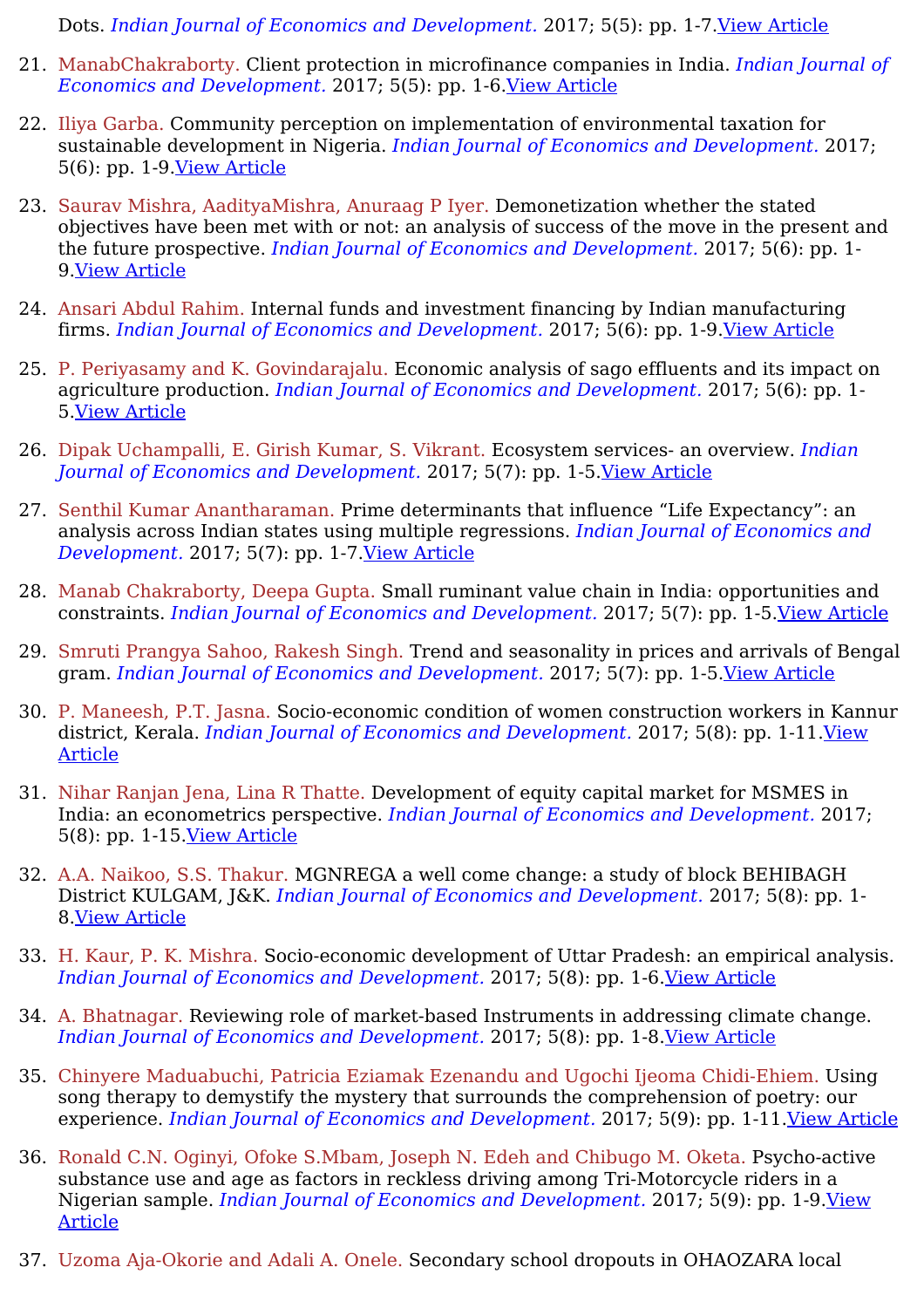government area: causes, implications for male students and intervention strategies for educational administrators. *Indian Journal of Economics and Development.* 2017; 5(9): pp. 1-7.View [Article](https://ijed.in/articles/secondary-school-dropouts-in-ohaozara-local-government-area-causes-implications-for-male-students-and-intervention-strategies-for-educational-administrators)

- 38. J.O. Ajetomobi and D.V Dlamini. Test for asymmetry price relationship in Nigerian Cocoa market. *Indian Journal of Economics and Development.* 2017; 5(9): pp. 1-5.View [Article](https://ijed.in/articles/test-for-asymmetry-price-relationship-in-nigerian-cocoa-market)
- 39. Uzoma Aja-Okorie. Impact of personal/organizational conflict on staff personnel administration in secondary schools in OHAOZARA local government area of EBONYI state, NIGERIA. *Indian Journal of Economics and Development.* 2017; 5(9): pp. 1-11.View [Article](https://ijed.in/articles/impact-of-personalorganizational-conflict-on-staff-personnel-administration-in-secondary-schools-in-ohaozara-local-government-area-of-ebonyi-state-nigeria)
- 40. T. Pramananda Perumal, K.R. Srivaishnavi, D.L. Asha Rani, K.P.N. Murthy. Boltzmann and Non-Boltzmann sampling for image processing. *Indian Journal of Economics and Development.* 2017; 5(9): pp. 1-8.View [Article](https://ijed.in/articles/boltzmann-and-non-boltzmann-sampling-for-image-processing)
- 41. S.O. Ibrahim. Fiscal response to oil price volatility in Nigeria. *Indian Journal of Economics and Development.* 2017; 5(10): pp. 1-7.View [Article](https://ijed.in/articles/fiscal-response-to-oil-price-volatility-in-nigeria)
- 42. Priyabrata Sahoo, Balaji. Pro-poor growth in India: an analysis in the post reform period. *Indian Journal of Economics and Development.* 2017; 5(10): pp. 1-7.View [Article](https://ijed.in/articles/pro-poor-growth-in-india-an-analysis-in-the-post-reform-period)
- 43. Vasanthi R, Sivasankari B, Gitanjali J. A comparative study of technical efficiency between canal and tank irrigated paddy farms using corrected OLS models in Tamil Nadu. *Indian Journal of Economics and Development.* 2017; 5(10): pp. 1-6.View [Article](https://ijed.in/articles/a-comparative-study-of-technical-efficiency-between-canal-and-tank-irrigated-paddy-farms-using-corrected-ols-models-in-tamil-nadu)
- 44. Sanah Badhwar. Demonetisation: a boon for the real estate sector. *Indian Journal of Economics and Development.* 2017; 5(10): pp. 1-8.View [Article](https://ijed.in/articles/demonetisation-a-boon-for-the-real-estate-sector)
- 45. Sunil Kumar, V. Sangeetha, Premlata Singh, R. Roy Burman, Arpan Bhowmik. Constraints experienced by agricultural scientists and extension personnel in rice knowledge management and delivery: a case of Rice Knowledge Management Portal (RKMP). *Indian Journal of Economics and Development.* 2017; 5(11): pp. 1-8.View [Article](https://ijed.in/articles/constraints-experienced-by-agricultural-scientists-and-extension-personnel-in-rice-knowledge-management-and-delivery-a-case-of-rice-knowledge-management-portal-rkmp)
- 46. Namrata Singh Panwar and Alok Mishra. Migration and public policy in INDIA: revisiting the HARRIS-TODARO model. *Indian Journal of Economics and Development.* 2017; 5(11): pp. 1-13.View [Article](https://ijed.in/articles/migration-and-public-policy-in-india-revisiting-the-harris-todaro-model)
- 47. Irfana Unjum, P. K. Mishra. Multidimensional poverty in Uttar Pradesh: trends and patterns. *Indian Journal of Economics and Development.* 2017; 5(11): pp. 1-6.View [Article](https://ijed.in/articles/multidimensional-poverty-in-uttar-pradesh-trends-and-patterns)
- 48. Mihir Parekh. Game theory and its application on vote trading in the United States of America. *Indian Journal of Economics and Development.* 2017; 5(11): pp. 1-3.View [Article](https://ijed.in/articles/game-theory-and-its-application-on-vote-trading-in-the-united-states-of-america)
- 49. Mihir Parekh. Hallucinogens in a monopoly market. *Indian Journal of Economics and Development.* 2017; 5(12): pp. 1-4.View [Article](https://ijed.in/articles/hallucinogens-in-a-monopoly-market)
- 50. O. Abah emma, S. Ibeogu aloysius. Political and electoral violence in Nigeria: a case of 2015 general election in Kogi and Bayelsa state of Nigeria. *Indian Journal of Economics and Development.* 2017; 5(12): pp. 1-10.View [Article](https://ijed.in/articles/political-and-electoral-violence-in-nigeria-a-case-of-2015-general-election-in-kogi-and-bayelsa-state-of-nigeria)
- 51. Macaulay A. Kanu. Philosophy of quantum mechanics and its relevance to scientific and technological development in Africa. *Indian Journal of Economics and Development.* 2017; 5(12): pp. 1-9.View [Article](https://ijed.in/articles/philosophy-of-quantum-mechanics-and-its-relevance-to-scientific-and-technological-development-in-africa)
- 52. A.K. Bhatia. Maintenance allowance is feasible and logical as compared to basic income. *Indian Journal of Economics and Development.* 2017; 5(12): pp. 1-4.View [Article](https://ijed.in/articles/maintenance-allowance-is-feasible-and-logical-as-compared-to-basic-income)
- 53. Pushpa M. Savadatti. Trend and forecasting analysis of area, production and productivity of total pulses in India. *Indian Journal of Economics and Development.* 2017; 5(12): pp. 1- 10.View [Article](https://ijed.in/articles/trend-and-forecasting-analysis-of-area-production-and-productivity-of-total-pulses-in-india)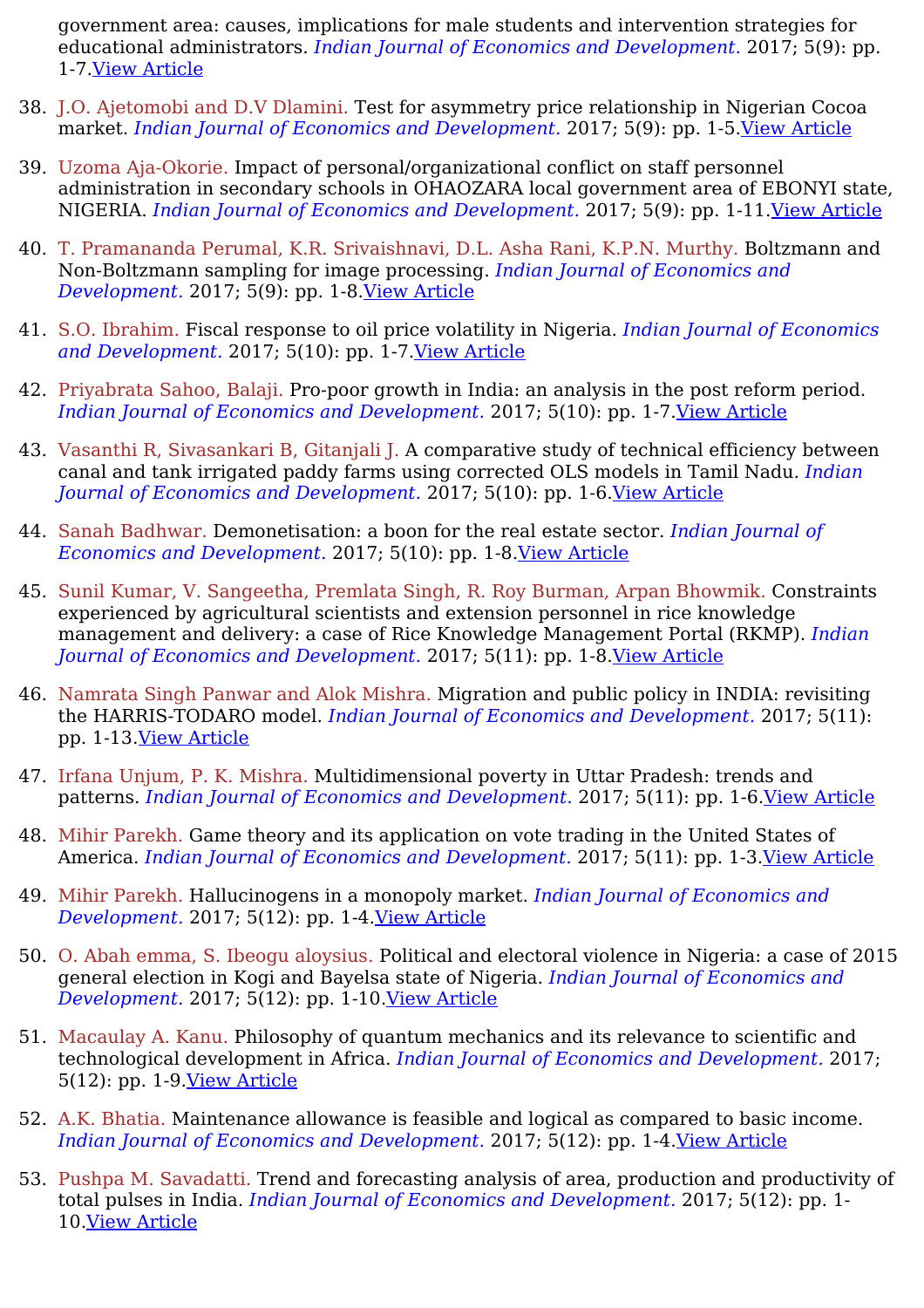- 1. S. Porchezhiyan, A. Sudharshan, M. Umamageswari. Entrepreneurial behavioural index of dairy farmers in the Northern districts of Tamil Nadu. *Indian Journal of Economics and Development.* 2016; 4(1): pp. 1-5.View [Article](https://ijed.in/articles/entrepreneurial-behavioural-index-of-dairy-farmers-in-the-northern-districts-of-tamil-nadu)
- 2. P.V. Dhanya, P. Maneesh. Utilization of primary health care services: a case study in Kannur district, Kerala. *Indian Journal of Economics and [Development.](https://ijed.in/articles/utilization-of-primary-health-care-services-a-case-study-in-kannur-district-kerala)* 2016; 4(1): pp. 1-9.View Article
- 3. M.P. Ajith, Melvin K James. Impact of chamravattam regulator cum bridge on Bharathapuzha river and adjacent areas. *Indian Journal of Economics and Development.* 2016; 4(1): pp. 1-6.View [Article](https://ijed.in/articles/impact-of-chamravattam-regulator-cum-bridge-on-bharathapuzha-river-and-adjacent-areas)
- 4. Sunil Kumar. Economic perspective of women empowerment: A study on working class & gender disparity in Western Himalayan States of India. *Indian Journal of Economics and Development.* 2016; 4(1): pp. 1-7.View [Article](https://ijed.in/articles/economic-perspective-of-women-empowerment-a-study-on-working-class-gender-disparity-in-western-himalayan-states-of-india)
- 5. E.V. Vindhya Raj. Financial inclusion: A case study of perambra regional co-operative bank perambra. *Indian Journal of Economics and Development.* 2016; 4(1): pp. 1-9.View [Article](https://ijed.in/articles/financial-inclusion-a-case-study-of-perambra-regional-co-operative-bank-perambra)
- 6. Olurotimi Kemiki, Adeyosoye Ayoola, Olusegun Idowu. Impact of university on the physical development of host community. *Indian Journal of Economics and Development.* 2016; 4(2): pp. 1-9.View [Article](https://ijed.in/articles/-impact-of-university-on-the-physical-development-of-host-community)
- 7. T. C. Shamna, K C Baiju. The emerging issues of inmigrant labourers in the construction sector of kerala. *Indian Journal of Economics and [Development.](https://ijed.in/articles/the-emerging-issues-of-inmigrant-labourers-in-the-construction-sector-of-kerala)* 2016; 4(2): pp. 1-12.View Article
- 8. B.Viswanathan. Belated VAT gains in Indian states: Right time to Switchover to Goods and Services Tax. *Indian Journal of Economics and [Development.](https://ijed.in/articles/belated-vat-gains-in-indian-states-right-time-to-switchover-to-goods-and-services-tax)* 2016; 4(2): pp. 1-11.View Article
- 9. Abhishek Behl, Abhinav Pal, Krishna Kant Roy. Integrated framework for governance of cooperative: An Interpretive Structural Modeling approach. *Indian Journal of Economics and Development.* 2016; 4(2): pp. 1-10.View [Article](https://ijed.in/articles/integrated-framework-for-governance-of-cooperative-an-interpretive-structural-modeling-approach)
- 10. C. Athira, P.Maneesh. Adoloscence girls development and ICDS: A case study of anganwadi centres in Kannur District, Kerala. *Indian Journal of Economics and Development.* 2016; 4(2): pp. 1-5.View [Article](https://ijed.in/articles/adoloscence-girls-development-and-icds-a-case-study-of-anganwadi-centres-in-kannur-district-kerala)
- 11. Aasif Hussain Nengroo, Ghulam Mohammad Bhat, Audil Rashid Khaki. Economic impact of Tourism in Jammu and Kashmir. *Indian Journal of Economics and Development.* 2016; 4(3): pp. 1-5.View [Article](https://ijed.in/articles/economic-impact-of-tourism-in-jammu-and-kashmir)
- 12. S.N. Misra, Sanjaya Ku. Ghadai. Manufacturing and Education: The missing links. *Indian Journal of Economics and Development.* 2016; 4(3): pp. 1-5.View [Article](https://ijed.in/articles/manufacturing-and-education-the-missing-links)
- 13. G.Gokul vigneswari, Dr.A.Thanappan. A Research analysis on influencing factors of Juvenile delinquencies in Tamil Nadu. *Indian Journal of Economics and Development.* 2016; 4(3): pp. 1-6.View [Article](https://ijed.in/articles/a-research-analysis-on-influencing-factors-of-juvenile-delinquencies-in-tamil-nadu)
- 14. C. Muniyandi, L.Vadivel. An Economic analysis of return to scale of manufacturing industries in Tamil Nadu. *Indian Journal of Economics and Development.* 2016; 4(3): pp. 1- 3.View [Article](https://ijed.in/articles/an-economic-analysis-of-return-to-scale-of-manufacturing-industries-in-tamil-nadu)
- 15. Farah Hussain, Priyanka Bharali. Macro Economic overview of growth and inequality in Assam using time series analysis. *Indian Journal of Economics and Development.* 2016; 4(3): pp. 1-6.View [Article](https://ijed.in/articles/macro-economic-overview-of-growth-and-inequality-in-assam-using-time-series-analysis)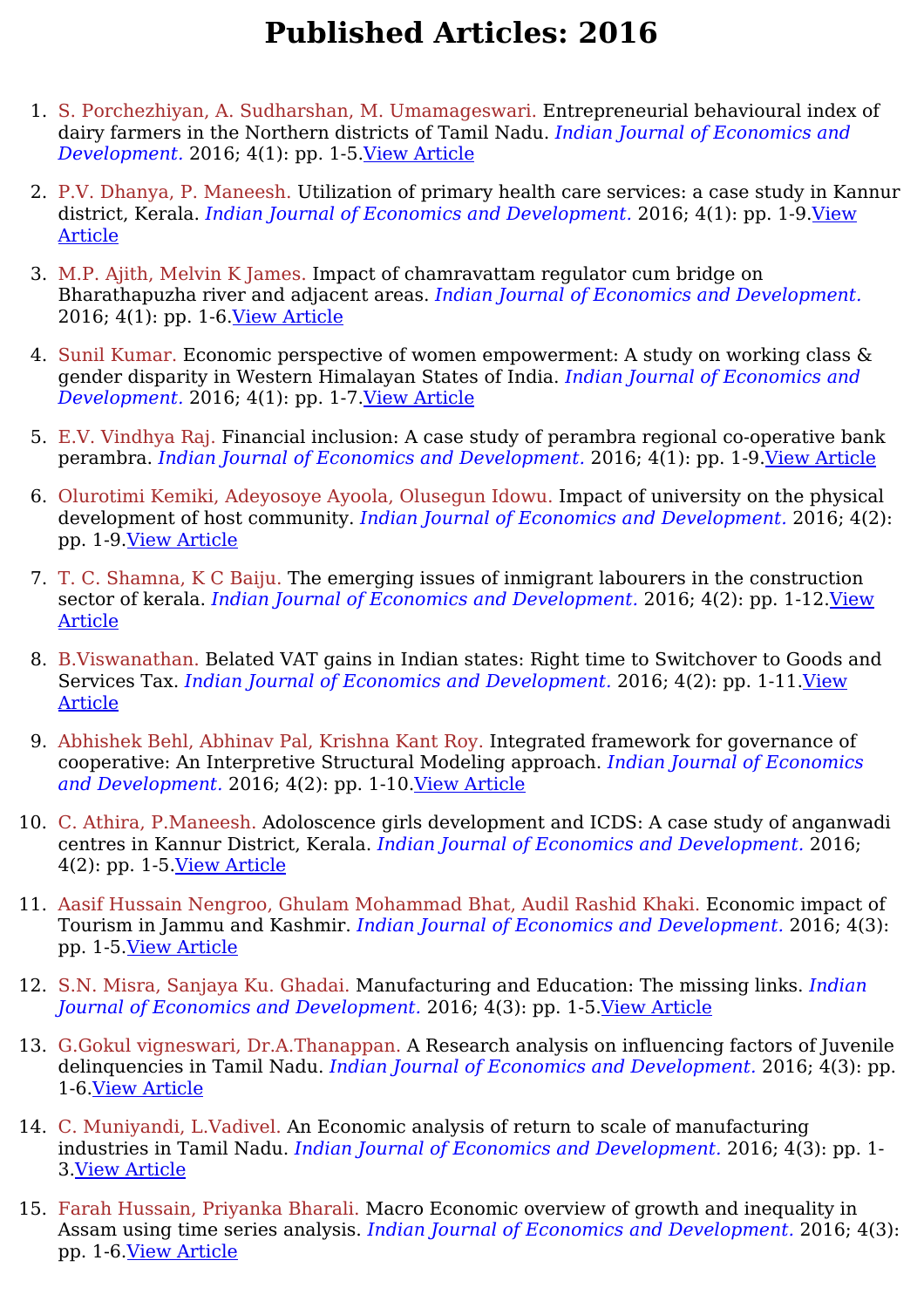- 16. A.Vintha Rao, Dr.P.Shalini. Leveraging big data and IOT for retail. *Indian Journal of Economics and Development.* 2016; 4(3): pp. 1-3.View [Article](https://ijed.in/articles/leveraging-big-data-and-iot-for-retail)
- 17. Laura Villegas. No Train no Grain: The impact of increased demand for rail services by the energy sector on wheat prices. *Indian Journal of Economics and Development.* 2016; 4(4): pp. View [Article](https://ijed.in/articles/no-train-no-grain-the-impact-of-increased-demand-for-rail-services-by-the-energy-sector-on-wheat-prices)
- 18. Bhagyashree.S.Vadageri, Dr. M. Hilaria Soundari. Socio-Economic Problems of Women Domestic Labourers in Karnataka, India. *Indian Journal of Economics and Development.* 2016; 4(4): pp. 1-8.View [Article](https://ijed.in/articles/socio-economic-problems-of-women-domestic-labourers-in-karnataka-india)
- 19. PriyabrataSantra, P.C. Pande, A.K. Singh and Pradeep Kumar. Solar PV pumping system for irrigation purpose and its economic comparison with grid- connected electricity and diesel operated pumps. *Indian Journal of Economics and [Development.](https://ijed.in/articles/solar-pv-pumping-system-for-irrigation-purpose-and-its-economic-comparison-with-grid-connected-electricity-and-diesel-operated-pumps)* 2016; 4(4): pp. 1-7.View Article
- 20. Subhashini. Need of A Common Asian Currency In Context of The New Economic Circumstances Arised After Brexit. *Indian Journal of Economics and Development.* 2016; 4(4): pp. 1-6.View [Article](https://ijed.in/articles/need-of-a-common-asian-currency-in-context-of-the-new-economic-circumstances-arised-after-brexit)
- 21. Kakali Majumdar. Impact of Trade Liberalization on Indian Agri-Export. *Indian Journal of Economics and Development.* 2016; 4(4): pp. 1-7.View [Article](https://ijed.in/articles/impact-of-trade-liberalization-on-indian-agri-export)
- 22. Jasna P. T., SanghamitraPalai. Socio-Economic Conditions of Fishermen Population: With Special Reference to Chombala Harbour, Kerala. *Indian Journal of Economics and Development.* 2016; 4(4): pp. 1-8.View [Article](https://ijed.in/articles/socio-economic-conditions-of-fishermen-population-with-special-reference-to-chombala-harbour-kerala)
- 23. R. L.Yadav, A. D. Kalola. Comparative evaluation of different statistical models for explaining productivity trend of rice and wheat crops in North Gujarat zone. *Indian Journal of Economics and Development.* 2016; 4(4): pp. 1-5.View [Article](https://ijed.in/articles/comparative-evaluation-of-different-statistical-models-for-explaining-productivity-trend-of-rice-and-wheat-crops-in-north-gujarat-zone)
- 24. M. Gopi. Weeds: Wealth of the World, not a Waste. *Indian Journal of Economics and Development.* 2016; 4(5): pp. 1-6.View [Article](https://ijed.in/articles/weeds-wealth-of-the-world-not-a-waste)
- 25. Jyoti Gogia, Neha Sikarwar. The Employers' Perspective towards Women Domestic Workers. *Indian Journal of Economics and Development.* 2016; 4(5): pp. 1-6.View [Article](https://ijed.in/articles/the-employers-perspective-towards-women-domestic-workers)
- 26. P.D.Shivagangavva, B. S. Reddy. Factors Determining Supply of Pulses in India. *Indian Journal of Economics and Development.* 2016; 4(6): pp. 1-6.View [Article](https://ijed.in/articles/factors-determining-supply-of-pulses-in-india)
- 27. Usha Rani Gori, Sheela Kharkwal. A comparative study of the structure and performance of two major fruits and vegetables markets under Uttarakhand APMC. *Indian Journal of Economics and Development.* 2016; 4(6): pp. 1-15.View [Article](https://ijed.in/articles/a-comparative-study-of-the-structure-and-performance-of-two-major-fruits-and-vegetables-markets-under-uttarakhand-apmc)
- 28. Mohan Paramkusam, Sivaramane. A socio-economic status of maize farmers of Telangana and Andhra Pradesh, India. *Indian Journal of Economics and Development.* 2016; 4(6): pp. 1-6.View [Article](https://ijed.in/articles/a-socio-economic-status-of-maize-farmers-of-telangana-and-andhra-pradesh-india)
- 29. Rajesh K. Yadav, SarveshMohania. Jan-Dhan Se Jan Suraksha A Comprehensive Study of Pradhan Mantri Jan DhanYojana. *Indian Journal of Economics and Development.* 2016; 4(7): pp. 1-9.View [Article](https://ijed.in/articles/jan-dhan-se-jan-suraksha-a-comprehensive-study-of-pradhan-mantri-jan-dhanyojana)
- 30. Omprasad, Gadde. Power sector development in India: performance of state electricity boards in the pre-reform period. *Indian Journal of Economics and Development.* 2016; 4(7): pp. 1-4.View [Article](https://ijed.in/articles/power-sector-development-in-india-performance-of-state-electricity-boards-in-the-pre-reform-period)
- 31. Musa Abdu, Abdullahi Buba, Adamu Jibir, Idi Adamu, Aisha Adamu Hassan. On the socioeconomic determinants of households' access to safe drinking water: some evidence from Nigeria. *Indian Journal of Economics and [Development.](https://ijed.in/articles/on-the-socioeconomic-determinants-of-households-access-to-safe-drinking-water-some-evidence-from-nigeria)* 2016; 4(7): pp. 1-14.View Article
- 32. ImtiyazQayoom, Nasir Hussain, Tariq A. Bhat, Masood H. Balkhi, Bilal A. Bhat. A study of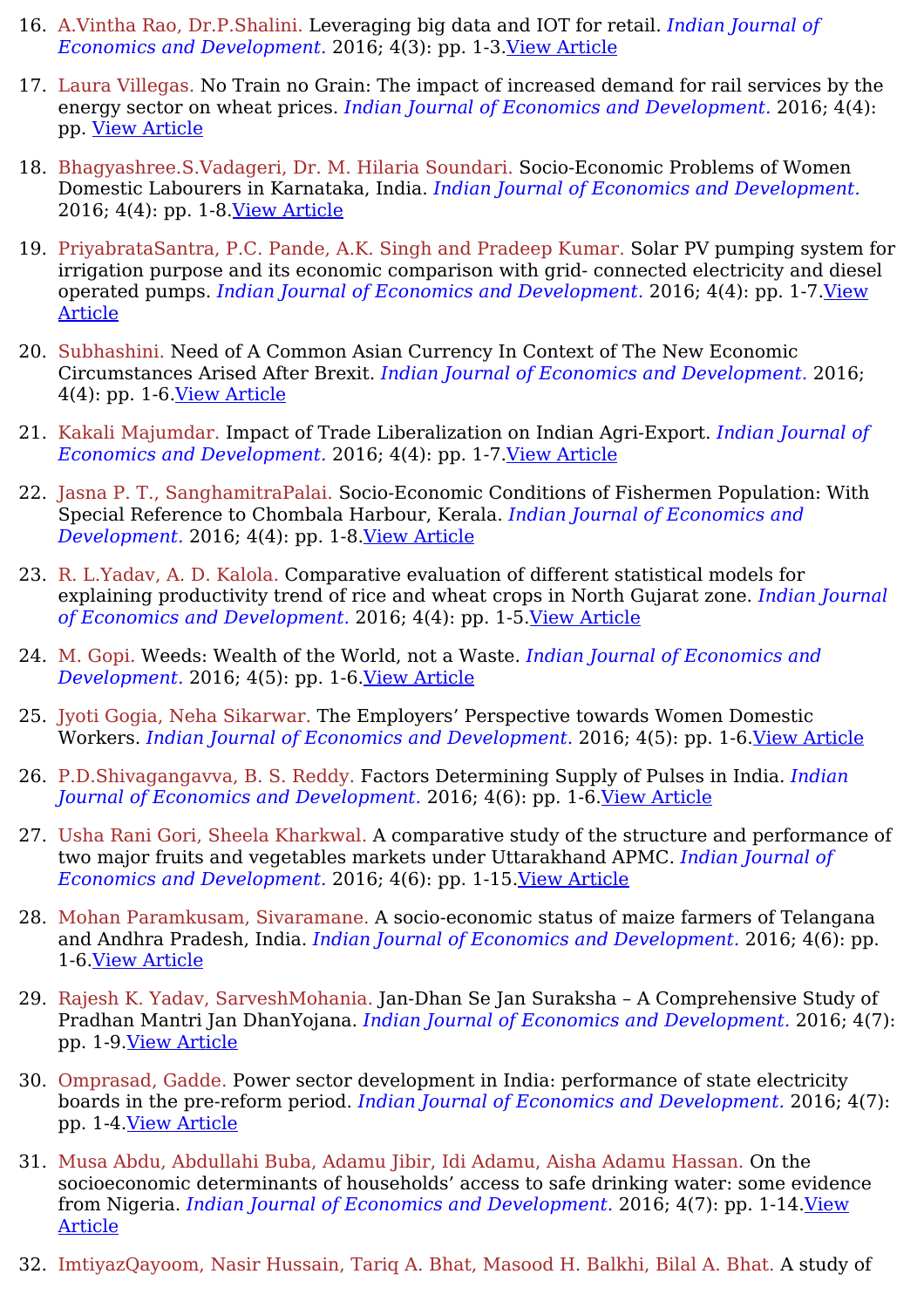Socio-Economic status of fisher communities in District Srinagar of Jammu & Kashmir. *Indian Journal of Economics and Development.* 2016; 4(7): pp. 1-6.View [Article](https://ijed.in/articles/a-study-of-socio-economic-status-of-fisher-communities-in-district-srinagar-of-jammu-kashmir)

- 33. Manasvi M. Kamat. Iron-ore Exports and Goa's Economy, 1962-2012: A Time-series and Cross-sectional Analysis. *Indian Journal of Economics and Development.* 2016; 4(7): pp. 1- 15.View [Article](https://ijed.in/articles/iron-ore-exports-and-goas-economy-1962-2012-a-time-series-and-cross-sectional-analysis)
- 34. Kiruthiga.V, Magesh.R. A Supple Way to Induce Loyalty Among The Employees. *Indian Journal of Economics and Development.* 2016; 4(8): pp. 1-4.View [Article](https://ijed.in/articles/a-supple-way-to-induce-loyalty-among-the-employees)
- 35. A. Saravanan. An analysis of Cost and Returns of Sugarcane Production in Erode District of Tamilnadu. *Indian Journal of Economics and Development.* 2016; 4(8): pp. 1-4.View [Article](https://ijed.in/articles/an-analysis-of-cost-and-returns-of-sugarcane-production-in-erode-district-of-tamilnadu)
- 36. I.Maruthi, Pesala Peter. Participation of SHG and employment capabilities of Dalits households in Karnataka. *Indian Journal of Economics and Development.* 2016; 4(8): pp. 1- 10.View [Article](https://ijed.in/articles/participation-of-shg-and-employment-capabilities-of-dalits-households-in-karnataka)
- 37. Sangita Borah. Dynamics of Shree Chhatrapati Shahu Co-op. Sugar Factory and its impact on sugar production: A case Study at Kolhapur district of Maharashtra. *Indian Journal of Economics and Development.* 2016; 4(8): pp. 1-10.View [Article](https://ijed.in/articles/dynamics-of-shree-chhatrapati-shahu-co-op-sugar-factory-and-its-impact-on-sugar-production-a-case-study-at-kolhapur-district-of-maharashtra)
- 38. C. Mahalakshmi, S. Vinoth Kumar, P. Maneesh, J. Syed Ali Fathima. An Analysis of Banana Cultivation in Theni District, Tamil Nadu. *Indian Journal of Economics and Development.* 2016; 4(9): pp. 1-12.View [Article](https://ijed.in/articles/an-analysis-of-banana-cultivation-in-theni-district-tamil-nadu)
- 39. Shailendra Singh Rana. Basic Amenities, Health and Nutrition in the BIMARU Economies of Bihar and Madhya Pradesh. *Indian Journal of Economics and Development.* 2016; 4(9): pp. 1-8.View [Article](https://ijed.in/articles/basic-amenities-health-and-nutrition-in-the-bimaru-economies-of-bihar-and-madhya-pradesh)
- 40. A.Saravanan. Resource-use Efficiency of Sugarcane Production in Gobichettipalayam Taluk of Erode District of Tamil Nadu: An Economic Analysis. *Indian Journal of Economics and Development.* 2016; 4(9): pp. 1-10.View [Article](https://ijed.in/articles/resource-use-efficiency-of-sugarcane-production-in-gobichettipalayam-taluk-of-erode-district-of-tamil-nadu-an-economic-analysis)
- 41. R.C.Nagaraju, V.RameshReddy. Operation, Issues and Challenges of Microfinance in India. *Indian Journal of Economics and Development.* 2016; 4(9): pp. 1-4.View [Article](https://ijed.in/articles/operation-issues-and-challenges-of-microfinance-in-india)
- 42. Dr. Shveta Singh, Urmila. An empirical analysis of relation between income, consumption and investment of rural Haryana. *Indian Journal of Economics and Development.* 2016; 4(9): pp. 1-7.View [Article](https://ijed.in/articles/an-empirical-analysis-of-relation-between-income-consumption-and-investment-of-rural-haryana)
- 43. R. Rajendra Kumar. Trumplization and its impact on world economy. *Indian Journal of Economics and Development.* 2016; 4(9): pp. 1-3.View [Article](https://ijed.in/articles/trumplization-and-its-impact-on-world-economy)
- 44. Prabha Panth. Green House Gases Emission Reduction: Targets and Achievements by Annex I Parties (1990-2012). *Indian Journal of Economics and Development.* 2016; 4(10): pp. 1- 13.View [Article](https://ijed.in/articles/green-house-gases-emission-reduction-targets-and-achievements-by-annex-i-parties-1990-2012)
- 45. Sanghamitra Palai, M.Hilaria Soundari. Participation of Tribal in Gram Sabha at Gajpati District, Odisha. *Indian Journal of Economics and [Development.](https://ijed.in/articles/participation-of-tribal-in-gram-sabha-at-gajpati-district-odisha)* 2016; 4(10): pp. 1-6.View Article
- 46. Veerabhadrappa Bellundagi, K.B. Umesh, H.S. Roopa, S.C. Ravi. Application of conjoint analysis for consumer preference evaluation in ragi in Karnataka. *Indian Journal of Economics and Development.* 2016; 4(10): pp. 1-6.View [Article](https://ijed.in/articles/application-of-conjoint-analysis-for-consumer-preference-evaluation-in-ragi-in-karnataka)
- 47. Preemy P. Thachil. Socio-economic problems of Irula tribes in Attappadi area. *Indian Journal of Economics and Development.* 2016; 4(11): pp. 1-5.View [Article](https://ijed.in/articles/socio-economic-problems-of-irula-tribes-in-attappadi-area)
- 48. V. Sushma, K. C. Lalitha, M. S. Nataraju, M. T. Lakshminarayan, K. Asha. Impact of Udyogini scheme on employment generation of women beneficiaries. *Indian Journal of Economics and Development.* 2016; 4(11): pp. 1-6.View [Article](https://ijed.in/articles/impact-of-udyogini-scheme-on-employment-generation-of-women-beneficiaries)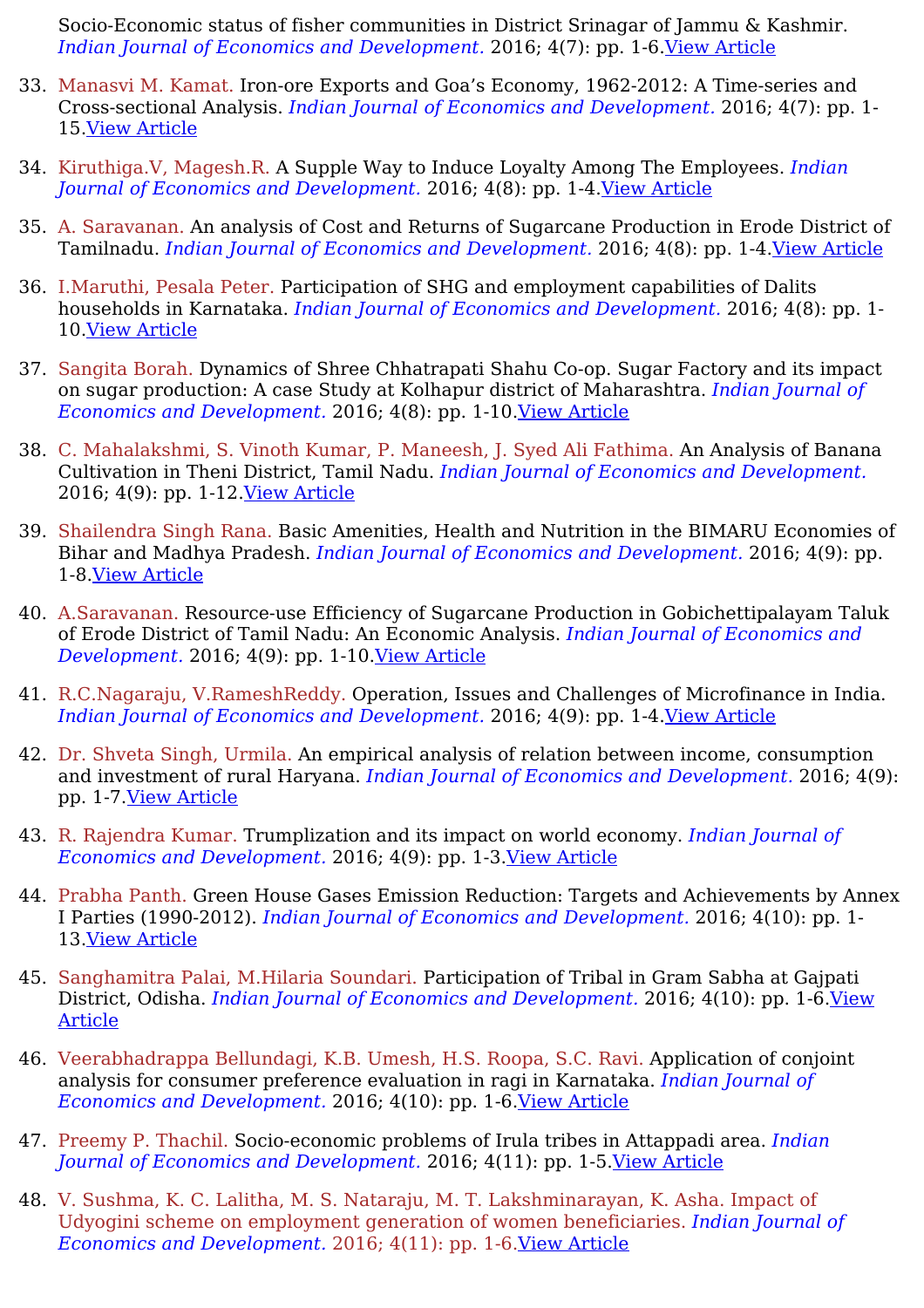- 49. R. Rajendra Kumar. Demonitization and its effect on life of common people in India. *Indian Journal of Economics and Development.* 2016; 4(11): pp. 1-3.View [Article](https://ijed.in/articles/demonitization-and-its-effect-on-life-of-common-people-in-india)
- 50. Muhammad WaqasKhalid, Abdul Saboor, Aadil Hameed Shah, Ashar Sultan Kayani. Horizontal and vertical inequalities across the region and time in Punjab. *Indian Journal of Economics and Development.* 2016; 4(12): pp. 1-9.View [Article](https://ijed.in/articles/horizontal-and-vertical-inequalities-across-the-region-and-time-in-punjab)
- 51. Ravindra Chavan, Amrutha T. Joshi, Suresh S. Patil, G.M. Hiremath. Utilization pattern of agriculture crop loan by farmers in India with special reference to Karnataka. *Indian Journal of Economics and Development.* 2016; 4(12): pp. 1-6.View [Article](https://ijed.in/articles/utilization-pattern-of-agriculture-crop-loan-by-farmers-in-india-with-special-reference-to-karnataka)
- 52. Aliva Mohanty. Resettlement & rehabilitation policy: a mechanism of sustainability for displaced women of Odisha. *Indian Journal of Economics and Development.* 2016; 4(12): pp. 1-10.View [Article](https://ijed.in/articles/resettlement-rehabilitation-policy-a-mechanism-of-sustainability-for-displaced-women-of-odisha)

- 1. Keshmeer Makun. Is the Twin Deficits Hypothesis a Myth In India? Evidence from an Updated Study: 1980-2012. *Indian Journal of Economics Development.* 2015; 3(1): pp. 112- 119.View [Article](https://ijed.in/articles/is-the-twin-deficits-hypothesis-a-myth-in-india-evidence-from-an-updated-study-1980-2012)
- 2. Nyaga Nathan Gitonga. The Evolution of Kenya's Trade Policy. *Indian Journal of Economics Development.* 2015; 3(1): pp. 120-126.View [Article](https://ijed.in/articles/the-evolution-of-kenyas-trade-policy)
- 3. S. Srinivasan. India's Import Export Scenario During 2004 2013. *Indian Journal of Economics Development.* 2015; 3(1): pp. 127-131.View [Article](https://ijed.in/articles/indias-import-export-scenario-during-2004-2013)
- 4. C .Nagaraj, Amrutha T. Joshi. Suresh S. Patil. Economics of Storage of Paddy in Rural Godowns in TBP Area in Karnataka. *Indian Journal of Economics Development.* 2015; 3(1): pp. 132-136.View [Article](https://ijed.in/articles/economics-of-storage-of-paddy-in-rural-godowns-in-tbp-area-in-karnataka)
- 5. M. Aijaz. An assessment of developmental potential of remittances inflow in India. *Indian Journal of Economics Development.* 2015; 3(1): pp. 137-141.View [Article](https://ijed.in/articles/an-assessment-of-developmental-potential-of-remittances-inflow-in-india)
- 6. M. H. Wani , S. H. Baba, Naseer Hussain Bazaz , Huma Sehar. Climate change in Kashmir valley: Is it initiating transformation of mountain agriculture?. *Indian Journal of Economics Development.* 2015; 3(2): pp. 142-154.View [Article](https://ijed.in/articles/climate-change-in-kashmir-valley-is-it-initiating-transformation-of-mountain-agriculture)
- 7. Amrutha.T.Joshi , Siddayya, S. Vijayachandra Reddy. A study on use of electronics and communication technologies (ECTs) in agricultural marketing in NEK region. *Indian Journal of Economics Development.* 2015; 3(2): pp. 155-160.View [Article](https://ijed.in/articles/a-study-on-use-of-electronics-and-communication-technologies-ects-in-agricultural-marketing-in-nek-regiona)
- 8. Malini Pande. Leadership styles in higher education BIG leader-bonds, inspires, guides. *Indian Journal of Economics Development.* 2015; 3(2): pp. 161-167.View [Article](https://ijed.in/articles/leadership-styles-in-higher-education-big-leader-bonds-inspires-guides)
- 9. Chandan Roy, Sanchari Roy Mukherjee. An analytical study on determinants of income generation in rural sericulture sector of West Bengal. *Indian Journal of Economics Development.* 2015; 3(2): pp. 168-180.View [Article](https://ijed.in/articles/an-analytical-study-on-determinants-of-income-generation-in-rural-sericulture-sector-of-west-bengal)
- 10. Shalu Goyal. A study of educational status of villagers of Kamalpur village of Patiala district. *Indian Journal of Economics Development.* 2015; 3(2): pp. 181-185.View [Article](https://ijed.in/articles/a-study-of-educational-status-of-villagers-of-kamalpur-village-of-patiala-district)
- 11. Meera, D.P. Singh, Hemant Sharma. Co-integration analysis of wholesale price of wheat in selected market of Sriganganagar district of Rajasthan. *Indian Journal of Economics Development.* 2015; 3(3): pp. 186-193.View [Article](https://ijed.in/articles/co-integration-analysis-of-wholesale-price-of-wheat-in-selected-market-of-sriganganagar-district-of-rajasthan)
- 12. I. Bhavani Devi , M. Srikala , T. Ananda. Price volatility in major chilli markets of India. *Indian Journal of Economics Development.* 2015; 3(3): pp. 194-198.View [Article](https://ijed.in/articles/price-volatility-in-major-chilli-markets-of-india)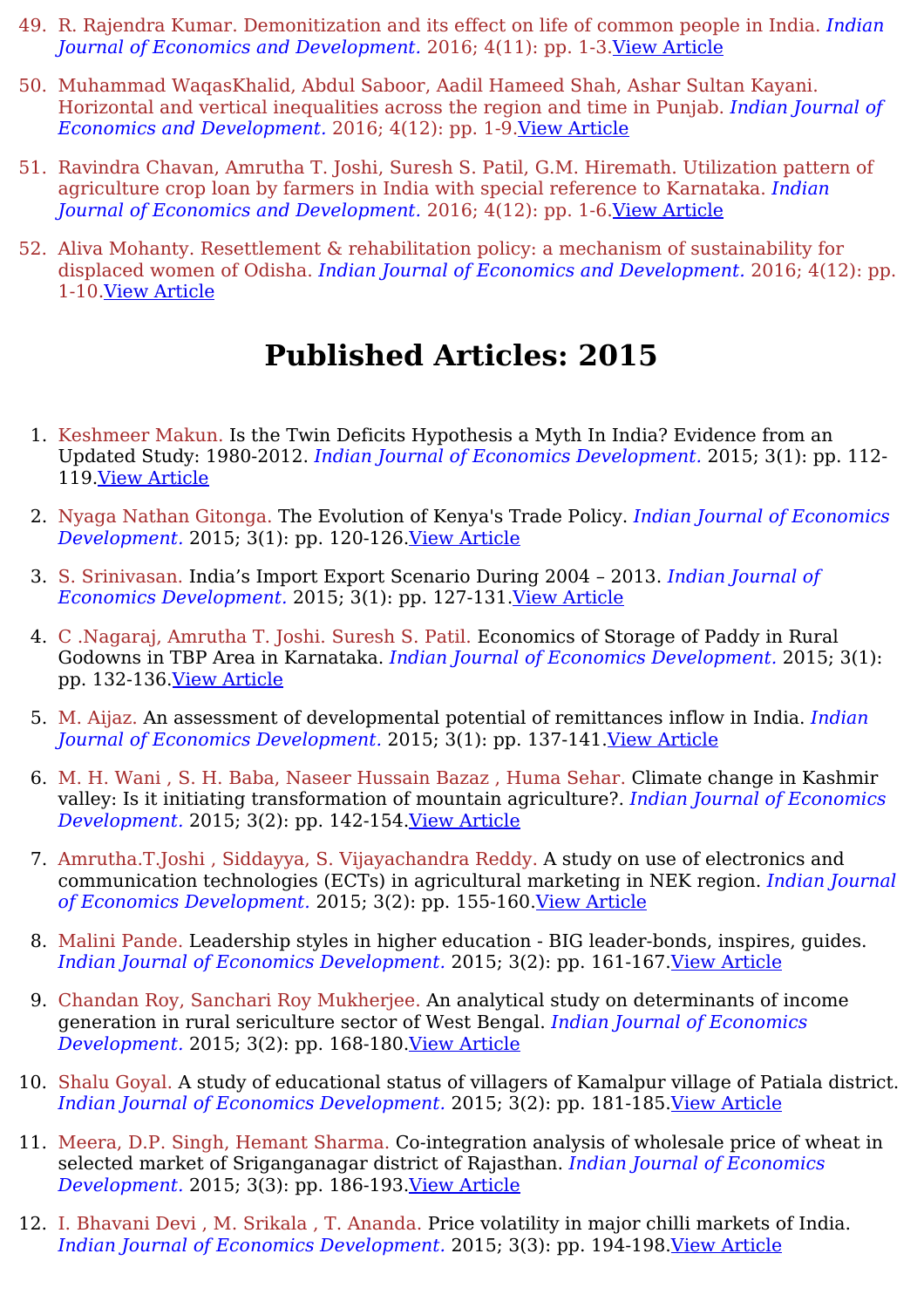- 13. K. Suresh , M.G.Chandrakanth. Total factor productivity and returns to investment in Ragi (finger millet) crop research in Karnataka state, India. *Indian Journal of Economics Development.* 2015; 3(3): pp. 199-205.View [Article](https://ijed.in/articles/total-factor-productivity-and-returns-to-investment-in-ragi-finger-millet-crop-research-in-karnataka-state-india)
- 14. Imam Abu Sayed, M.D. Waheduzzaman Sarder, M.D. Shamim Mondal, Alok Roy. Technical stock valuation of a company: Bangladesh perspective. *Indian Journal of Economics Development.* 2015; 3(3): pp. 206-212.View [Article](https://ijed.in/articles/technical-stock-valuation-of-a-company-bangladesh-perspective)
- 15. Sapan Thapar. Green index: Grading companies on sustainability initiatives. *Indian Journal of Economics Development.* 2015; 3(3): pp. 213-225.View [Article](https://ijed.in/articles/green-index-grading-companies-on-sustainability-initiatives)
- 16. R. Gadgil, A. Viegas, D. Thulasimala. Foraminifera: Indicators of past environment; Key to future: A review. *Indian Journal of Economics [Development.](https://ijed.in/articles/foraminifera-indicators-of-past-environment-key-to-future-a-review)* 2015; 3(4): pp. 126-133.View Article
- 17. Zineb SAYL. The International business environments of franchising in Morocco. *Indian Journal of Economics Development.* 2015; 3(5): pp. 1-8.View [Article](https://ijed.in/articles/the-international-business-environments-of-franchising-in-morocco)
- 18. V.A. Shinde, D.B. Yadav, S.D. Patole. Assessment of Techno-economic and Allocative efficiencies of maize in Western Maharashtra through data envelopment analysis. *Indian Journal of Economics Development.* 2015; 3(5): pp. 1-10.View [Article](https://ijed.in/articles/assessment-of-techno-economic-and-allocative-efficiencies-of-maize-in-western-maharashtra-through-data-envelopment-analysis)
- 19. Asmita H. Dedania. Why commodity futures exchanges are less popular?. *Indian Journal of Economics Development.* 2015; 3(6): pp. 1-8.View [Article](https://ijed.in/articles/why-commodity-futures-exchanges-are-less-popular)
- 20. L. Netajit Singh, V. B. Darji, D. J. Parmar. Forecasting of wheat production and productivity of Ahmedabad region of Gujarat state by using ARIMA models. *Indian Journal of Economics Development.* 2015; 3(6): pp. 1-7.View [Article](https://ijed.in/articles/forecasting-of-wheat-production-and-productivity-of-ahmedabad-region-of-gujarat-state-by-using-arima-models)
- 21. Parveen kumar, R.S. Chauhan, R.K. Grover. Comparative economics of cucumber cultivation under polyhouses and open field conditions in Haryana. *Indian Journal of Economics Development.* 2015; 3(7): pp. 1-4.View [Article](https://ijed.in/articles/comparative-economics-of-cucumber-cultivation-under-polyhouses-and-open-field-conditions-in-haryana)
- 22. M. Manjunath, K.C. Narayanaswamy, Savithramma, S. Harish babu, H. V. Harishkumar. Scenario of mulberry and cocoon production in major silk producing States of India-Application of exponential growth function. *Indian Journal of Economics Development.* 2015; 3(8): pp. 1-8.View [Article](https://ijed.in/articles/scenario-of-mulberry-and-cocoon-production-in-major-silk-producing-states-of-india-application-of-exponential-growth-function)
- 23. Ratan Kirti. Unified theory of Unemployment. *Indian Journal of Economics Development.* 2015; 3(8): pp. 1-6.View [Article](https://ijed.in/articles/unified-theory-of-unemployment)
- 24. Kamrul Islam, Sahadeb Chandra Majumder. Economic evaluation of Foy's lake, Chittagong using travel cost method. *Indian Journal of Economics Development.* 2015; 3(8): pp. 1- 6.View [Article](https://ijed.in/articles/economic-evaluation-of-foys-lake-chittagong-using-travel-cost-method)
- 25. P. Maneesh. Mid day meals and food security among children: Assuring nutritional security of Tamil Nadu. *Indian Journal of Economics Development.* 2015; 3(9): pp. 1-5.View [Article](https://ijed.in/articles/mid-day-meals-and-food-security-among-children-assuring-nutritional-security-of-tamil-nadu)
- 26. S. H. Baba , M. H. Wani, Bilal A. Zargar, Arshad Bhat. D-S Gaps, Utilization Pattern and Impact of Institutional Credit to Agriculture in Jammu & Kashmir. *Indian Journal of Economics Development.* 2015; 3(9): pp. 1-6.View [Article](https://ijed.in/articles/d-s-gaps-utilization-pattern-and-impact-of-institutional-credit-to-agriculture-in-jammu-kashmir)
- 27. P. Maneesh. Access to water and drinking water supply coverage: Understanding water security in Kerala. *Indian Journal of Economics [Development.](https://ijed.in/articles/access-to-water-and-drinking-water-supply-coverage-understanding-water-security-in-kerala)* 2015; 3(9): pp. 1-7.View Article
- 28. R.Balasubramanian. Morphometric and meristic characters of seahorse, Hippocampus kelloggi (Jordan and Snyder, 1902) in Cuddulore, southeast coast of India. *Indian Journal of Economics Development.* 2015; 3(9): pp. 1-7.View [Article](https://ijed.in/articles/morphometric-and-meristic-characters-of-seahorse-hippocampus-kelloggi-jordan-and-snyder-1902-in-cuddulore-southeast-coast-of-india)
- 29. P. Maneesh. Horticulture and plantation crops: A unique opportunity for entrepreneurs in Tamil Nadu. *Indian Journal of Economics Development.* 2015; 3(10): pp. 1-5.View [Article](https://ijed.in/articles/horticulture-and-plantation-crops-a-unique-opportunity-for-entrepreneurs-in-tamil-nadu)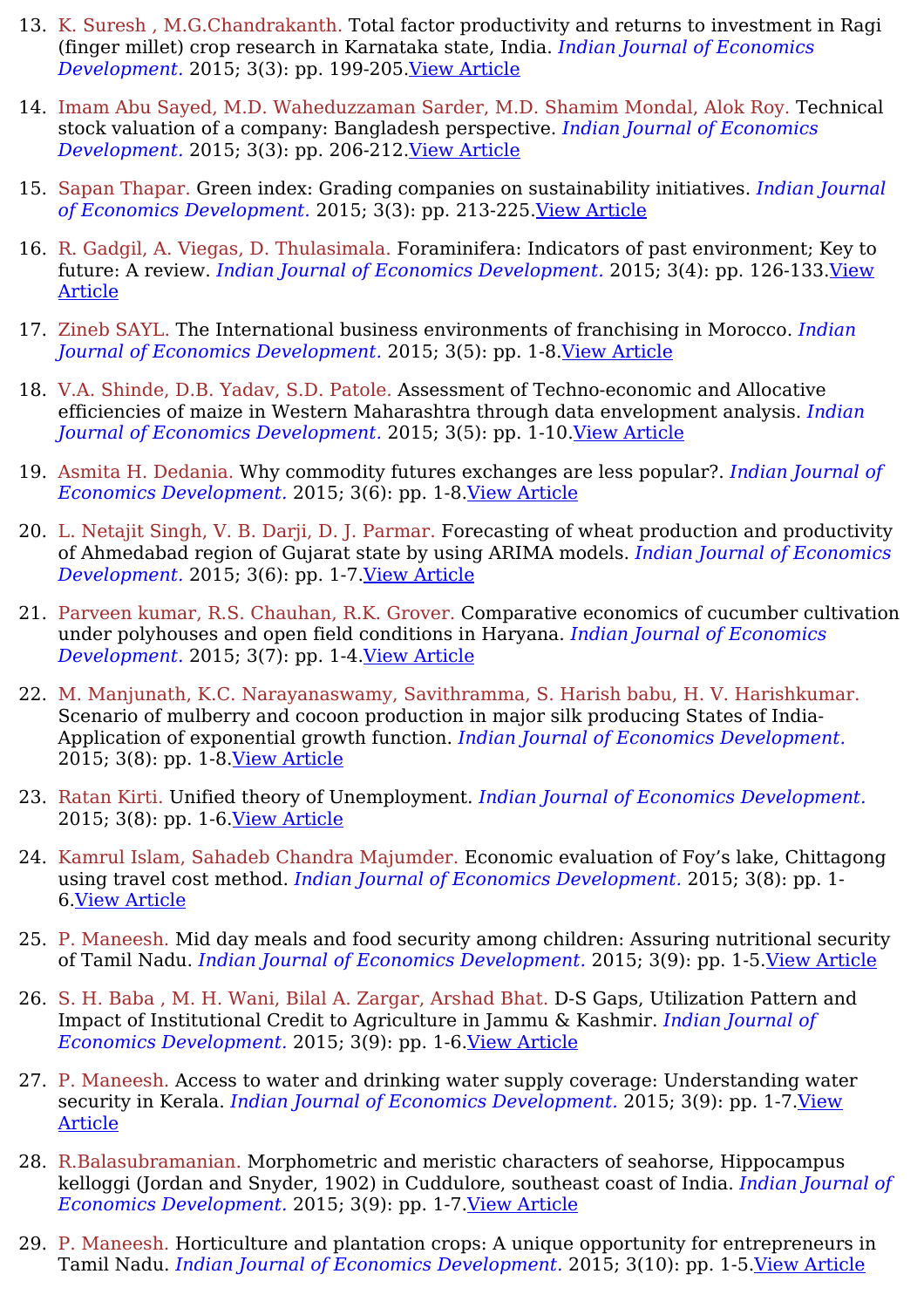- 30. Pranjal Protim Buragohain. An Investigation into the social sector development and human development linkage in Assam: A District level analysis. *Indian Journal of Economics Development.* 2015; 3(10): pp. 1-6.View [Article](https://ijed.in/articles/an-investigation-into-the-social-sector-development-and-human-development-linkage-in-assam-a-district-level-analysis)
- 31. P. T. Jasna, P. Maneesh. Morbidity prevalence: An inter community analysis with special reference to Kannur districts in Kerala. *Indian Journal of Economics Development.* 2015; 3(10): pp. 1 -8.View [Article](https://ijed.in/articles/morbidity-prevalence-an-inter-community-analysis-with-special-reference-to-kannur-districts-in-kerala)
- 32. M. Lijina. NRHM Programmes and maternal and child health care service utilization: a study on Kannur District of Kerala. *Indian Journal of Economics Development.* 2015; 3(11): pp. 1-5.View [Article](https://ijed.in/articles/nrhm-programmes-and-maternal-and-child-health-care-service-utilization-a-study-on-kannur-district-of-kerala)
- 33. S. S. Vinayak, B.S.Reddy. Technological interventions for optimum use of resources under pulses production in Karnataka. *Indian Journal of Economics Development.* 2015; 3(11): pp. 1-8.View [Article](https://ijed.in/articles/technological-interventions-for-optimum-use-of-resources-under-pulses-production-in-karnataka)
- 34. P. Maneesh, Shaharban. V. Impact of Food Inflation on BPL and APL Household Consumption - A Study in Kannur District, Kerala. *Indian Journal of Economics Development.* 2015; 3(11): pp. 1-9.View [Article](https://ijed.in/articles/impact-of-food-inflation-on-bpl-and-apl-household-consumption-a-study-in-kannur-district-kerala)
- 35. Prabeena Ambidattu. An analysis of performance of agro based industries in Kerala with special reference to cashew nut. *Indian Journal of Economics Development.* 2015; 3(12): pp. 1-5.View [Article](https://ijed.in/articles/an-analysis-of-performance-of-agro-based-industries-in-kerala-with-special-reference-to-cashew-nut)
- 36. Sheela kharkwal, Anil Kumar. Socio-Economic impact of MGNREGA: Evidences from district of Udham Singh Nagar in Uttarakhand, India. *Indian Journal of Economics Development.* 2015; 3(12): pp. 1-10.View [Article](https://ijed.in/articles/socio-economic-impact-of-mgnrega-evidences-from-district-of-udham-singh-nagar-in-uttarakhand-india)
- 37. K. Antony Akhil, Syam Prasad. Food consumption and nutritional intake in rural India: Emerging trends and patterns. *Indian Journal of Economics Development.* 2015; 3(12): pp. 1-10.View [Article](https://ijed.in/articles/food-consumption-and-nutritional-intake-in-rural-india-emerging-trends-and-patterns)

- 1. Rajesh K. Yadav and Sarvesh Mohania. A Case Study with Overview of Health Insurance Portability in Insurance Sector. *Indian Journal of Economics and Development.* 2014; 2(2): pp. 1-5.View [Article](https://ijed.in/articles/a-case-study-with-overview-of-health-insurance-portability-in-insurance-sector)
- 2. H. R. Pashazanous, M. Montazer Zohouri and T. Ahmadi. Sea Trade between Iran and China in the Persian Gulf based on the Excavations of Sīrāf City. *Indian Journal of Economics and Development.* 2014; 2(2): pp. 6-13.View [Article](https://ijed.in/articles/sea-trade-between-iran-and-china-in-the-persian-gulf-based-on-the-excavations-of-srf-city)
- 3. V. Irulandi and T. T. Ranganathan. Role of Forestry Extension in Enhancing the Livelihood of a Rural Artisan. *Indian Journal of Economics and Development.* 2014; 2(2): pp. 14- 16.View [Article](https://ijed.in/articles/role-of-forestry-extension-in-enhancing-the-livelihood-of-a-rural-artisan)
- 4. Amir Najafiand Eisa Naji. Selecting Best Projects based on Fuzzy TOPSIS, Fuzzy ANP and Balanced Scorecard Approaches. *Indian Journal of Economics and Development.* 2014; 2(2): pp. 15-28.View [Article](https://ijed.in/articles/selecting-best-projects-based-on-fuzzy-topsis-fuzzy-anp-and-balanced-scorecard-approaches)
- 5. Imam Abu Sayed. VAR Model and Forecasting of Exchange Rate of Bangladesh. *Indian Journal of Economics and Development.* 2014; 2(3): pp. 28-36.View [Article](https://ijed.in/articles/var-model-and-forecasting-of-exchange-rate-of-bangladesh)
- 6. Imam Abu Sayed. ARIMA Model and Forecasting of Exchange Rate of Bangladesh and Economic Dynamics. *Indian Journal of Economics and Development.* 2014; 2(3): pp. 37- 41.View [Article](https://ijed.in/articles/arima-model-and-forecasting-of-exchange-rate-of-bangladesh-and-economic-dynamics)
- 7. Subrata Saha and Chandan Kumar Mukhopadhyay. Effects of Structural changes on the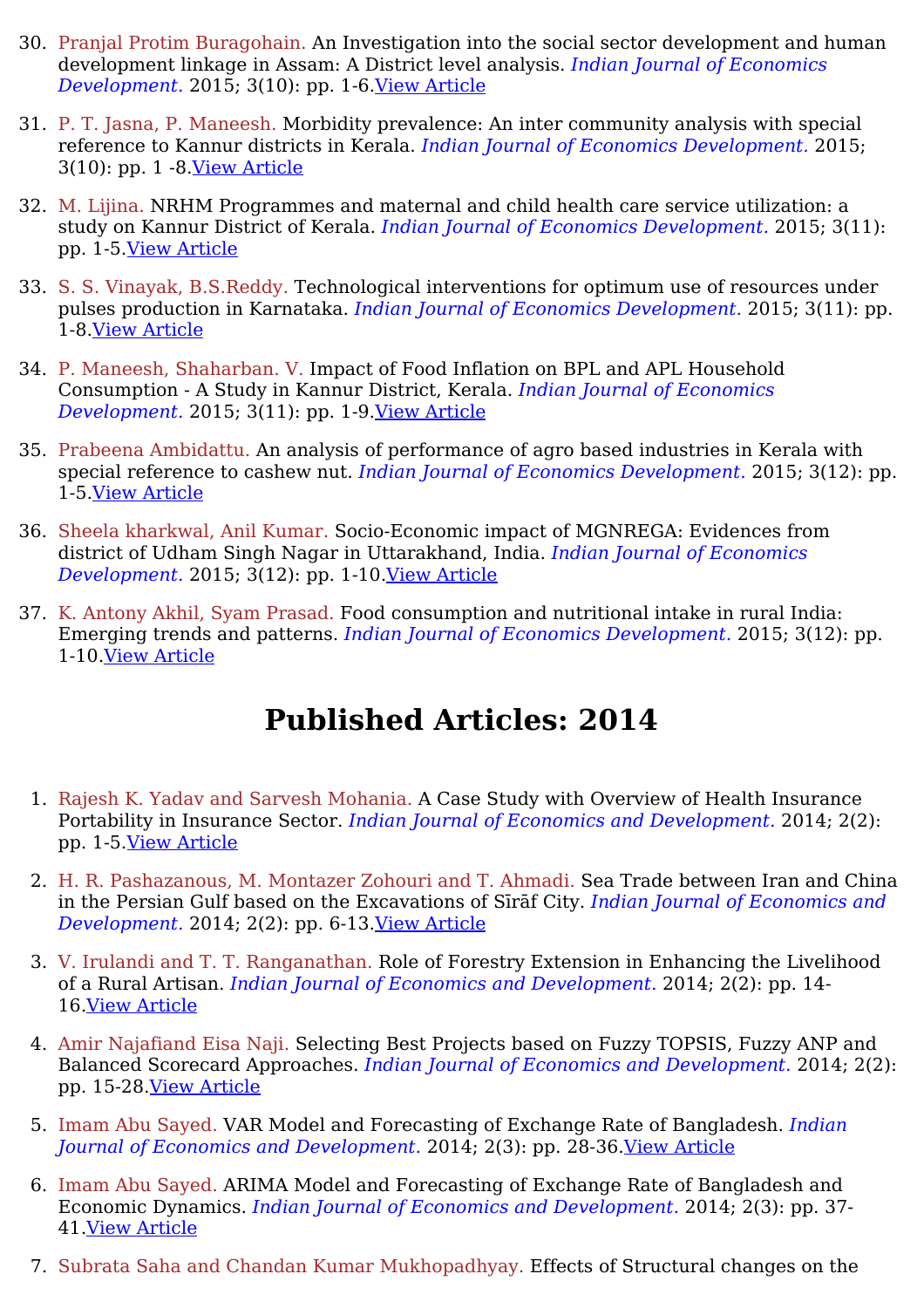intertemporal relationship between Government revenue & Government expenditure: A Case study of Malaysia. *Indian Journal of Economics and Development.* 2014; 2(3): pp. 42- 56.View [Article](https://ijed.in/articles/effects-of-structural-changes-on-the-intertemporal-relationship-between-government-revenue-government-expenditure-a-case-study-of-malaysia)

- 8. Ram Prakash, Arti Sharma. A critical review of planning commission for setting-up a new institution to pack hope of people for developed economy. *Indian Journal of Economics and Development.* 2014; 2(4): pp. 57-62.View [Article](https://ijed.in/articles/a-critical-review-of-planning-commission-for-setting-up-a-new-institution-to-pack-hope-of-people-for-developed-economy)
- 9. Preeti Flora, Gaurav Agrawal. Determinants of Direct Foreign Investment as a Means of International Market Entry: A Review. *Indian Journal of Economics and Development.* 2014; 2(4): pp. 63-83.View [Article](https://ijed.in/articles/determinants-of-direct-foreign-investment-as-a-means-of-international-market-entry-a-review)
- 10. Hartanto Budiyuwono. Visual study of type 36 square meters (T.36) by sunlight because of physical changes in the surrounding environment. *Indian Journal of Economics and Development.* 2014; 2(4): pp. 84-91.View [Article](https://ijed.in/articles/visual-study-of-type-36-square-meters-t36-by-sunlight-because-of-physical-changes-in-the-surrounding-environment)
- 11. Imam Abu Sayed. Yield Curve of Bangladesh and Burning Economic Issues. *Indian Journal of Economics and Development.* 2014; 2(4): pp. 92-97.View [Article](https://ijed.in/articles/yield-curve-of-bangladesh-and-burning-economic-issues)
- 12. Parimi Prabhakar, Sangram Kishor Patel,Niranjan Saggurti. Financial inclusion of marginalised key populations in southern India. *Indian Journal of Economics and Development.* 2014; 2(4): pp. 98-102.View [Article](https://ijed.in/articles/financial-inclusion-of-marginalised-key-populations-in-southern-india)
- 13. C. S . Avinash and B. S. Reddy. Comparative economic efficiency of modern and traditional redgram processing mills in Karnataka. *Indian Journal of Economics and Development.* 2014; 2(5): pp. 113-115.View [Article](https://ijed.in/articles/comparative-economic-efficiency-of-modern-and-traditional-redgram-processing-mills-in-karnataka)
- 14. Sanjay Kumar Yadav. Impact of Goods and Service Tax (GST) on economy of India. *Indian Journal of Economics and Development.* 2014; 2(5): pp. 1-5.View [Article](https://ijed.in/articles/impact-of-goods-and-service-tax-gst-on-economy-of-india)

- 1. Stephen Dearden. An Analysis of European Commission Administered Country Aid Allocations. *Indian Journal of Economics and [Development.](https://ijed.in/articles/an-analysis-of-european-commission-administered-country-aid-allocations)* 2013; 1(1): pp. 1-11. View Article
- 2. K.Ananthanarayana, S.P.Sekar, M. Venkatesan. Carbon dioxide land Footprint A study of Ulli Panchayat village, Gudiyattam block, TamilNadu, India. *Indian Journal of Economics and Development.* 2013; 1(1): pp. 12-17. View [Article](https://ijed.in/articles/carbon-dioxide-land-footprint-a-study-of-ulli-panchayat-village-gudiyattam-block-tamilnadu-india)
- 3. Ranjan Aneja. Regional Industrial Disparities in Haryana, India: A Composite Indices Analysis. *Indian Journal of Economics and Development.* 2013; 1(1): pp. 18-23. View [Article](https://ijed.in/articles/regional-industrial-disparities-in-haryana-india-a-composite-indices-analysis)
- 4. Sukumar Vellakkal. Impact of Private Health Insurance on Lengths of Hospitalization and Healthcare Expenditure in India: Evidences from a Quasi-Experiment Study. *Indian Journal of Economics and Development.* 2013; 1(1): pp. View [Article](https://ijed.in/articles/impact-of-private-health-insurance-on-lengths-of-hospitalization-and-healthcare-expenditure-in-india-evidences-from-a-quasi-experiment-study)
- 5. Rajesh K. Yadav, Sarvesh Mohania. Claim Settlement of Life Insurance Policies in Insurance Services with Special reference to Life Insurance Corporation of India. Indian Journal of Economics and Development. 2021, Vol.14(1): pp. 29-37. View [Article](https://ijed.in/articles/claim-settlement-of-life-insurance-policies-in-insurance-services-with-special-reference-to-life-insurance-corporation-of-india)
- 6. Utpal Kumar De, Polakshi Bhattacharyya. Participation of Women in MGNREGA: How far is it Successful in Morigaon, Assam?. *Indian Journal of Economics and Development.* 2013; 1(2): pp. 38-48. View [Article](https://ijed.in/articles/participation-of-women-in-mgnrega-how-far-is-it-successful-in-morigaon-assam)
- 7. Rajesh K. Yadav and Nishant Dabhade. Effects of Mobile Number Portability in Telecom Sector - A Case Study of Idea Cellular Ltd. *Indian Journal of Economics and Development.* 2013; 1(2): pp. 49-59. View [Article](https://ijed.in/articles/effects-of-mobile-number-portability-in-telecom-sector-a-case-study-of-idea-cellular-ltd)